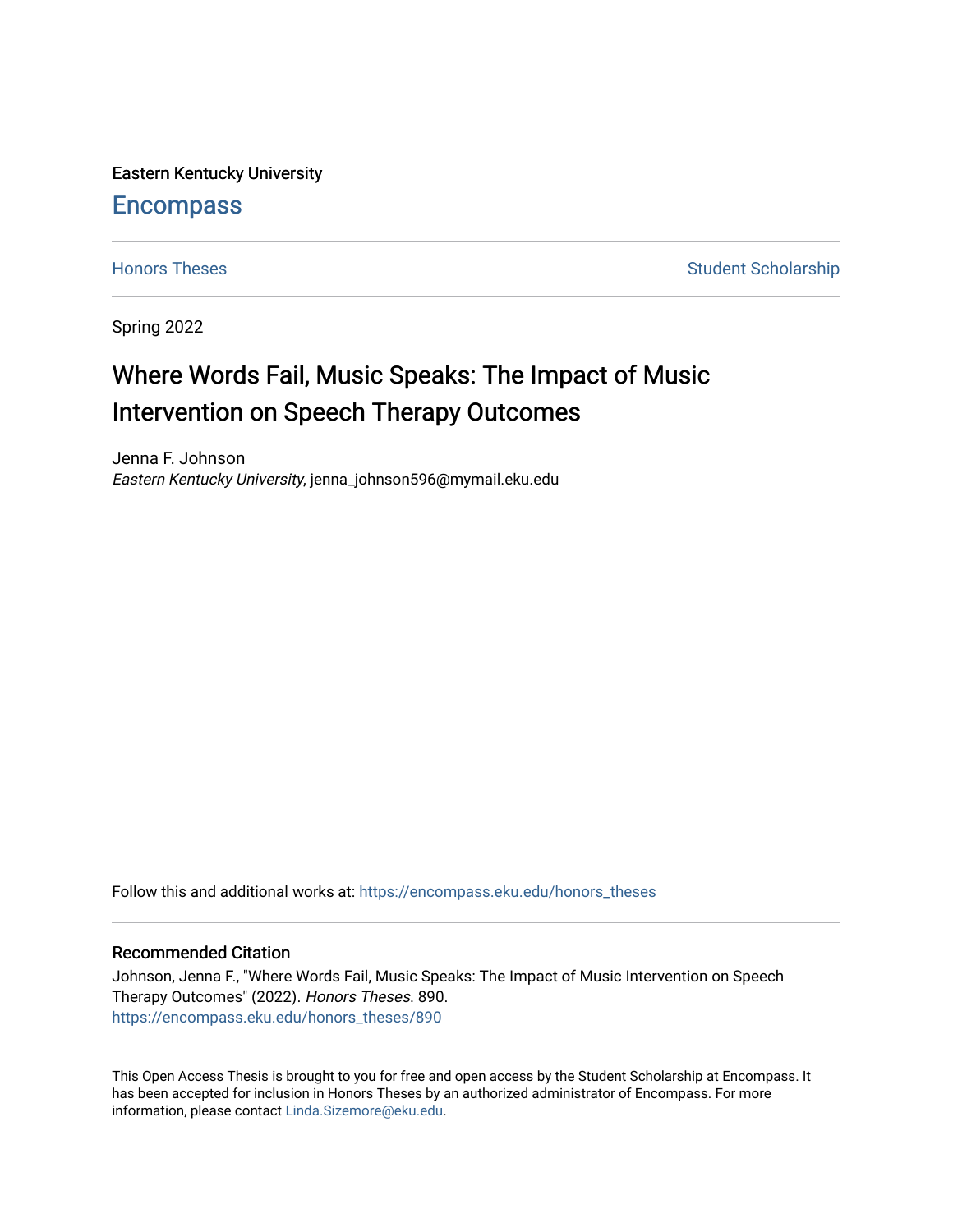# EASTERN KENTUCKY UNIVERSITY

Where Words Fail, Music Speaks: The Impact of Music Intervention on Speech Therapy

**Outcomes** 

Honors Thesis

Submitted

In Partial Fulfillment

Of the

Requirements of HON 420

Spring 2022

By

Jenna Johnson

Mentor

Jade Robinson, Ph.D., CCC-SLP

Communication Sciences and Disorders Program

Department of Clinical Therapeutic Programs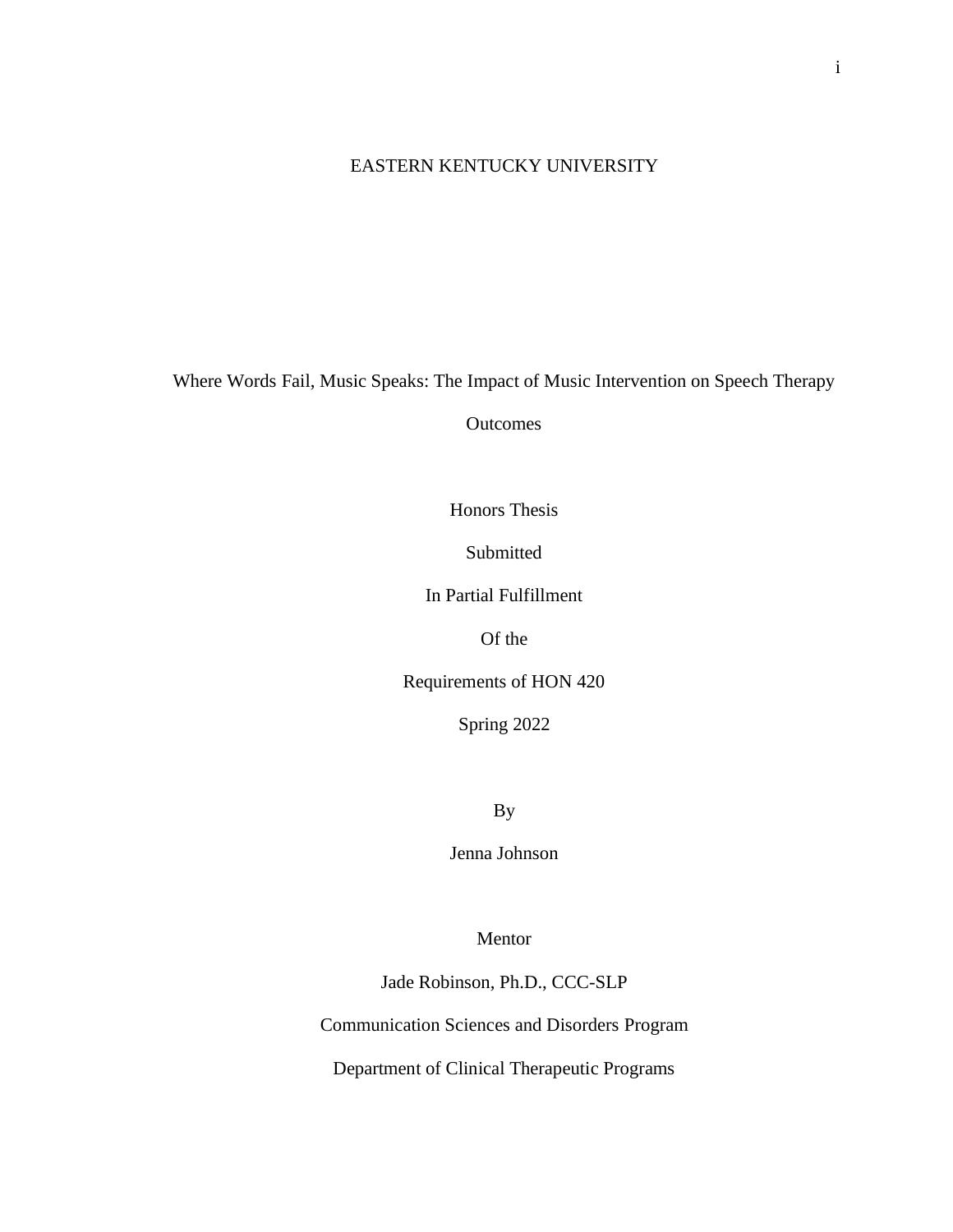# Where Words Fail, Music Speaks: The Impact of Music Intervention on Speech Therapy **Outcomes**

#### Jenna Johnson

Jade Robinson, Ph.D., CCC-SLP, Communication Sciences and Disorders

Abstract description: Within this thesis, the benefits of music-based intervention used within speech therapy sessions is explored through the study of neurology, literature reviews, and research data. The neurological pathways of speech and music depend on common processes in the mind; this relationship could potentially reveal benefits when using certain music activities in speech therapy sessions. The neurological link between language and music has been implemented in studies in speech therapy clients with fluency disorders (stuttering), patients with Parkinson's disease, and children with autism spectrum disorders (ASD). However, there is a shockingly small number of studies surrounding patients with speech sound disorders, one of the most common populations treated in the field of speech therapy. These studies, along with an analysis of neurological pathways involved in both music and speech processing, provided knowledge that guided independent research with a client in the Eastern Kentucky University Speech-Language-Hearing Clinic with an articulation disorder. Data was collected to assess the use of auditory bombardment through song and musical instruction during speech therapy sessions with this client. The use of these musical interventions showed an increase in both motivation and enjoyment of speech therapy; an increase in these areas of client response correlates with an increase in progress towards speech therapy goals. While there are many limitations to the study that do not allow the results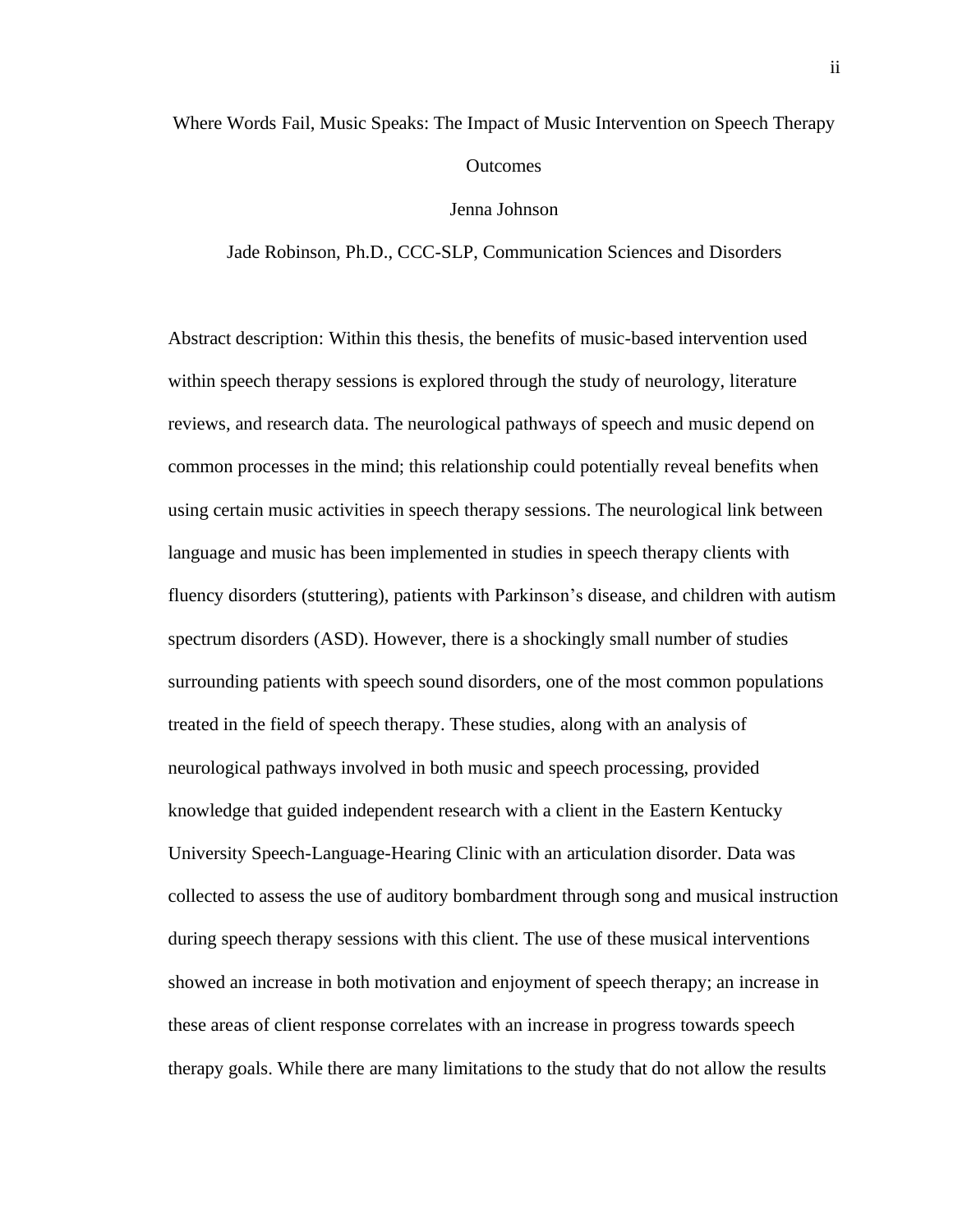to be generalized, there are many evident benefits of music intervention in speech therapy sessions that have been identified through this study.

*Keywords and phrases:* Speech Language Pathology, music therapy, articulation disorders, speech sound disorders, auditory bombardment, neurology, music intervention, communication disorders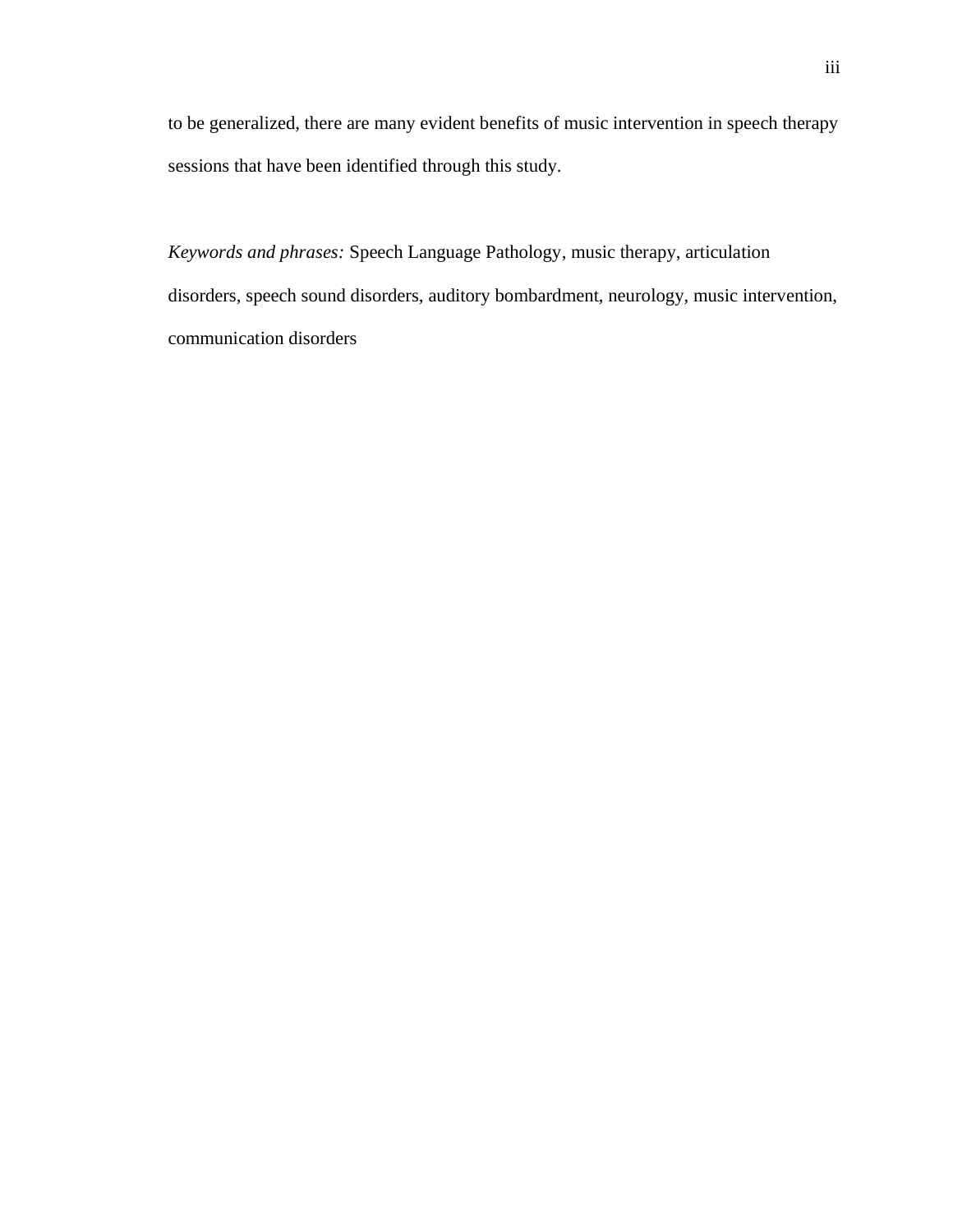# **Table of Contents**

| Contents                 |  |
|--------------------------|--|
|                          |  |
|                          |  |
|                          |  |
|                          |  |
| <b>Literature Review</b> |  |
|                          |  |
|                          |  |
|                          |  |
|                          |  |
|                          |  |
|                          |  |
|                          |  |
|                          |  |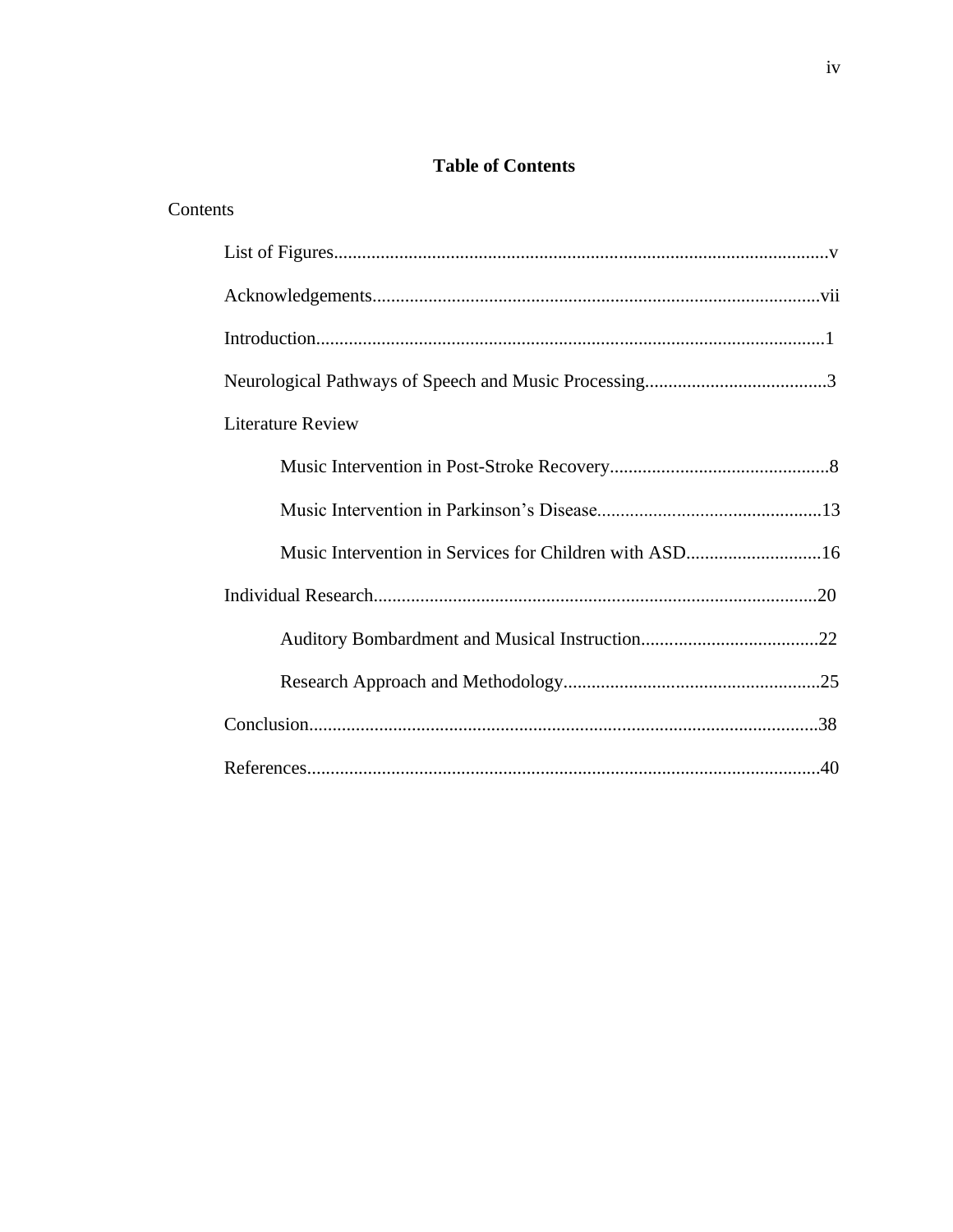# **List of Figures**

**Figure 1:** *Results of a Google Scholar search. The search was performed on 11 July 2014 using the keywords '(neural) AND (overlap OR sharing) AND (music) AND (language OR speech)', with the number of search results plotted per year.......................*2

| <b>Figure 2:</b> Brain regions processing violations of rhythmic structure in music5                   |
|--------------------------------------------------------------------------------------------------------|
| Figure 3: fMRI imaging of brain regions activated in response to differing unexpected                  |
|                                                                                                        |
| Figure 4: Frequency MMNm at different stages of stroke recovery. (A) MCE analysis at                   |
| the 1-week, 3-month, and 6-month poststroke stage. $(B)$ Group results of the amplitude of             |
|                                                                                                        |
|                                                                                                        |
| Figure 6: Median number of words imitated pre and post treatment by type of                            |
| Figure 7: Data collected on percentage of correct productions for each session. A red                  |
| line indicates the separation between baseline collection and the beginning of musical                 |
|                                                                                                        |
| <b>Figure 8:</b> Data collected on percentage of correct production of initial $\delta$ at word level. |
|                                                                                                        |
| Figure 9: Data separated between music intervention and non-music intervention                         |
|                                                                                                        |
| Figure 10: Data collected on percentage of correct production of initial /l/ blend at word             |
|                                                                                                        |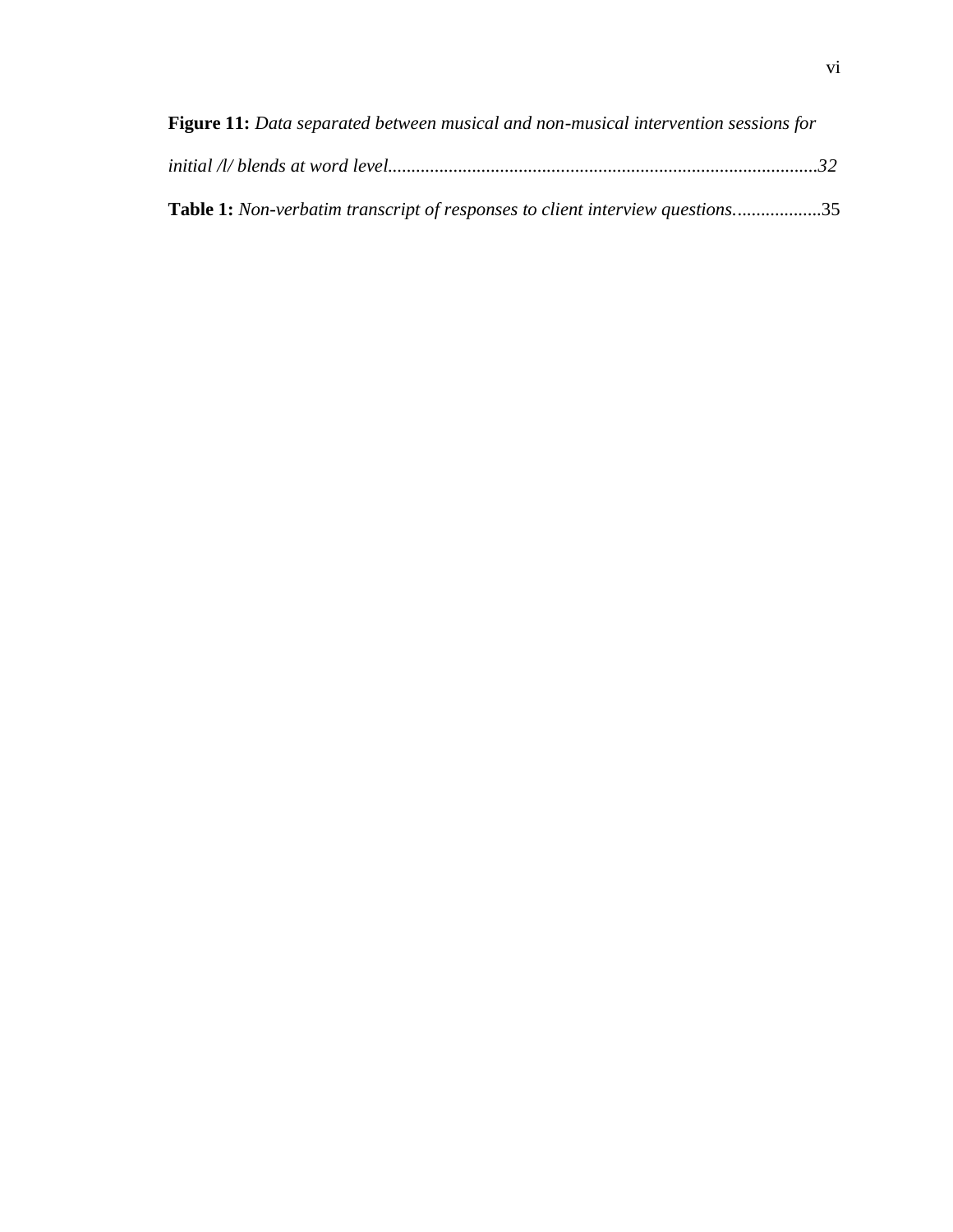#### **Acknowledgements**

I would like to thank my mentor, Dr. Jade Robinson, for supporting not only my research for this project, but also my performance in the Communication Sciences and Disorders program at EKU. Additionally, I would like to thank the EKU Honors Program faculty for cultivating an atmosphere of learning and growth in the past 3 years I have attended this university; EKU Honors has undoubtedly been the primary contributor to my success during my undergraduate career. Finally, I want to thank my parents for their unconditional support throughout my education, and my brother for passing along his love for music that inspired this project. I am overjoyed to be able to express my love for music within research that furthers my career in Speech Language Pathology.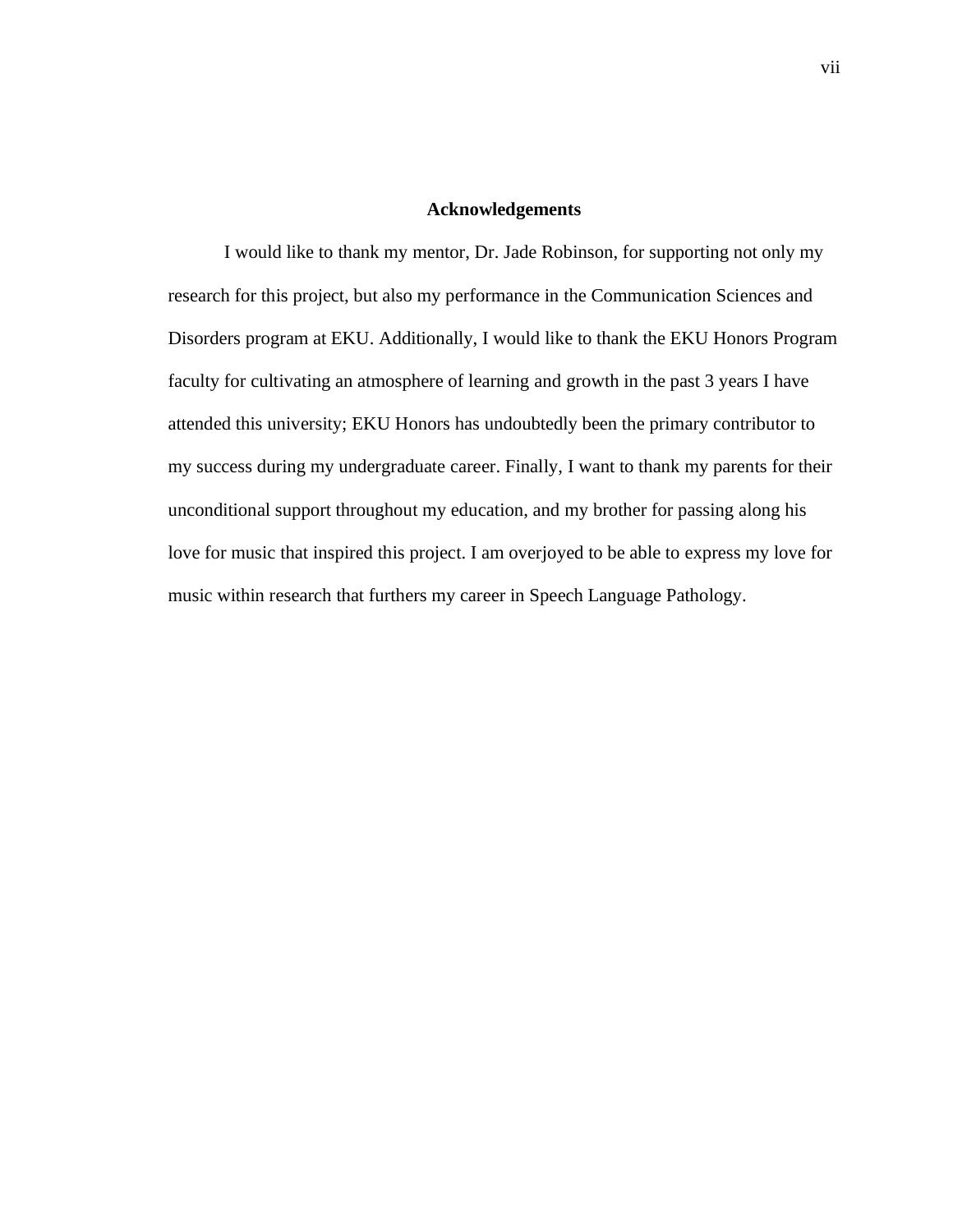# **Introduction**

Speech-Language Pathologists are trained to work in collaboration with many other professionals in order to provide co-treatments for clients; among these professionals include physical therapists, occupational therapists, audiologists, behavioral specialists, and more. In the past two decades, a shift in focus in brain science research has introduced a new facet of rehabilitation that is being increasingly considered in therapy: music. In fact, scholarly resources can provide evidence that there has been an increase in research surrounding the idea that music and language share neural networks; A Google Scholar search using the keywords '(neural) AND (overlap OR sharing) AND (music) AND (language OR speech)' has increased linearly in published articles since 2005 (Peretz et al., 2015) (figure 1).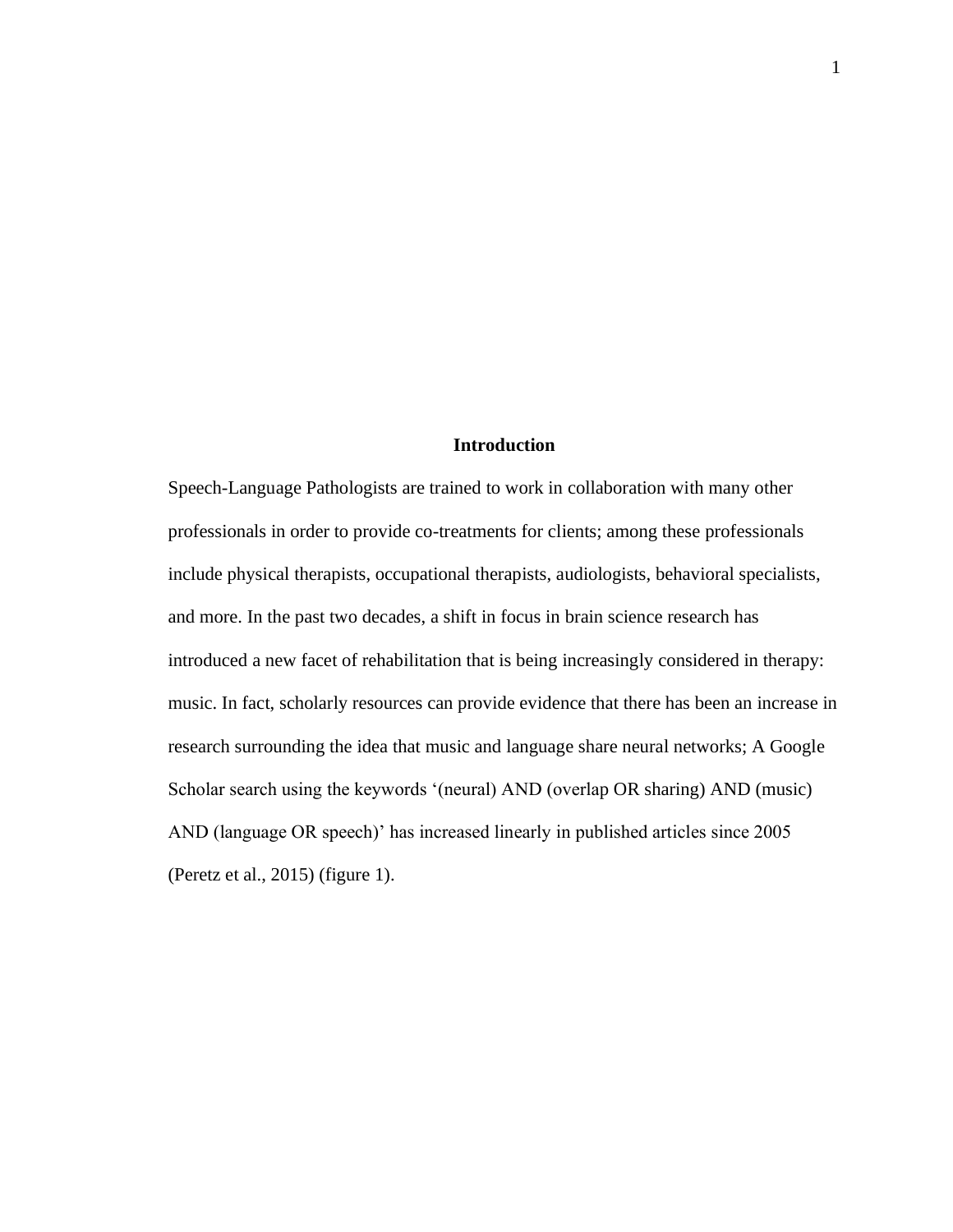

**Figure 1:** Results of a Google Scholar search. The search was performed on 11 July 2014 using the keywords '(neural) AND (overlap OR sharing) AND (music) AND (language OR speech)', with the number of search results plotted per year (Peretz et al., 2015).

Specifically regarding communication, music therapists use elements of music, such as tempo, melody, and rhythm to improve and promote both receptive and expressive communication skills (Smith, 2011). Considering that speech and language are similar to music in many ways in regarding structure and neurological function, it is reasonable that research surrounding music and speech therapy collaborations have promoted positive outcomes for the various populations that require services from Speech-Language Pathologists. Based off these research outcomes, it is evident that music and language in collaboration unlock a new potential in speech therapy clients that is not cultivated with speech and language intervention alone. However, one issue with co-treatment is that professionals are not always available to collaborate with; music therapists may not be available in certain areas or cannot work with clients if there are schedule conflicts or funding limitations. In this case, Speech-Language Pathologists can potentially utilize music in communication interventions. The activities used in music therapy can be used as a complementary and supporting method of intervention in speech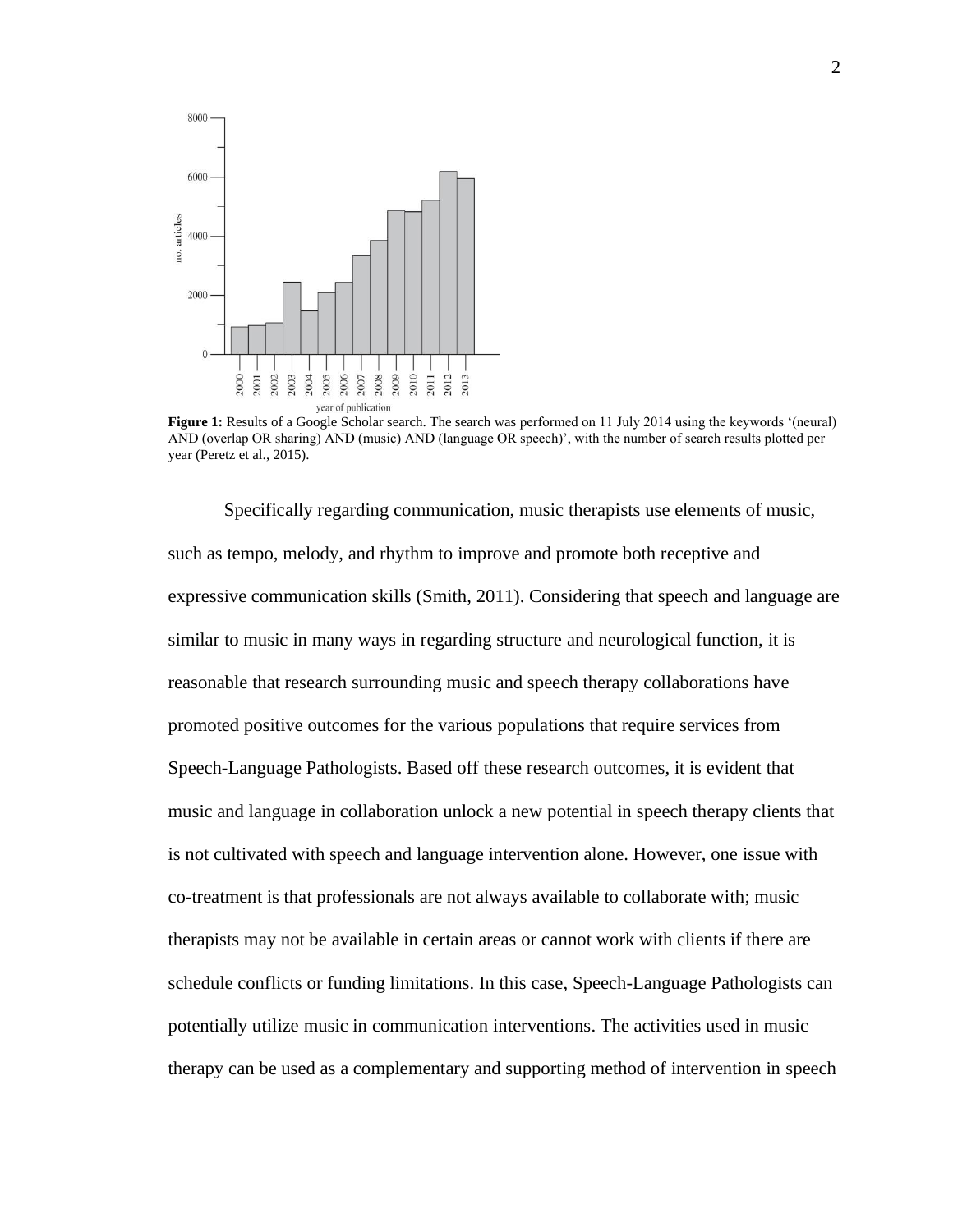therapy sessions. The utilization of music interventions by Speech-Language Pathologists can strengthen language, communication, and social skills for various populations; the focus of this individual study is to investigate the effect of musical interventions in speech therapy sessions for a school age articulation client. This project will first investigate the neurological linkage between speech and music processing that allows music intervention to be effective. Then, an analysis of current studies involving music and speech therapy clients of varying disorders. Finally, a review of research processes, data, and conclusions will be discussed to convey the knowledge gained from this study.

#### **Neurological Pathways of Speech and Music Processing**

The basis of my argument begins with the neurological link between music and language. For years, neurological research has operated with the overarching belief that each brain region is specified for a function (Peretz et al., 2015). For example, the superior temporal sulcus is associated with voice processing, the Broca's area is associated with speech processing, and so on. However, the use of functional magnetic resonance imaging (fMRI), electroencephalography (EEG), and other techniques for mapping brain activity in recent studies have revealed that areas of the brain that were once believed to be language-specific are activated by music processing (Besson et al., 2011). Considering the similarities between language and music, this discovery is not much of a surprise at all.

Perhaps the neurological link between language and music is more understandable when considering comparable aspects of music and language. Music and language both consist of several different neurological aspects that must be processed at the same time;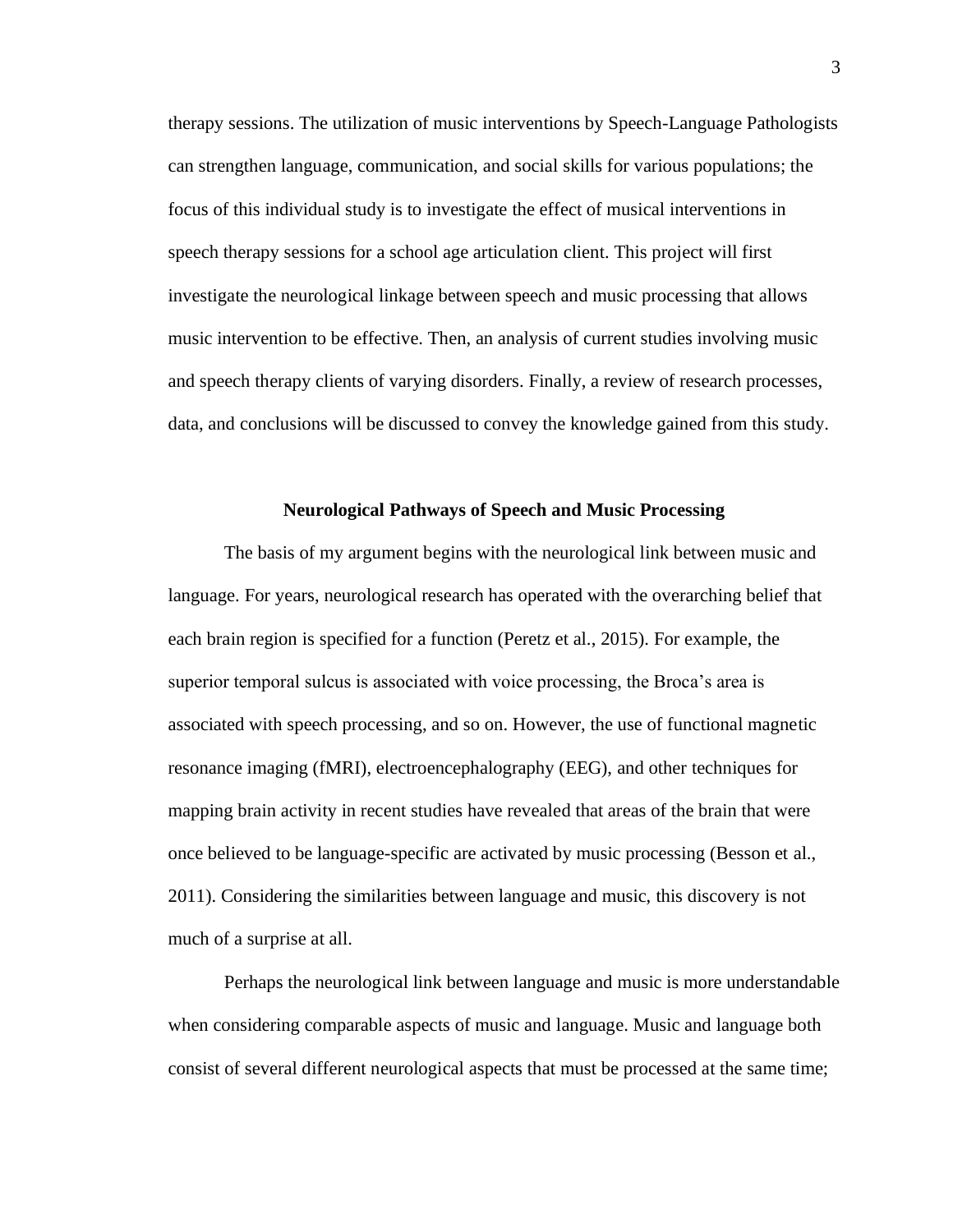in language, the understanding of phonology, semantics, syntax, and pragmatics are comparable to that of rhythm, melody, and harmony in music. Additionally, both music and language are auditory in nature, and rely on the same auditory processing areas of the brain to assess acoustic features such as pitch, duration, and intensity (Fronteirsin.org).

A 2012 study from the Mediterranean Institute of Cognitive Neurosciences investigated rhythm, a critical characteristic of both music and speech, and the neurological areas associated with rhythmic processing in music. Similar to language, music is a rule-based and structured system; in this study, rhythm - one of the governing systems of music – was studied using neuroimaging in hopes to observe what areas are used during music processing.

A group of 22 subjects, both musicians and non-musicians, were played two types of rhythmic variations through drum recordings: one with syncopated deviations (meaning the beats were in rhythm with the recording) and one with musically incorrect beats (meaning the beats were not related to the rhythm in the recording). Neuroimaging showed that, as an overall effect observed on the group of subjects studied, the occurrence of musically correct beats activated the right posterior superior temporal gyrus (STG), while incorrect beats activated the posterior STG of both hemispheres and, moreover, regions corresponding to the Broca's area – both critical brain areas related to speech and language processing (Figure 2).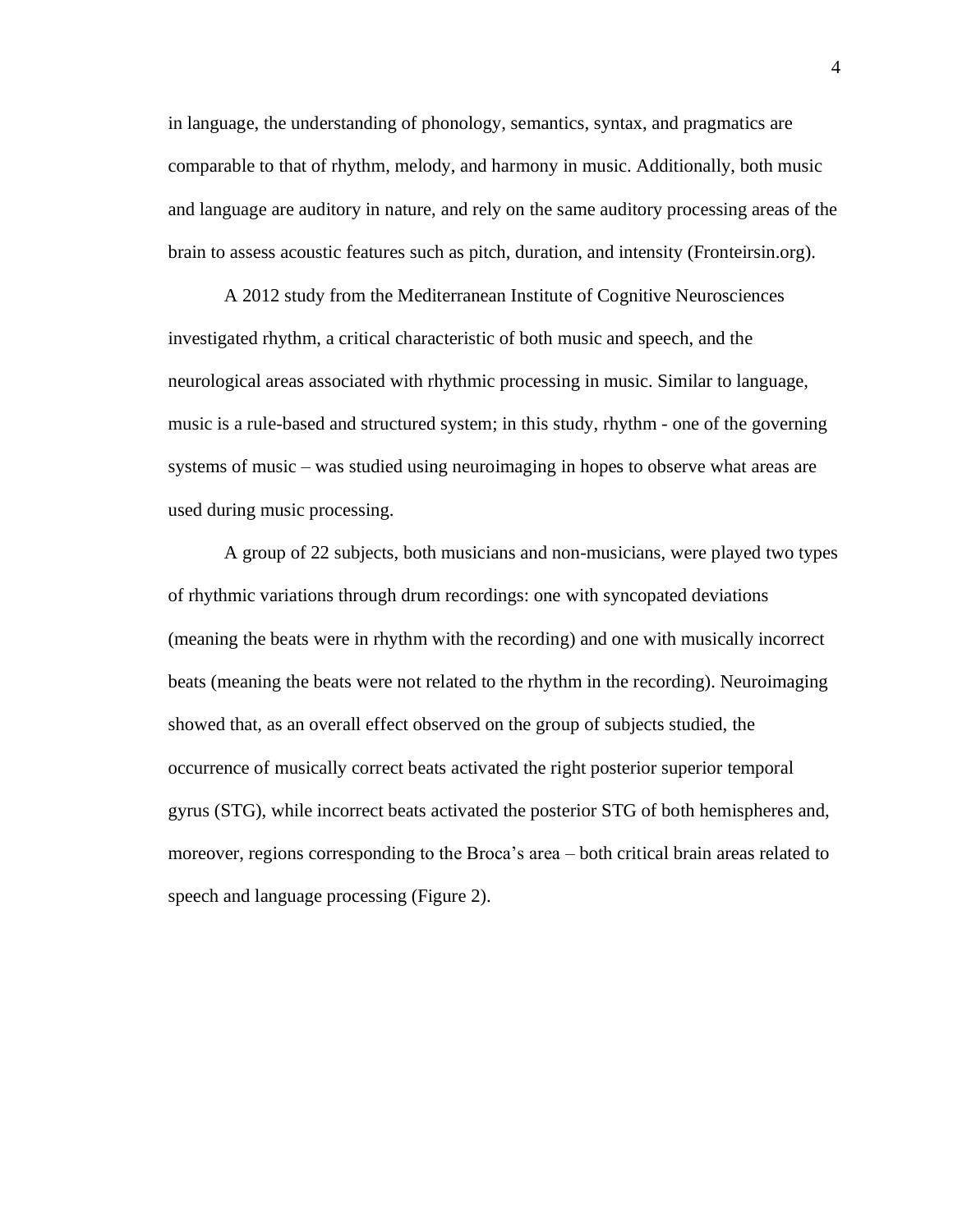

**Figure 2:** Brain regions processing violations of rhythmic structure in music. (Herdener et al, 2012).

Similar activations have been observed in studies related to violations of language structure, which suggests that a shared brain region exists between music and language analysis. In a discussion of study results, researchers concluded that "as language and music....are based on a rule-based arrangement of acoustic signals, it is thus conceivable that the brain uses shared resources for analysis of such rule-based organization in both domains" (Herdener et al, 2012).

A similar study from Harvard Medical School used fMRI imaging to study brain response to unexpected musical events. A recording of chord sequences was played to ten non-musicians who were then asked to identify deviations (chords that were out-of-key) to these sequences. fMRI imaging showed that deviation events activated the areas of Broca and Wernicke, the superior temporal sulcus, Heschl's gyrus, and several other brain areas (Figure 3) (Koelsch, 2000).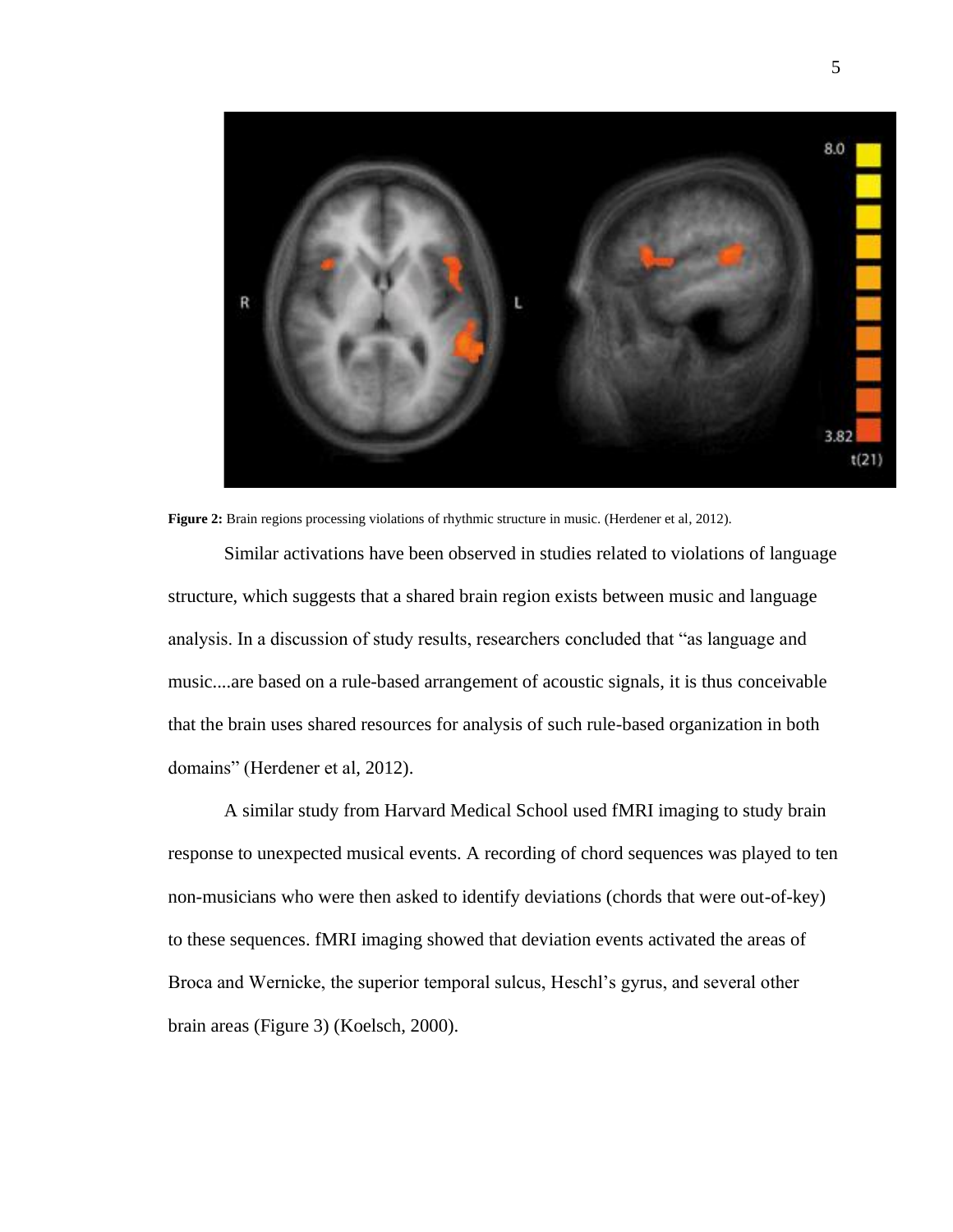

**Figure 3:** fMRI imaging of brain regions activated in response to differing unexpected musical events: clusters (a), deviant instruments (b) and modulations (c). (Koelsh et al.. 2002.)

These are some of same brain structures activated in the previously mentioned study, yet the studies were focused on completely differing aspects of music; these areas have also been thought to be domain-specific for speech and language information processing. However, fMRI data from this study shows that these neural areas are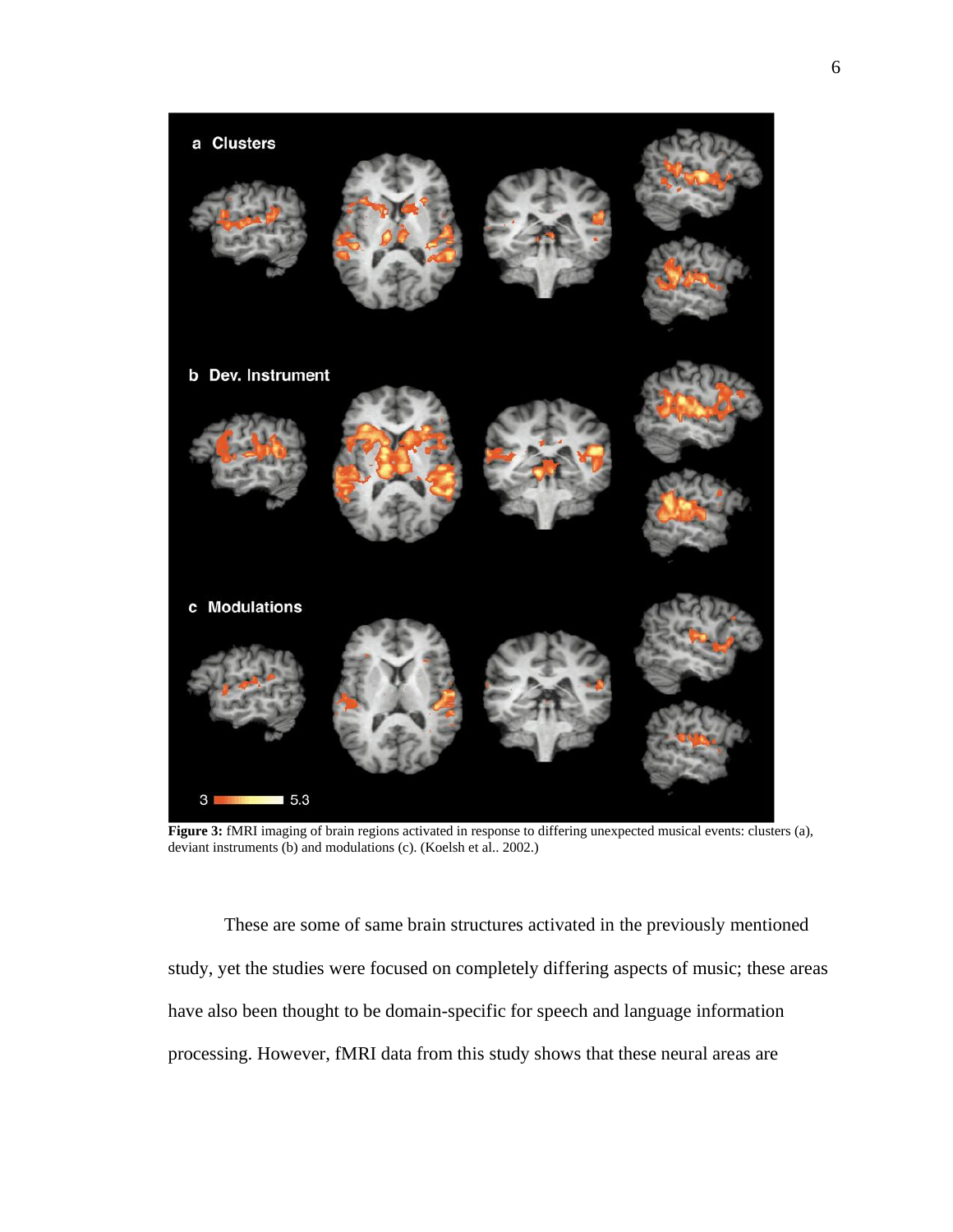employed for the processing of musical information as well; this supports the idea that language processing is not as domain specific as once believed (Koelsch. 2002.).

Since it has been proven through many studies that there are shared neural processing areas between language and music, there is still one question: how does this knowledge enhance speech therapy techniques? The answer to this question lies in studies of musical intervention motivated by the OPERA hypothesis. The OPERA hypothesis, first presented by the Neuroscience Institute of San Diego, focused on how music training enhances auditory sensory processing and neural plasticity (the ability of the brain to re-wire itself), which in turn improves speech processing. However, the OPERA hypothesis only works if five conditions are met: **O**verlap, **P**recision, **E**motion, **R**epetition, and **A**ttention (Patel, 2014). Overlap refers to the neural sharing of brain networks that process acoustic information for both music and speech; precision refers to how the demands of music processing are more precise than that of speech processing; emotion refers to the condition that musical activities must elicit strong – and positive – emotion; repetition refers to the frequent repetition of musical activities, and attention refers to the focused attention needed to activate neural networks for processing (Patel, 2012). The authors of the OPERA hypothesis proposed that "music training enhances auditory working memory and auditory attention, and that this impacts speech processing because speech and music have overlapping brain networks involved in these processes" (Patel, 2014). In other words, when these conditions are met by musical activities, according to the OPERA hypothesis, the networks of musical processing are strengthened; since speech processing shares these networks, speech processing abilities also benefit.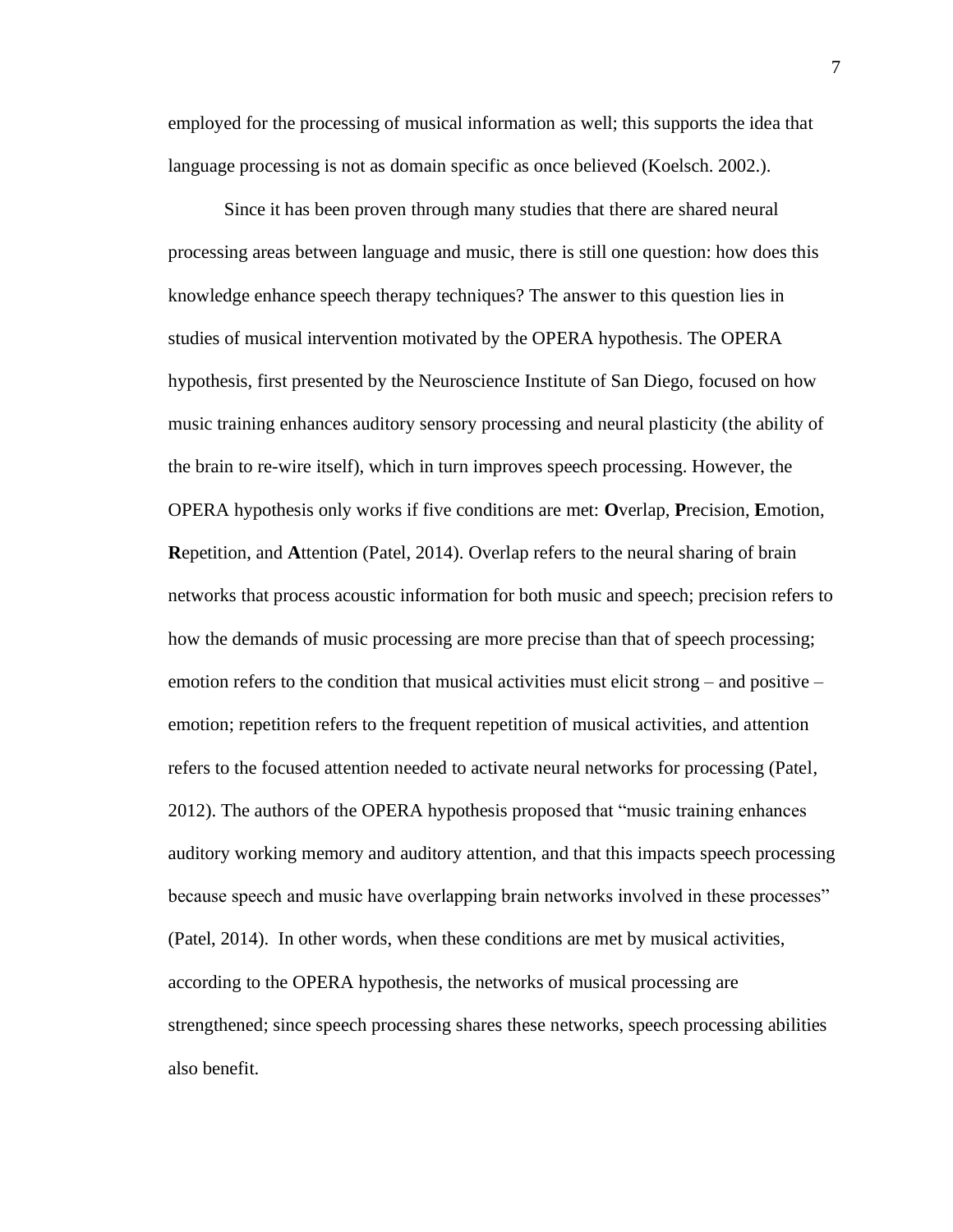This hypothesis, as well as the knowledge gained from many studies surrounding the neurological networks shared between music and language processing, have been expanded to inspire studies within the field of speech pathology. Now that the basis of purpose and benefit behind musical intervention has been explored, discussion can now move onto field-specific studies surrounding musical intervention.

#### **Music Intervention in the Treatment of Various Populations**

The use of music interventions in speech therapy can be applied to the various populations that speech therapists serve. Although this study focuses on speech production outcomes, music intervention has cultivated positive outcomes in speech therapy for various other populations of clients. Significant research regarding music intervention has been conducted within the treatment of many differing populations and environments, varying from post-stroke recovery to transgender voice therapy. The literature review for this study is based on music interventions that utilize the neural connection between music and speech processing. These populations include stroke survivors, patients with Parkinson's disease, and children with ASD. The review of these research studies will work to inform research design for this thesis based on the integration of music intervention in past studies.

#### **Music Intervention in Post-Stroke Recovery**

Stroke patients are a varied population that speech therapists work with in both inpatient and out-patient rehabilitation settings. Both music and auditory environment influence cognitive skills, therefore the use of music intervention in clients with neural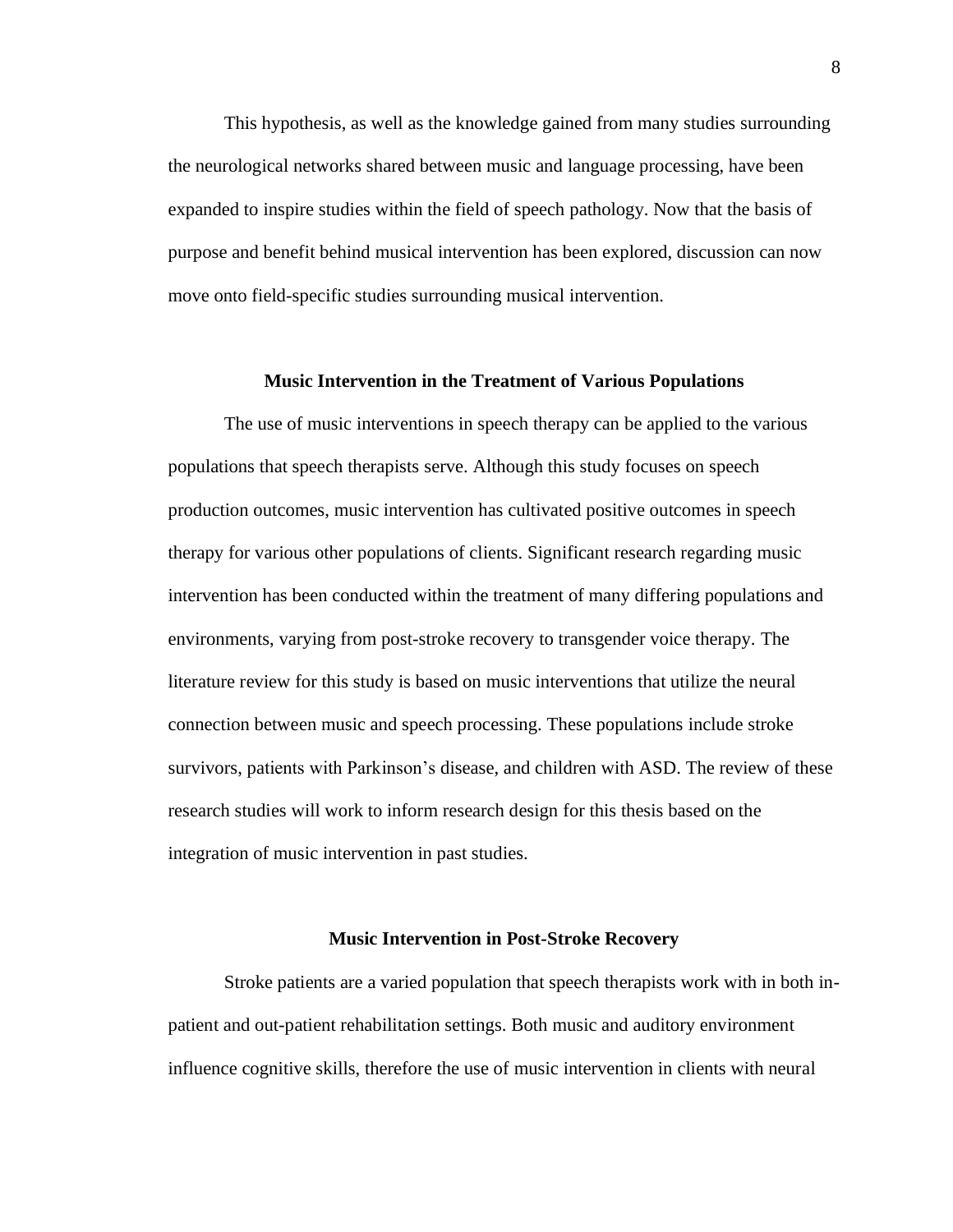damage has the potential to re-develop critical skills affected by a stroke event. The use of music intervention can be used in post-stroke recovery environments in order to study the long-term effects of music therapy on the regaining of skills lost after neural damage.

In a 2010 study from the Massachusetts Institute of Technology, professionals wanted to determine if daily music and audiobook listening would help patients to regain auditory sensory memory, as well as verbal memory and focused attention skills, in patients after a stroke. Sixty patients who were diagnosed with a middle cerebral artery (MCA) stroke were randomly assigned to a music listening group, an audiobook listening group, and a control group. The patients' response to intervention was measured at the 1 week, 3-month, and 6-month mark of recovery since this is believed to be an optimal time for recovery progress prior to a stroke event. These responses were recorded using magnetoencephalography (MEG) neuroimaging techniques to map neural activity in participants at each stage of recovery (Sarkamo et al., 2010).

Research tests regarding MEG frequency increases between stages of recovery showed increase in activity in both hemispheres of the brain for the music and audiobook listening groups. MEG amplitudes increased significantly between the one week to the six-month stage of recovery for both groups; additionally, the change scores for the music group increased frequency significantly more than both the audiobook group and control group (Figure 4). Therefore, both music and audiobook listening increased neural response related to auditory sensory memory as measured through MEG frequencies.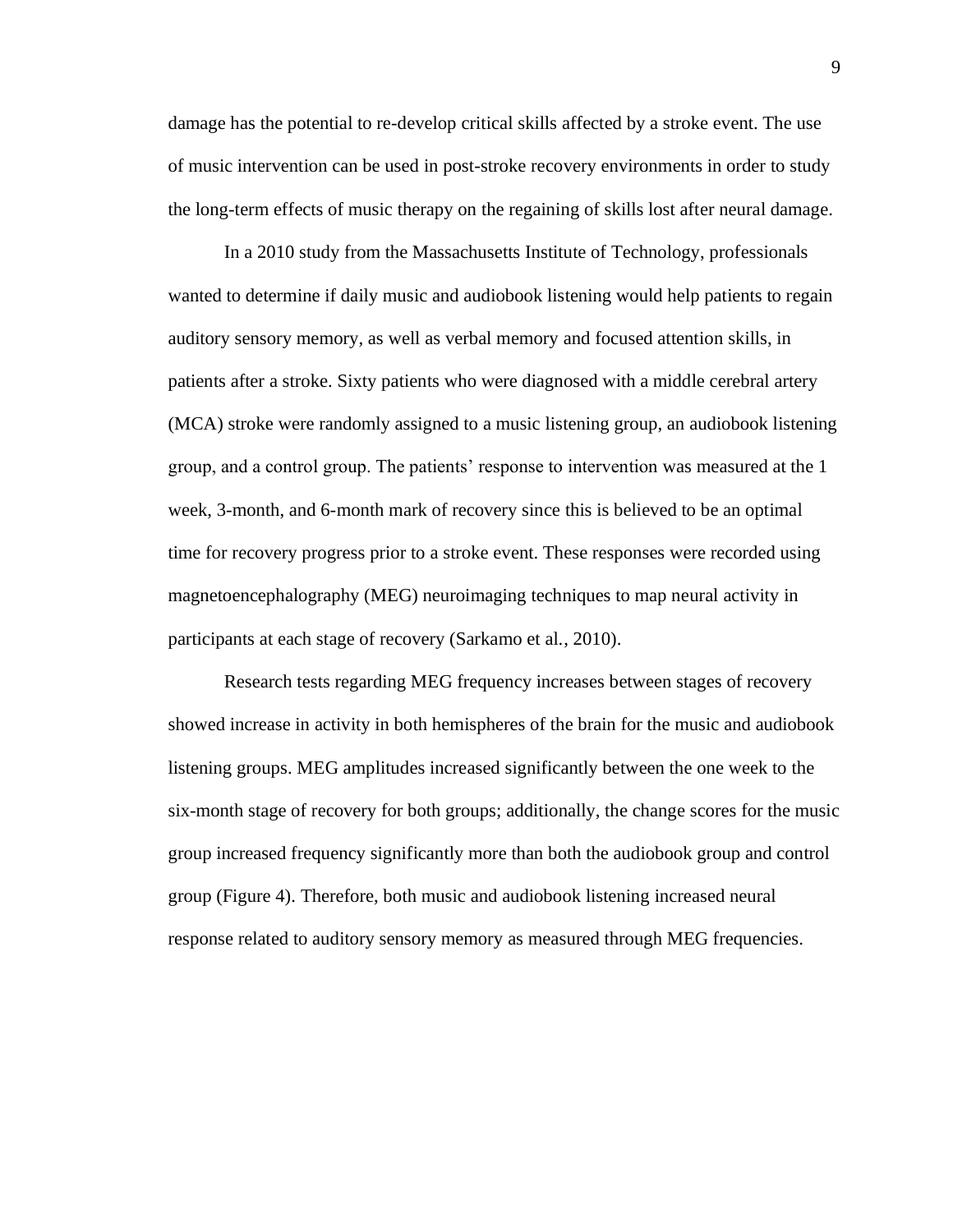

**Figure 4**: Frequency MMNm at different stages of stroke recovery. (A) MCE analysis at the 1-week, 3-month,, and 6-month poststroke stage. (B) Group results of the amplitude of the frequency of response in the left and right hemispheres. Data (mean  $\pm$ SEM) are shown separately for LHD and RHD patients. \*p < .05, \*\*p < .01, \*\*\*p < .005

MG = Music group; AG = Audio book group; CG = Control group (Sarkamo et al., 2020).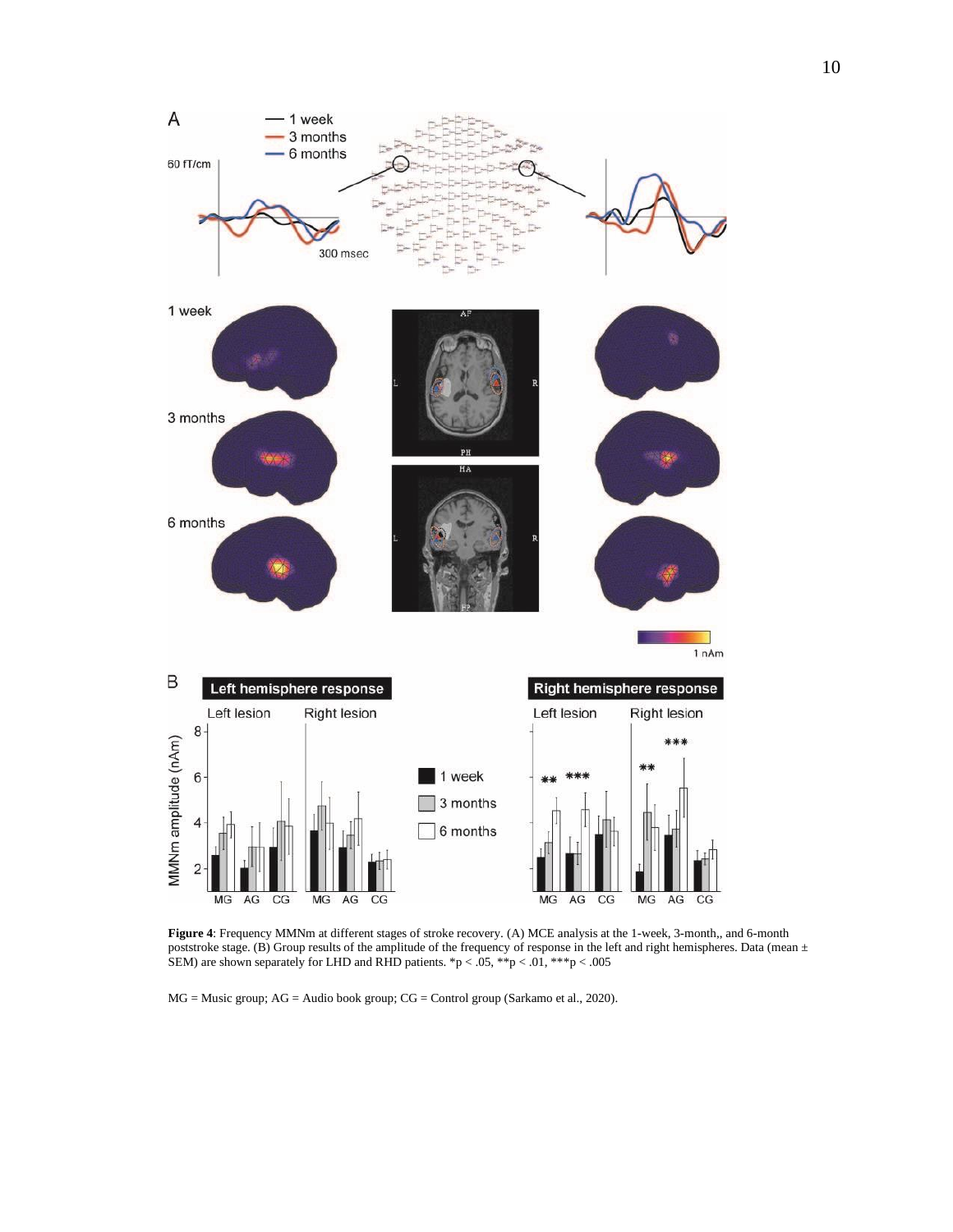According to the findings of this study, both daily music and audiobook listening after an MCA stroke led to an increase in auditory sensory memory. The increase of neural activity in brain areas affected by stroke events, as well as progress in performance during activities with story recall and word list learning, supports the idea that music intervention can help to recover skills after a stroke. Complex auditory stimuli, such as music and speech, place strong demands on both speech comprehension and working memory; the daily exposure of patients to auditory stimuli helped to strengthen these skills, which are closely related to and implement auditory sensory memory. Additionally, researchers concluded that an enriched acoustic environment helped to improve auditory, learning, and memory function. These conclusions are derived from the observation of significant increase of MEG activity in both hemispheres, as both music and speech listening activate the brain bilaterally (Sarkamo et al., 2010). This helps neurologists to determine the positive impact that music intervention has on stroke recovery as well as contributing to evidence of a link between speech and music processing that can be implemented in speech therapy.

An additional study from the American Speech-Language-Hearing Association (ASHA) is more focused on the impacts of music intervention on stroke recovery within the field of speech language pathology. Strokes often cause damage to an area of the brain mentioned earlier: Broca's Area. This area is a critical neural area responsible for speech motor movement. When neurological damage occurs to this area of the brain, the ability to understand and communicate using speech is called Broca's Aphasia. Patients with Broca's Aphasia may be able to understand what is being said but cannot speak fluently because the area that controls the fluency and motor planning of speech is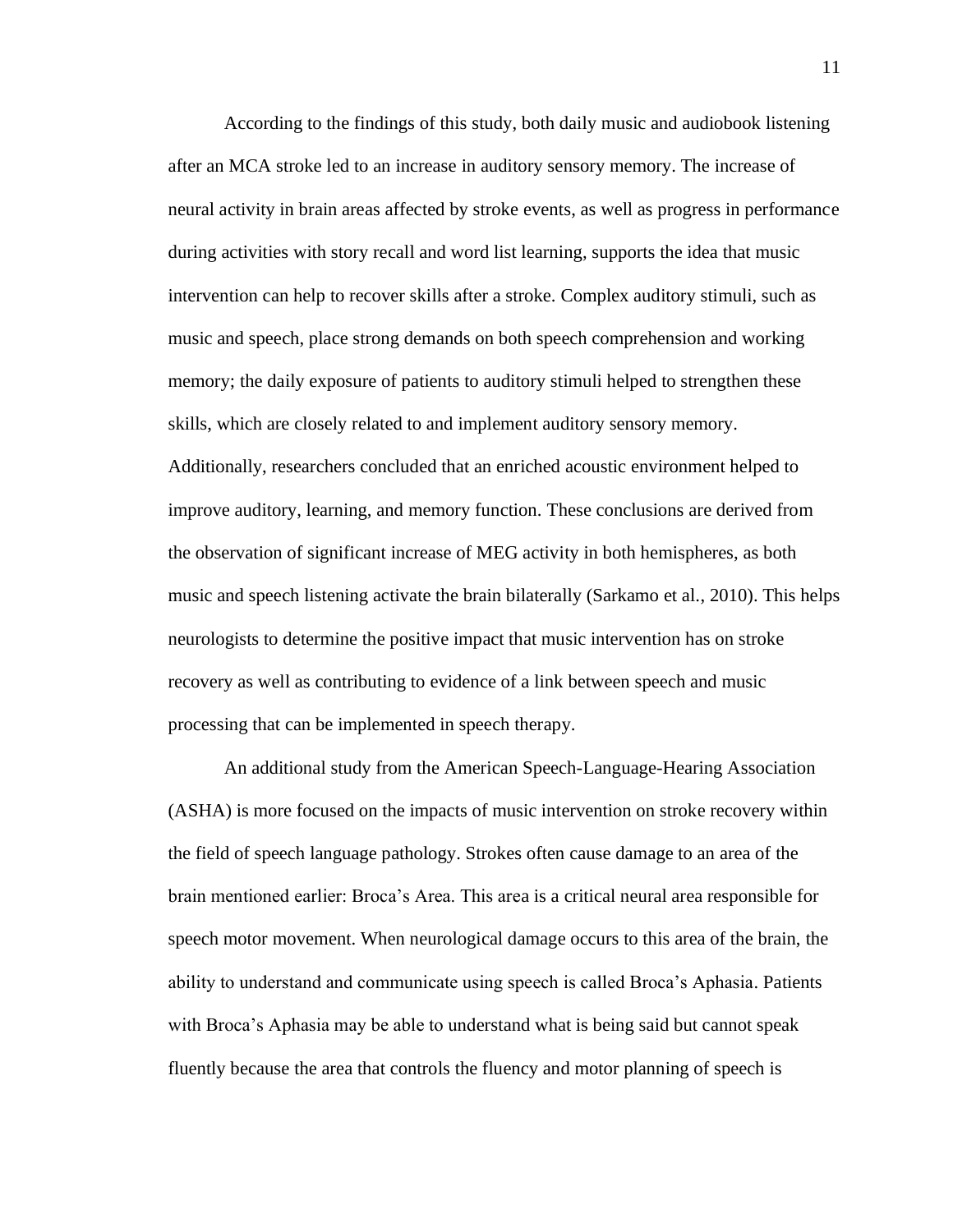damaged. Many patients with Broca's Aphasia have been observed to retain the ability to sing despite the damage to the speech motor area; this led to the development of a therapy technique called Music Intonation Therapy (MIT), which utilizes a patient's ability to sing in order to produce speech output (Conklyn et al., 2012).

In the 2012 ASHA study, 30 stroke survivors with Broca's Aphasia were assigned to receive MIT during the early recovery period of post-stroke therapy. Treatment consisted of 15-minute MIT sessions; within these sessions, therapists would model a phrase (ex. "I need a drink of water") and instruct the participant to sing the phrase back (Conklyn et al., 2012). Treatments occurred over 4 sessions. Speech assessments were given before and after the study in order to assess skill areas, such as responsiveness and recall. The responsive section contained 3 questions designed to elicit speech output responses, such as, "When you are thirsty, what do you say when the nurse comes in?" The repetition section contained three statements that correspond to the questions in the prior section, such as "I need a drink of water," that the participants were instructed to repeat exactly after the phrases were modeled for them (Conklyn et al., 2012).

In comparing the pre- and post- assessment data for treatment and non-treatment groups, MIT techniques produced significant improvements after just one session of training. While there was a minimal gain in the repetition section for the control group, the treatment group saw significant gain in both responsiveness and recall abilities; researchers credited the application of skills taught in MIT techniques to the assessment tasks for this gain in skills.

Early MIT training, through analyzation of this data, unlocks the communication potential of patients with Broca's Aphasia by unveiling alternate means of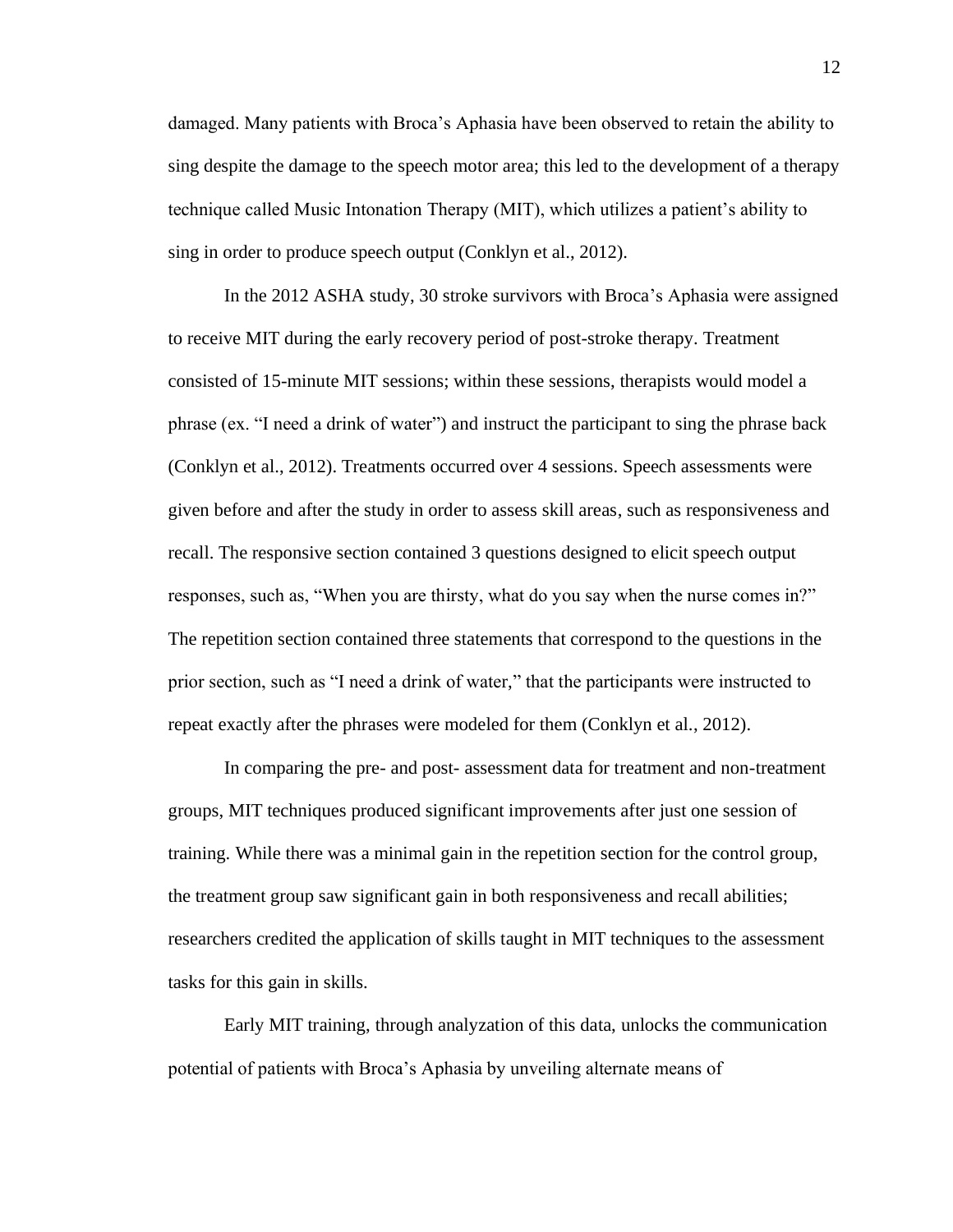communication, such as singing. The results of this study show that music intervention demonstrates positive results in improved verbal output for patients with Broca's Aphasia. This is an important contribution to the nature of my study, as using the neurological link discussed throughout this study, MIT is able to access areas of the brain to communicate even when speech areas of the brain are damaged.

#### **Music Intervention in Parkinson's Disease**

Another aspect of music intervention addressing neurological rehabilitation can be discussed in context of clients with Parkinson's disease (PD), which is a progressive neurodegenerative disease with no cure currently. The aim of therapy is to minimize the effects of PD – in essence, "slow down" the progression of the disease. The disease significantly affects body movement and mental agility, which poses many challenges to daily life (Panebianco & Lotter, 2019). Music intervention for individuals with PD focuses on both motor and nonmotor goals by using rhythm as a cueing strategy for motor control and coordination and singing for improvement in vocal expression skills, such as speech fluency, clarity, and volume (Panebianco & Lotter, 2019). These techniques inspired a case study to increase daily life and functioning for a client with PD in South Africa.

In this case study, a client at the University of Pretoria in South Africa attended eight 60-minute weekly therapy sessions with multiple music interventions to address the therapy goals related to the client's diagnosis of PD. These interventions included structured drumming and instrumental exercises, musical improvisations, music-centered movement, music listening, and vocal work through pre-composed music (Panebianco &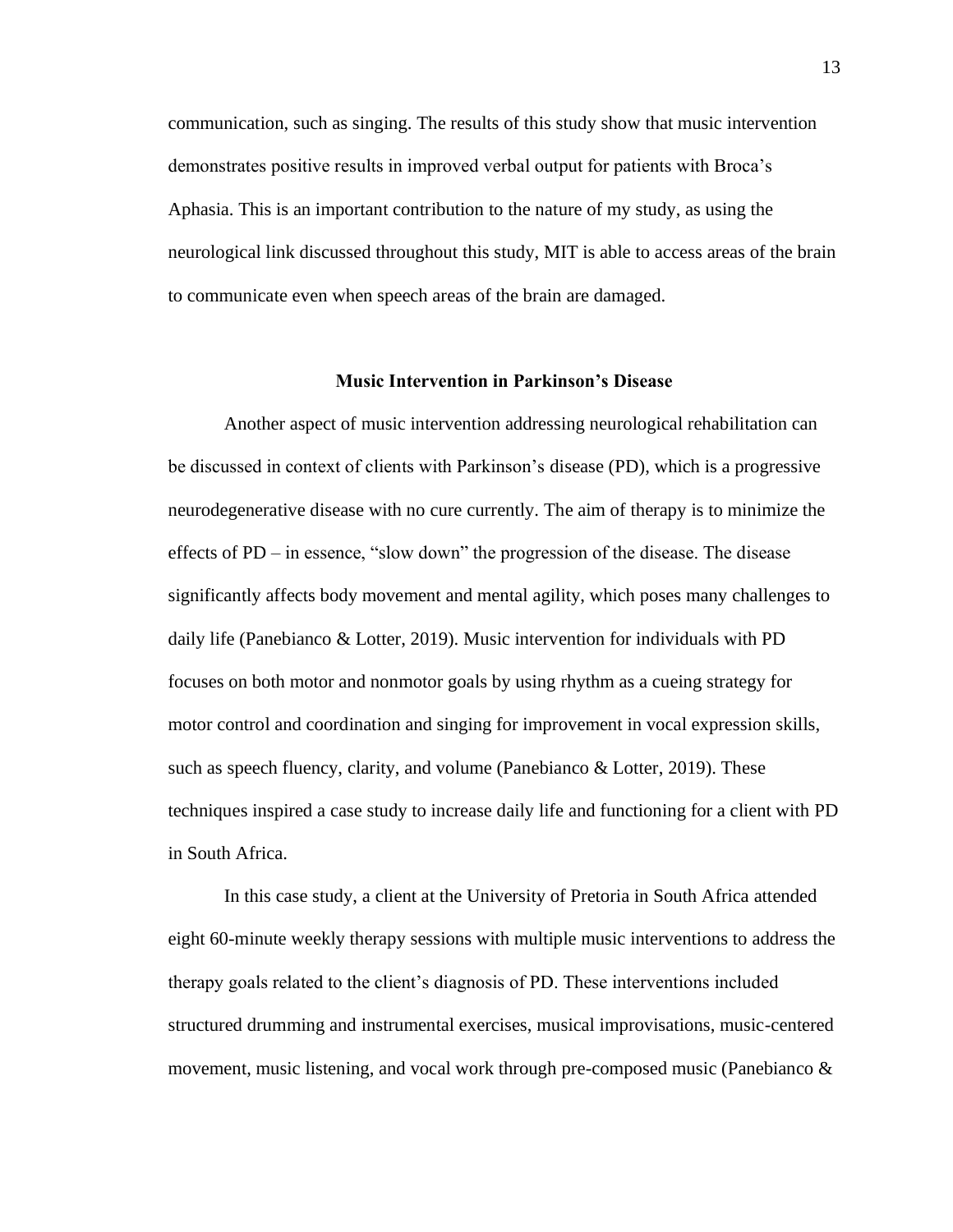Lotter, 2019). These interventions targeted three core components of music intervention: active music therapy, music-centered movement, and receptive music therapy; these three core components have been observed in past studies to prevent the declination of function in patients with PD.

The skills that emerged through these musical interventions are all related to improvement in everyday functionality. Tempo and rhythm interventions helped improve the client's movement regulation and control; walking exercises helped the client to improve regulation of a walking pace by following the tempo cues of music. Vocal exercises helped the client to increase articulation control and voice projection. Singing intervention showed an increase of fluency and breath control (Panebianco & Lotter, 2019).

Researchers concluded that the improvements observed in this case study demonstrated the therapeutic potential of music intervention when addressing both motor and non-motor functions of patients with PD. At the end of the study, researchers reported an increase in patient motivation as well, stating that the client "requested ongoing personal music therapy, which continued for two years, developing what was established during research intervention" (Panebianco & Lotter, 2019). The increase in functionality and motivation are two important client factors in therapy that support the integration of music therapy in the treatment of patients with PD.

An additional study from the UK National Health Service set out to determine if group singing lessons would provide effective speech therapy for patients with PD. Researchers believed that singing would improve the four domains of speech respiration, phonation, facial movement, and articulation – that are negatively impacted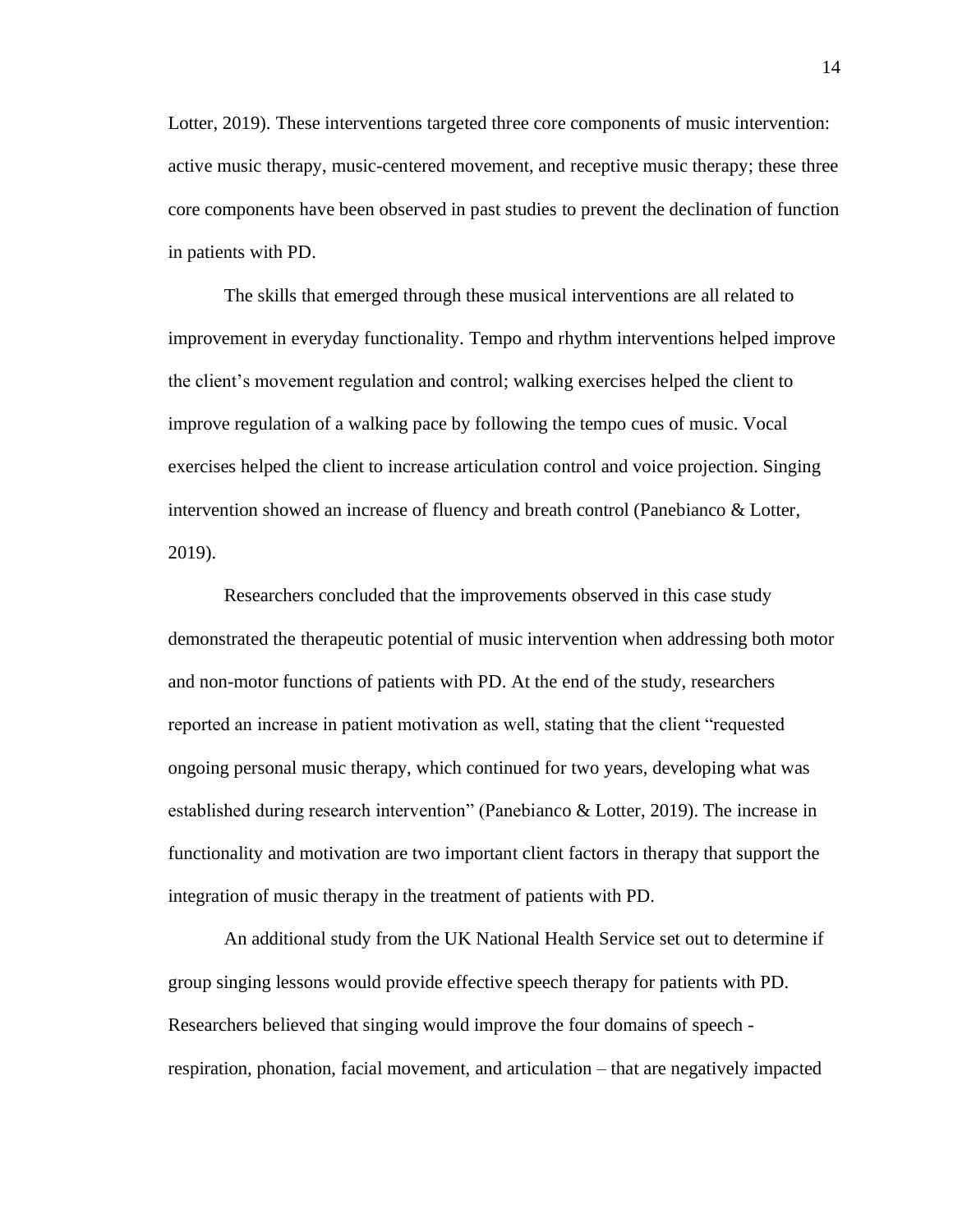as the disease progresses. Researchers defined six areas of concern regarding voice skills with PD: control, diction, sound, breath, and posture. Each session contained exercises for each of these areas. Sessions occurred for the duration of 2-hours every two weeks over the course of two years. Participants were assessed prior to and after intervention using the Frenchay Dysarthria Assessment, which measures a patient's response ability to perform various oral tasks (Evans et al., 2011).

An assessment completed after the second year of the study revealed improvements in several aspects of oral communication. Significant improvements in dribble, laryngeal pitch, laryngeal volume, and laryngeal speech (clear and appropriate speech during conversation) were all noted in the results of this study (Figure 5) (Evans et al., 2011).



Trends in speech outcomes over two years

**Figure 5:** Trends in speech outcomes over two years. (Evan et al., 2011)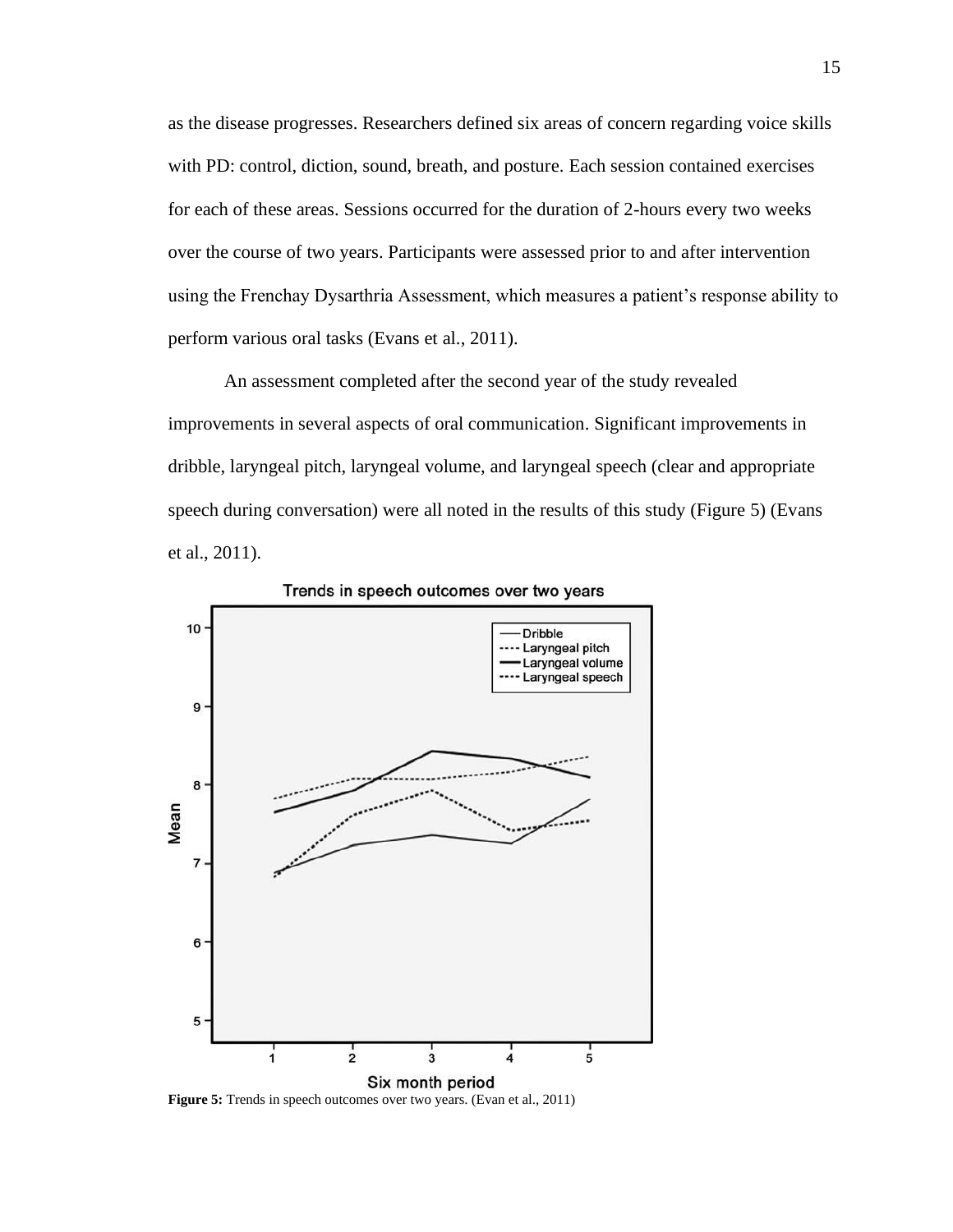This study provides further evidence that music therapy, specifically through voice exercises, prevents the deterioration of voice quality in progressive neurological diseases such as PD (Evans et al., 2011). As speech is a vital aspect of communication, preserving the skills needed to effectively communicate orally is an important benefit of music intervention for the PD population.

#### **Music Intervention in Services for Children with Autism Spectrum Disorder (ASD)**

The final population of studies, and perhaps the most researched, regarding music intervention surround services provided for individuals with ASD. Many Speech-Language Pathologists have begun to integrate music therapy into their treatment of children with ASD. Music therapists have been inspired to integrate their services into treatment of children with ASD due to the many neurological studies that provide evidence of preserved musical skills in individuals with autism (Sharda et al., 2015).

Using passive listening fMRI techniques, 22 children with autism, demonstrating varying levels of functioning, were tested during spoken word and sung word activities. Neural imaging found that the areas of the brain that process speech were more engaged during song activities than speech activities; additionally, neural activity was disrupted when listening to speech, but there were no differences from typical brain activity noted when listening to sung language (Sharda et al., 2015). These findings suggest that music intervention can help children with ASD overcome speech and language deficits and help to further develop these skills. This study provides a neurological basis for the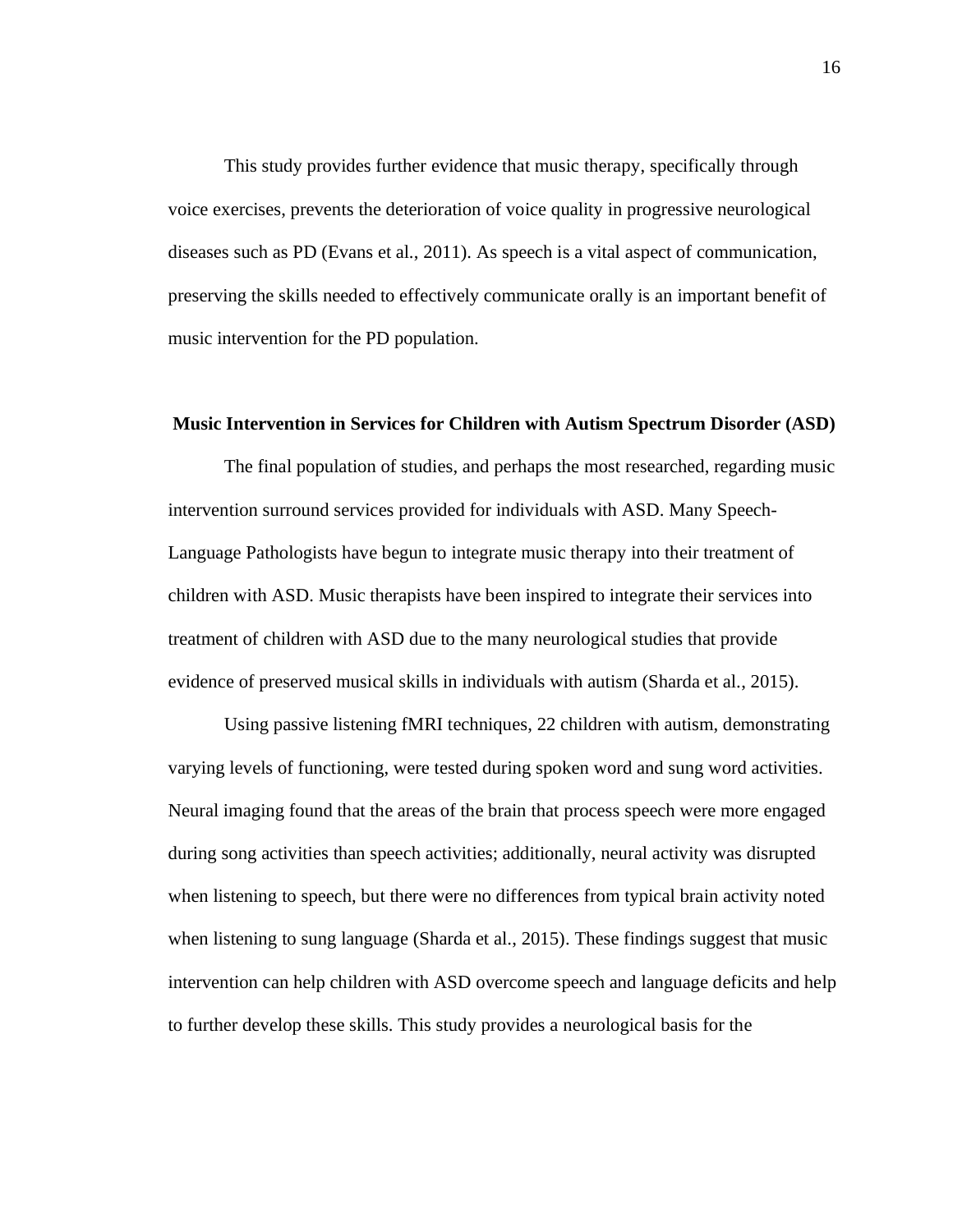development of musical interventions used in the studies that are to follow (Sharda et al., 2015).

Although ASD includes a wide spectrum of disorders with a variety of characteristics and abilities, a common deficit associated with ASD occurs within communication. Delays in communication ability can affect development of important skills in the domains of socialization, cognitive, and emotional development that helps a child with ASD understand the world and people around them (Khyzhna & Shafranska, 2020). The realization of the benefits of music therapy for this population has led to its popularity among speech pathologists and music therapists alike, even inspiring an inclusive music-intensive camp for children with ASD at Ohio University (Brown et al., 2018).

The increase in implementation of music intervention for clients with ASD has led to many studies that provide evidence of a positive impact on communication when music is integrated into treatment. One such study from the Communication Sciences and Disorders department at Loma Linda University focused on the validity of Melodic Based Communication Therapy (MBCT) for children with ASD who do not use verbal communication. The percentage of children with Autism who lack functional speech abilities has risen to an estimated 30-50% of all children with ASD. For children with ASD, if oral communication abilities have not developed by the age of 5, it is likely that speech and language acquisition will continue to be a significant concern. However, despite a child's age, it has been observed that nonverbal children with autism, as mentioned earlier, have preserved musical skills; that is what this study worked to utilize through MBCT (Sandiford et al., 2012).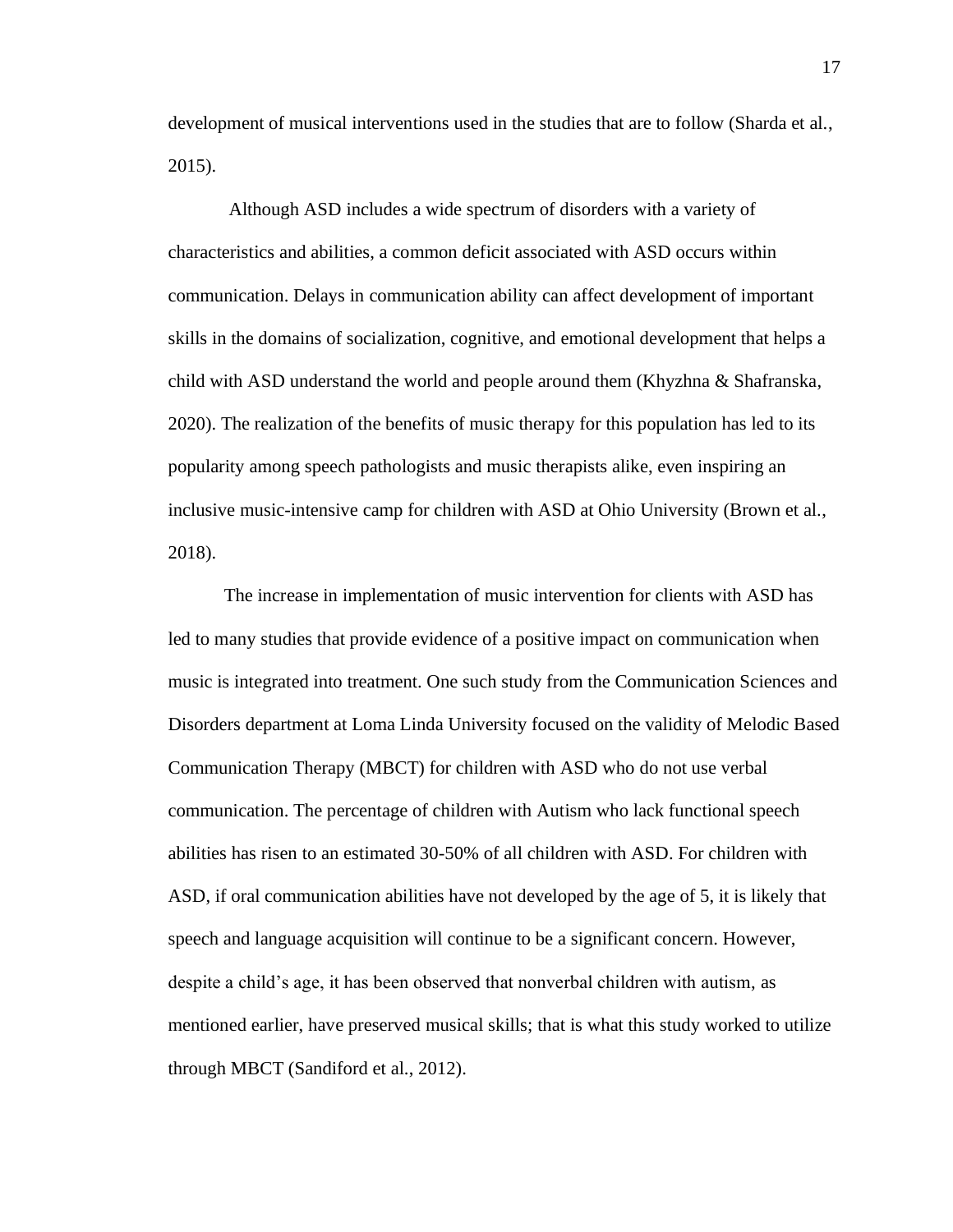Melodic Based Communication Therapy (MBCT) is a type of music intervention in which therapists sing to a standard melody for target words; this is often accompanied by rhythmic clapping to the melody. In this study, clients with ASD were randomly assigned to two groups: a traditional speech therapy group, and a MBCT group. Clients received 5 weeks of intervention consisting of weekly 45-minute sessions (Sandiford et al., 2012). Clinicians chose 25 target words based on frequency words commonly used by young children, such as "ball." Progress was measured through administration of the Autism Diagnostic Observation Schedule (ADOS) before and after intervention; the ADOS is a standardized assessment of communication, social skills, and pretend-play skills of children with autism, commonly used to make an ASD diagnosis (Sandiford et al., 2012).

Prior to intervention, both groups demonstrated considerable progress in verbal attempts, number of correct words, and number of imitative attempts during assessment. However, there was a noticeable difference in progress rate between the two groups. In the MBCT group, considerable progress was observed after week one, week two, week three, and week four. In the traditional group, progress was only observed after week four (Sandiford et al., 2012). The amount of progress for the MBCT group for verbal attempts and word imitation was significantly greater than that of the traditional group (Figure 6) (Sandiford et al., 2012).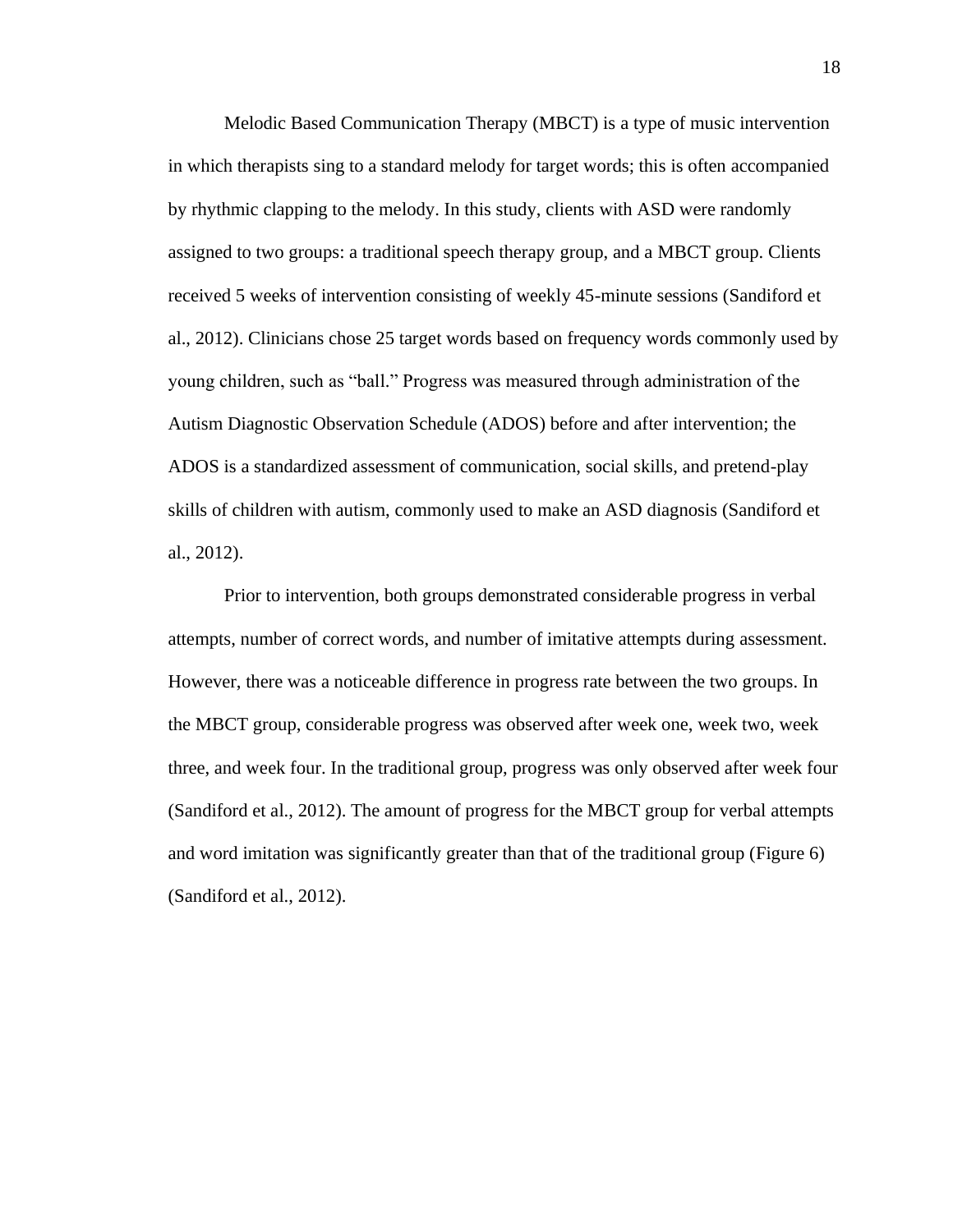

Figure 6: Median number of words imitated pre and post treatment by type of treatment (Sandiford et al., 2012).

The results of this study imply that melody and rhythm could potentially be factors in increasing the communication attempts at word level of children with ASD. Although the data for both groups reportedly plateaued after week 5 of treatment, the initial significant increase in word recognition for clients in the MBCT group suggests that music therapy provides progress more expeditiously than that of normal therapy techniques. The increase in communication skills when using MBCT could potentially be related to increased motivation, interest, and ability through music skills; the data reported in this study suggests that MBCT is a form of music intervention that is effective for children with autism.

Another study from the Hammill Institute on Disabilities focused on a groupbased music intervention called the Vocal Interactive Communication and Social Strategies (VOICSS) method. VOICSS is a music therapy method where therapists use songs to teach social-emotional skills, speech, and communication skills (Schmid et al., 2020). A sample of 64 children between the ages of 5 and 11 with placements in special education classrooms were provided a 16-week intervention. The VOICSS method was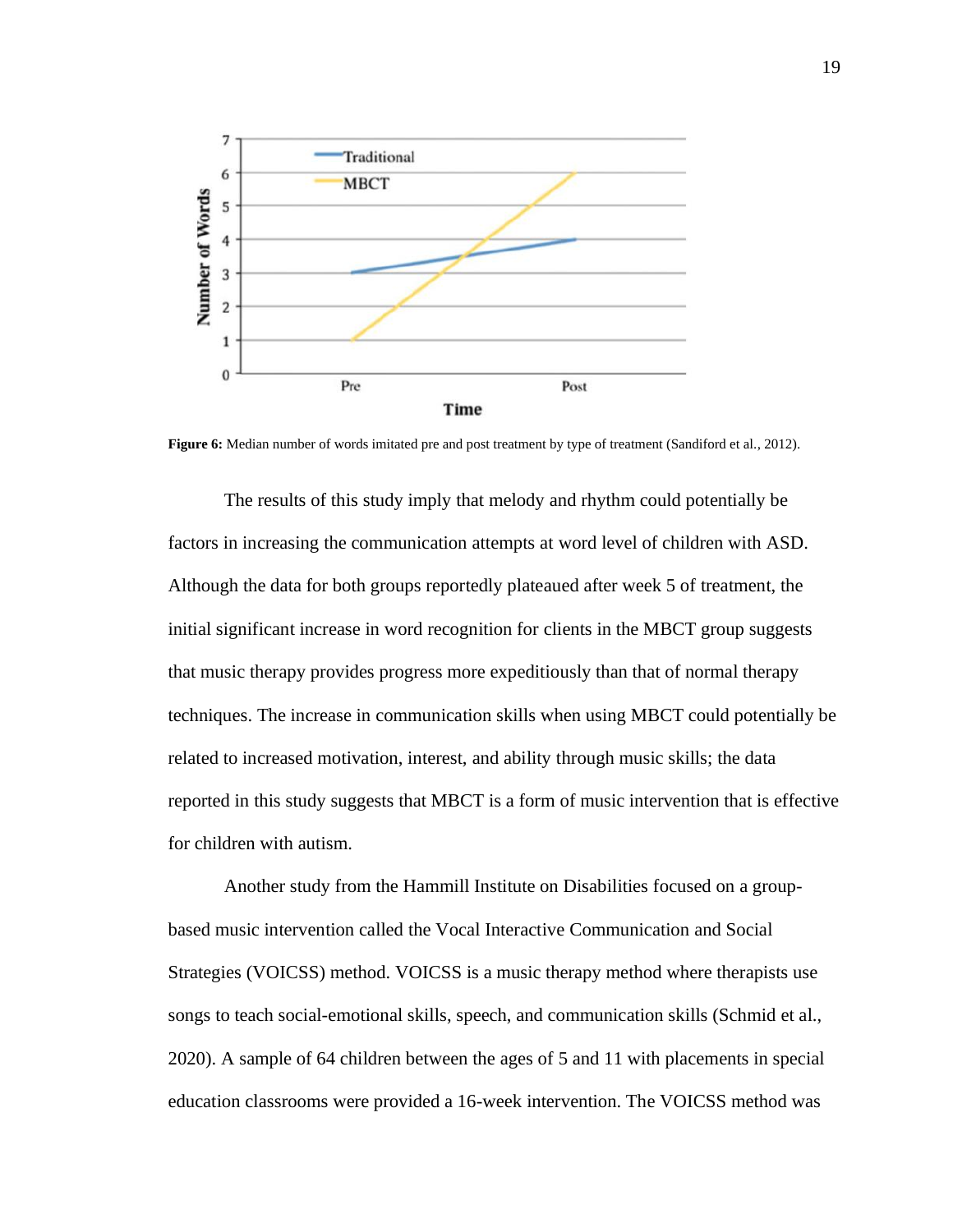administered for 45 minutes each week during the 16-week intervention period. The Duke University Autism Communication and Socialization (DUACS) assessment was used as a measurement tool to determine gains in both communication and socialization skills for participants; this test was administered before and after the intervention period (Schmid et al., 2020).

Results of this study showed that participants demonstrated overall gains in language, communication, and social-emotional skills during the intervention period. In addition, students with higher initial DUACS scores showed a more rapid increase in skill gains. This provides evidence that higher-functioning children with ASD may benefit more quickly from music therapy; however, overall score gains in the DUACS assessments show that all participants, regardless of functioning, exhibited enhanced communication and social-emotional skills prior to intervention.

Regarding studies of music therapy for children with ASD, music is a valid form of therapeutic intervention that cultivates improvement in social, interpersonal, and cognitive skills. Benefits from these studies included increased social behavior, attention, vocalization, verbalization, and vocabulary, as well as increased communication and social skills, enhanced awareness, and improved self-care skills (Vries et al., 2015). The use of music intervention to enhance skill levels of children with ASD of various ages and functioning levels has proven to be a beneficial avenue of treatment.

#### **Individual Research**

When beginning this project, specific interest was drawn from the successes of National Youth Poet Laureate, Amanda Gorman. Gorman is a 22-year-old Harvard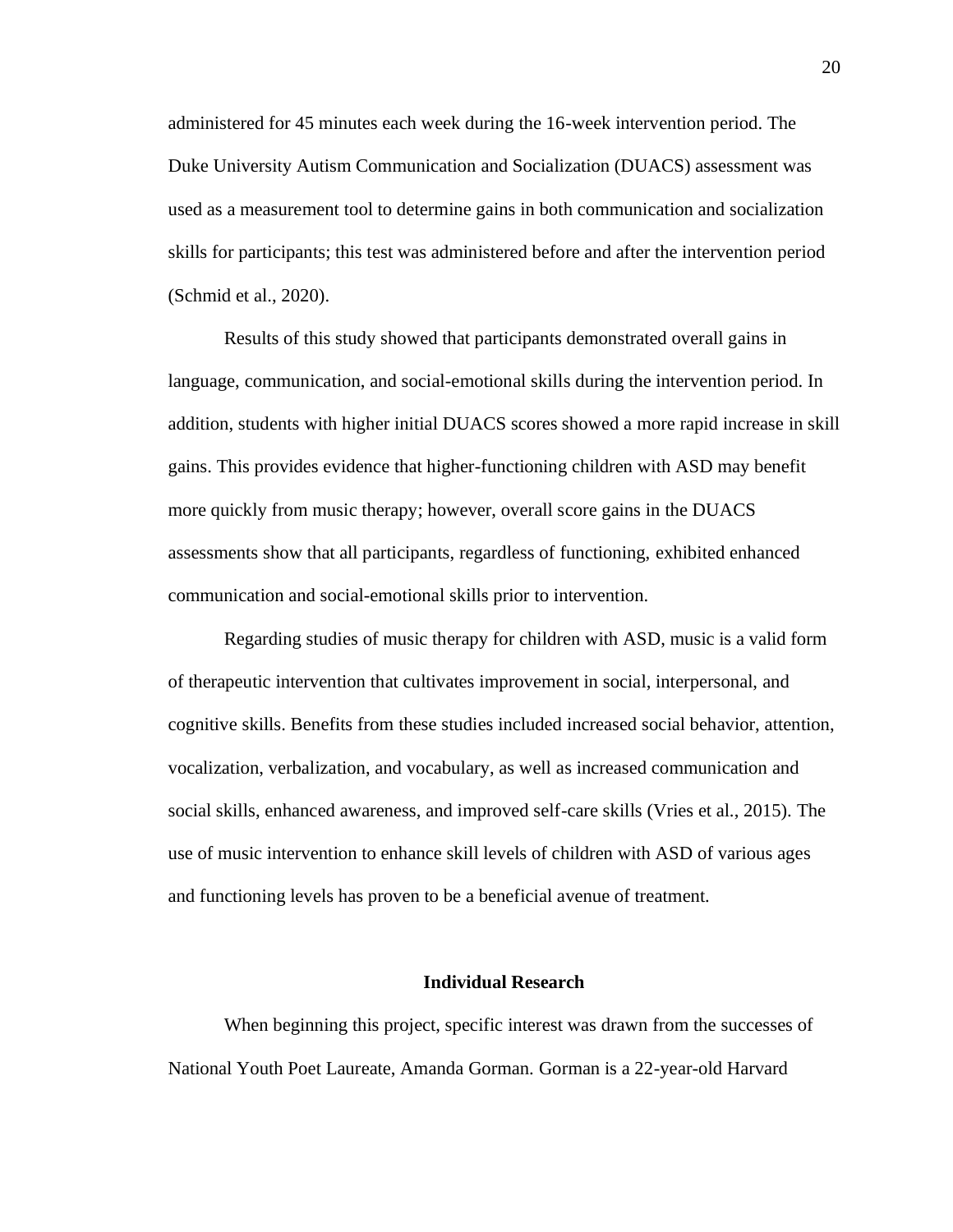graduate who captivated the world with the reciting of her poem, "The Hill We Climb" at Joe Biden's Presidential Inauguration in January 2021 (Smith, 2021). When attention was on the rise due to her performance, she shared in many interviews that she struggled with a speech disorder and an auditory processing disorder that made it difficult for her to pronounce and hear certain sounds in words, specifically the 'r' sound (Lovell, 2021). To overcome this challenge, Gorman creatively found a way to practice her "r" sound by rapping along to a famous song from the popular Broadway musical *Hamilton*: "Aaron Burr, sir." Gorman admitted that she challenged herself to keep up, saying "I would try to keep up with Leslie Odom Jr. (the original Aaron Burr actor on Broadway) ...I would say, if I can train myself to do this song, then I can train myself to say this letter" (Andrew, 2021). This creative technique provides more than just an entertaining way to practice sounds, according to Dr. Jonathon Preston from Syracuse University's Communication Sciences and Disorders program. Dr. Preston attests to the fact that strategies such as rapping or reciting poetry, such as the strategies Gorman has implemented in her therapy, help to solidify clear speech sounds during production. When discussing Amanda's techniques, he shared:

"Strategies such as poetry or rapping may be helpful to solidify clear productions once a person has learned the underlying articulatory movements of a sound. As Amanda states, repeating a song from *Hamilton* which is loaded with 'r' words helped her to rehearse the coordinated movements for clear speaking" (Lovell, 2021).

In fact, when reading the lyrics of this 3-minute song packed with 'r's, one may find that there are over 109 productions of the "r" sound within the song. This amount of data on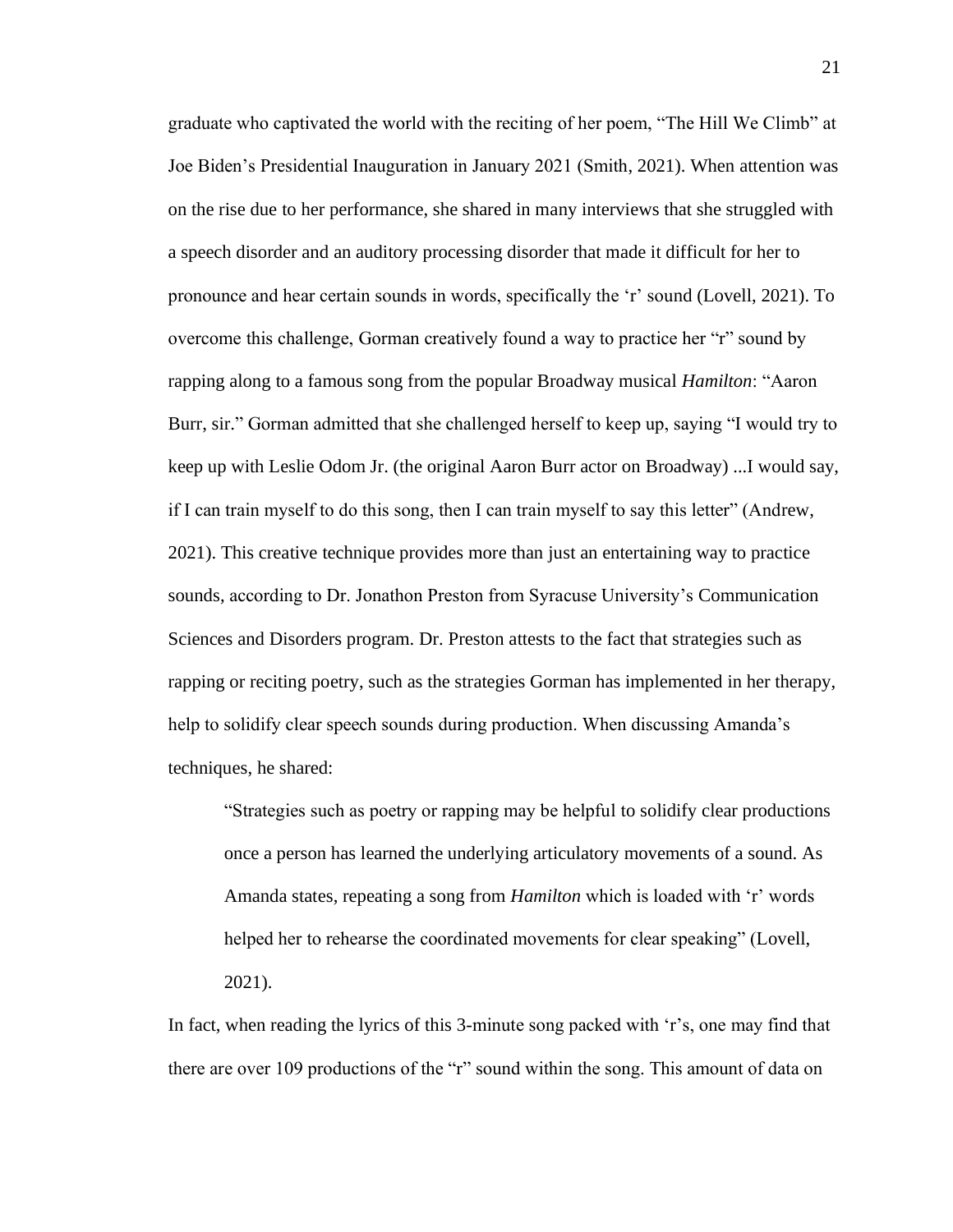"r" production is a considerable amount greater than any other activity could elicit in 3 minutes. This type of musical intervention strategy for articulation disorders has little research surrounding it, despite the fact that the prevalence of speech sound disorders is estimated up to 48.2% of school-aged children (Baker et al., n.d.). While there are many cases surrounding other populations in speech therapy, there is a surprising gap surrounding one of the greatest areas of speech pathology's population as a field. Therefore, inspiration was gathered from this lack of research in order to implement musical intervention into speech therapy sessions for a client with a speech sound disorder.

#### **Auditory Bombardment and Musical Instruction**

According to Maszewka (2017), music therapy as an intervention type is considered to have four levels of impact: auxiliary, augmentative, intensive, and main. The auxiliary level is defined as any use of music that is not used for therapy but serves a related purpose. The augmentative level is defined as any use of music that supports other therapy activities and contributes to therapy outcomes. The intensive level is defined as any use of music that has an independent role in treatment. The main level is defined as any use of music that is significant to therapy and meeting the basic needs of a client (Maszewka, 2017). For the purpose of this project, the therapy techniques used will have an impact at the augmentative level; therefore, the activities used as musical intervention will contribute to the client's goals overall but is not an independent aspect of therapy.

The first aspect of musical intervention considered is the use of auditory bombardment. Auditory bombardment, as defined by the American Speech-Language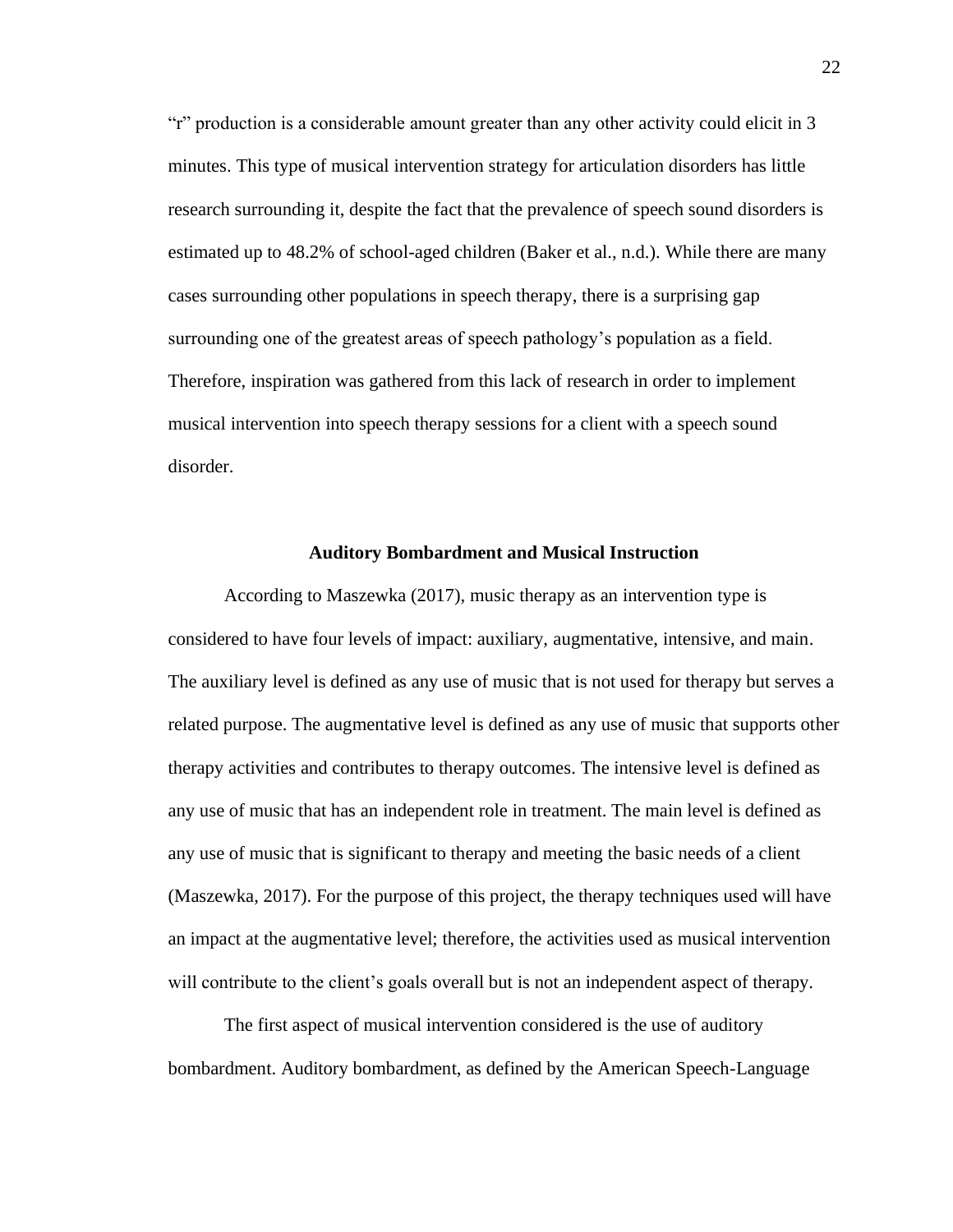Hearing Association, is a therapy technique in which target words are presented to the client in excess (Baker et al., n.d.). Auditory bombardment increases the client's exposure to correct production of target sounds, which increases the client's understanding of what these correct productions sound like; this, in turn, increases the client's ability to gain understanding of producing the sound his or herself. For this activity type, a YouTube video titled: "The R Song: Auditory Bombardment to Improve Pronunciation – Songs for Speech Therapy" was used as a therapy tool to allow the client to listen to the initial /r/ sound – r in the beginning of words – in many different targets. These words included words such as rock, rain, raisin, road, and more; the client was not asked to sing this song, but was instead asked to simply listen to the song at the beginning of each session where music intervention was used.

The second aspect of musical intervention considered in this project is the use of instruction through song. This aspect of musical intervention implements songs in order to provide instruction to a client rather than basic word instruction from the clinician. In this case, songs were used to teach the client how to say  $\frac{1}{1}$  blends (bl, cl, gl, etc.), the 'th' sound, and /r/ at syllable level.

For the instruction of  $\Lambda$  blends and the 'th' sound, YouTube videos were used from the YouTube channel "Jack Hartmann Kids Music Channel." In the /l/ blend video, the lyrics of the video provide instructions on how to break down individual sounds of the blend, put them together, and then place them at the beginning of words; for example, the chorus of the song is as follows:

"What is a blend? B says /l/, L says /l/, but them together it sounds like /bl/...like in blue, black...." (Hartmann, 2018).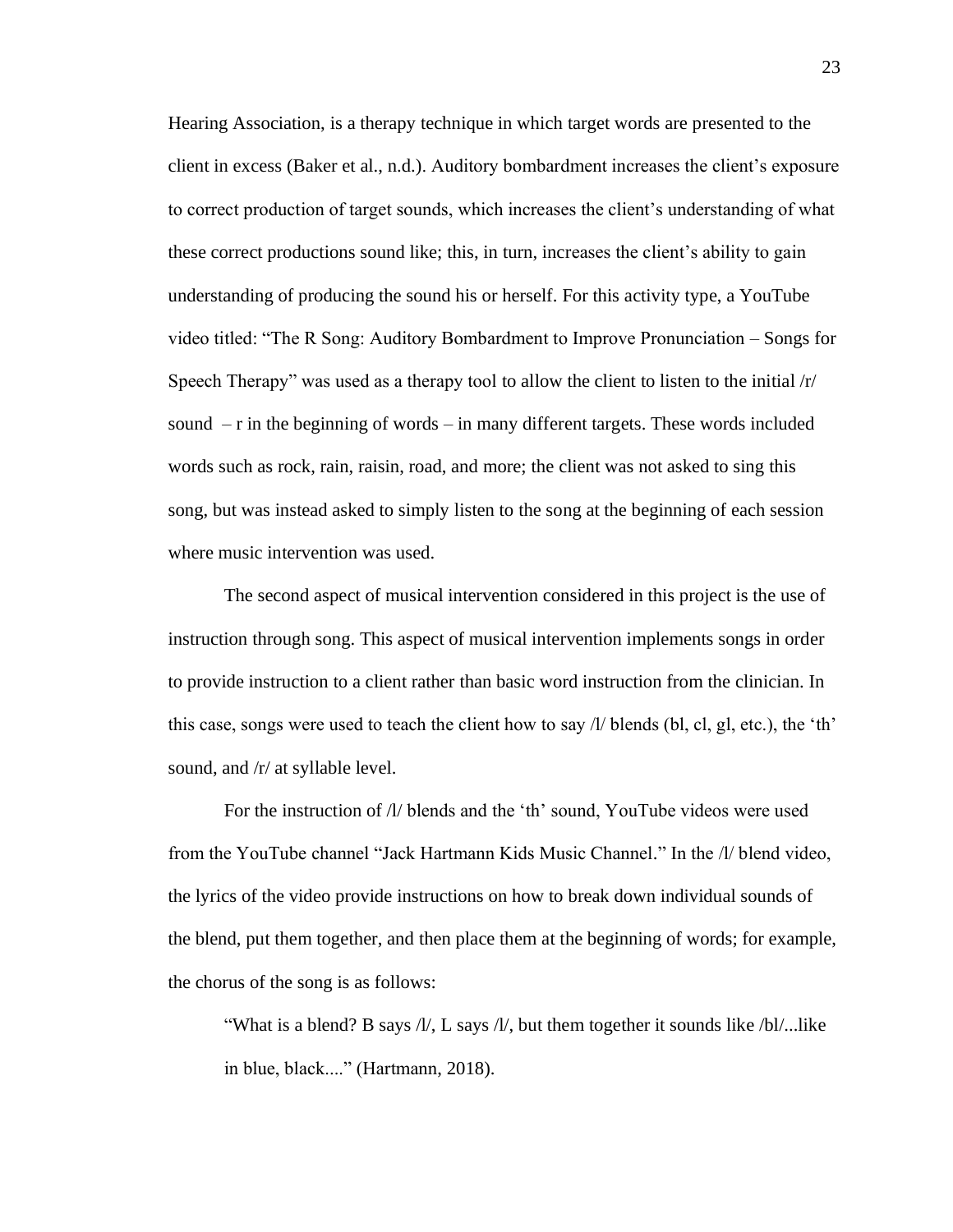An additional Jack Hartman song was used for the 'th' video, in which song instruction is as follows:

"Let's learn about the digraph 'th'. T says /t/, H says /h/, put them together it sounds like this.../th/, /th/, /th/...like on Thursday, Thursday, Thursday...I heard Thunder, Thunder, Thunder...." (Hartmann, 2017).

Since the lyrics were on the screen and the client was more advanced in these sound productions compared to /r/, the client was asked to sing along to these songs during their use in therapy. Data were collected on the accuracy of response during the singing of these songs.

The final musical intervention used was a program through Reading with TLC called "Lively Letters." The "Lively Letters" program is an application installed on electronic devices; it is a "research-based and clinically proven" app that turns letters into characters with matching stories and songs (Lively Letters, n.d.). The use of Lively Letters was implemented for instruction surrounding the letter 'r' at syllable level; this character is a dog, relating the /r/ sound to a dog growling. The song implements instruction through the following lyrics:

"My sound's very quick, my tongue's up in the back, it's a neat doggy trick!"

(Lively Letters, n.d.).

The teaching of the "neat doggy trick" in this song both provided instruction for tongue placement for the /r/ sound as well as a cue that can be used in traditional instruction to correct a client's incorrect production: "Use your neat doggy trick!"

**Research Approach and Methodology**

*Aim*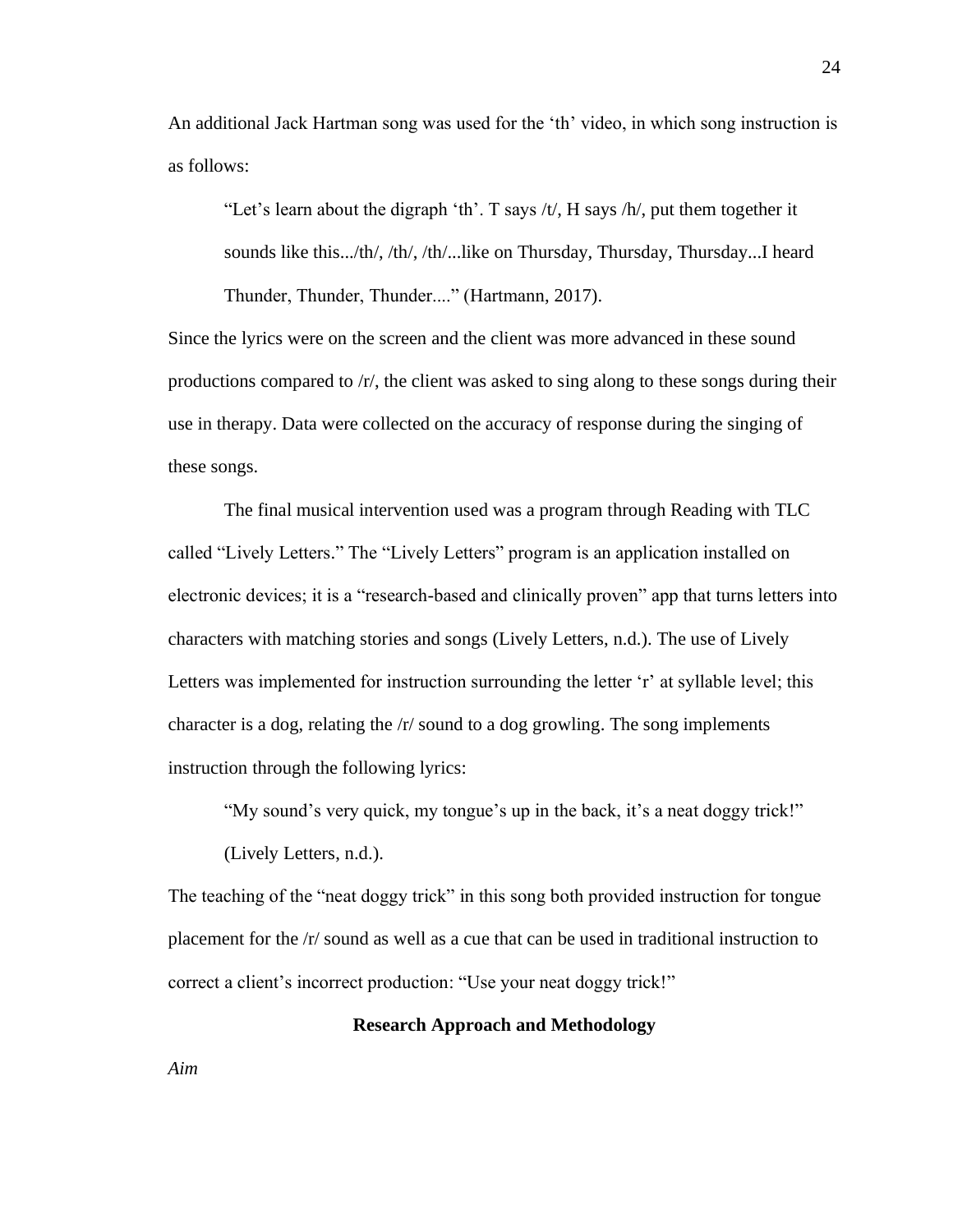- To ascertain if music intervention activities can effectively improve the accuracy of speech sound production for a client with an articulation disorder
- To assess whether music intervention activities make therapy sessions more enjoyable or increase client motivation

#### *Objectives*

- To measure increase in speech sound production accuracy between musiccentered sessions and non-music centered sessions
- To self-measure enjoyment, motivation, and other personal aspects of the client's response to the intervention

## *Study Design*

A single experimental case study with baseline and data collection over a period of 3 months (14 sessions). The client received speech therapy services for 50-minute sessions twice a week for 7 weeks; the use of music intervention was alternated between sessions to allow data comparison. Music and non-music sessions were alternated to collect data to compare.

# *Subjects and Procedure*

The subject is an elementary-age client enrolled in the Eastern Kentucky University Speech-Language-Hearing Center (EKU-SLHC) assigned to the singlestudent caseload of an EKU-SLHC Student Clinician. The client and their parents were informed verbally and through written information about the study, its purpose, and its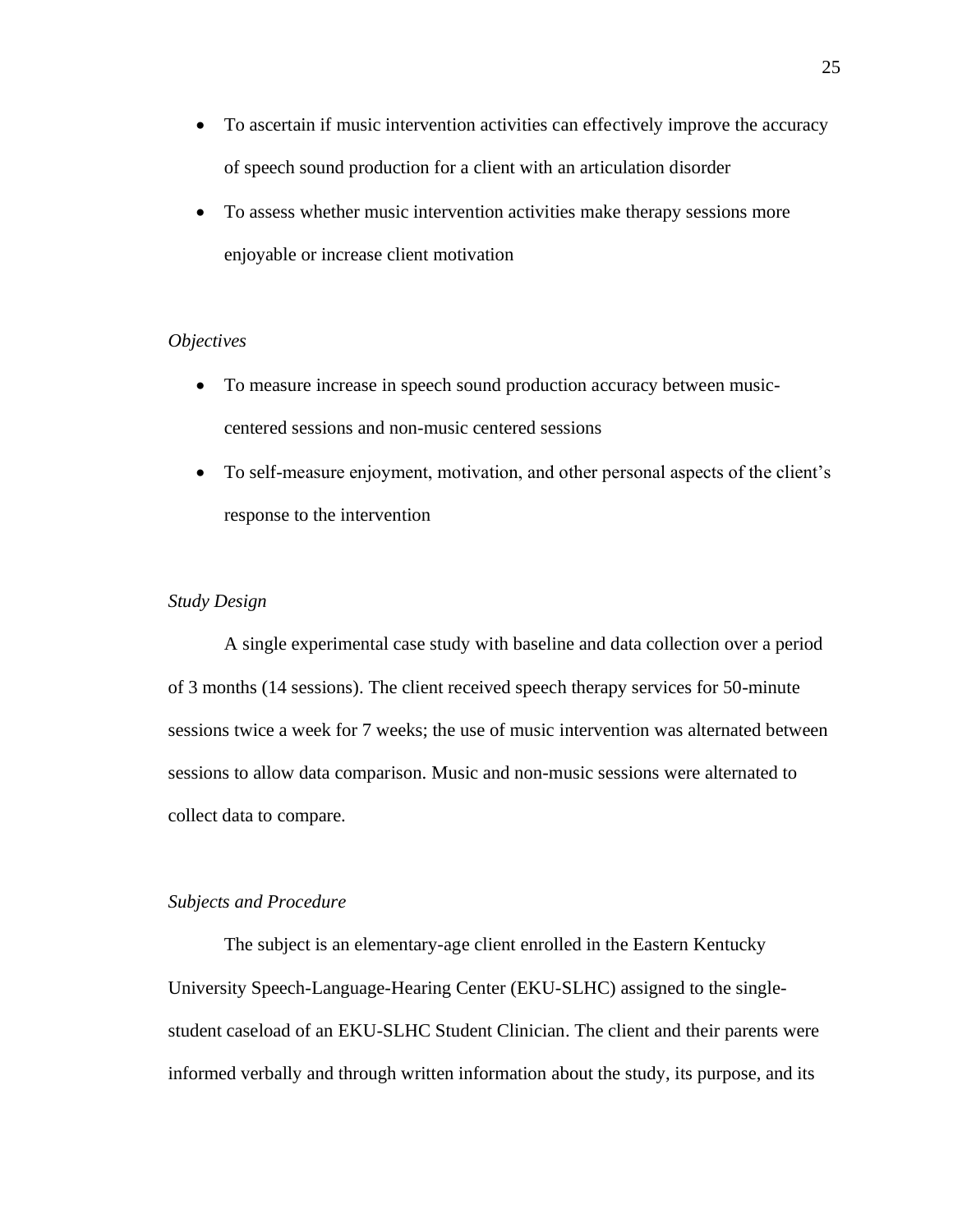potential outcomes. Parents of the participant gave written consent for the client to participate; the client was read a verbal script to explain their option to participate in the study to obtain verbal consent. The project was approved by the EKU Institutional Review Board (IRB) Committee for research through 5/1/2022.

# *Interventions*

Musical interventions were chosen, reviewed, and approved by an EKU-SLHC supervisor in order to ensure effectiveness. Interventions focused on catering to the client's speech production and reading abilities. Interventions would be used to target /r/ at syllable level, initial  $\frac{1}{l}$  blends, and initial  $\delta/$  ('th'). Musical interventions would occur first during sound targeting, and flash card elicitation of sounds would occur after. As mentioned earlier, the following musical interventions were used in sessions:

- /r/ auditory bombardment song
- Lively Letters  $(r/)$  song
- Jack Hartmann, "What is a blend?" song
- Jack Hartmann, "The Diagraph 'th'" song

Since the client attends the EKU-SLHC twice a week, the use of music intervention and non-music intervention was alternated between sessions. For /r/ musical interventions, the client was asked to only listen to both songs and accuracy was recorded directly after. This is due to the reduced ability of the client of /r/ production to syllable level; since songs focused on auditory bombardment and instruction of /r/, the client was not asked to actively participate in these activities aside from listening. For  $\Lambda$  blend and initial  $\delta$ musical interventions, the client was asked to sing along with the songs played. Since the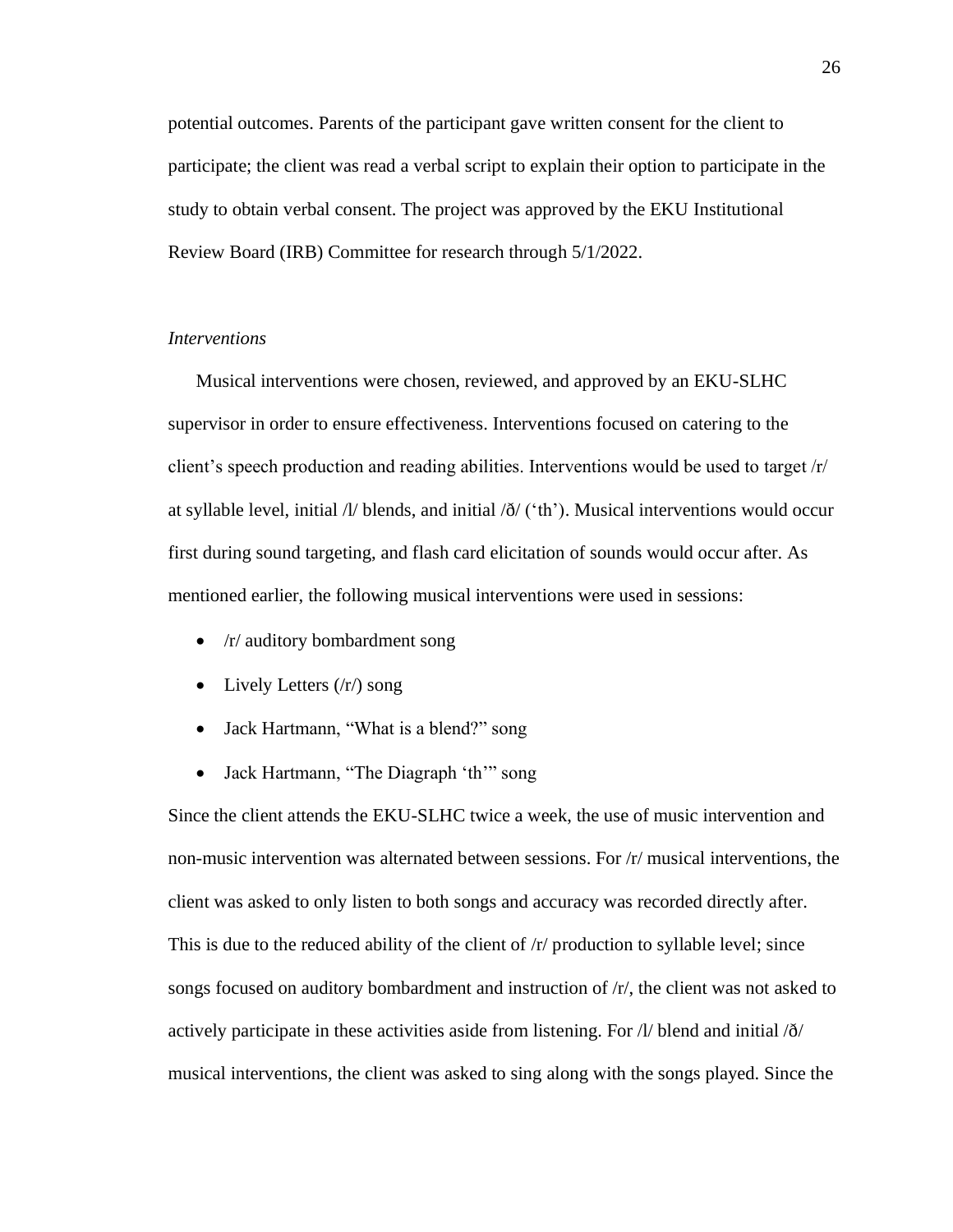client's ability is at word level for these sounds, the client was able to read and sing along to the lyrics and target words on the screen as the song played. Data was collected during these songs to assess accuracy during song.

#### *Methods of Data Collection*

Data collection implemented the documentation procedures of the EKU-SLHC, including daily treatment notes, a plan of treatment report, and a progress report. At the beginning of the clinical experience, goals were set for each targeted sound within the client's Plan of Treatment document. Intervention did not stop once these goals were met; rather, data were still collected to assess the retainment and additional improvement of target sounds during intervention. The following goals were used to measure improvement of speech sound accuracy of the client throughout the study:

- The client will produce  $/r/$  at syllable level at 80% (8/10 trials) accuracy for 2 consecutive sessions.
- The client will produce initial  $\frac{1}{1}$  blends at word level at 80% (8/10 trials) accuracy for 2 consecutive sessions.
- The client will produce initial  $\delta$  at word level at 80% (8/10 trials) accuracy for 2 consecutive sessions.

Goals were based off the Kentucky Academic Standards of Reading and Writing, a document published by the Kentucky Department of Education in 2019. This document provides standards of skills divided by grade level; these standards describe what skills should be present in a child based on their level of education. The document describes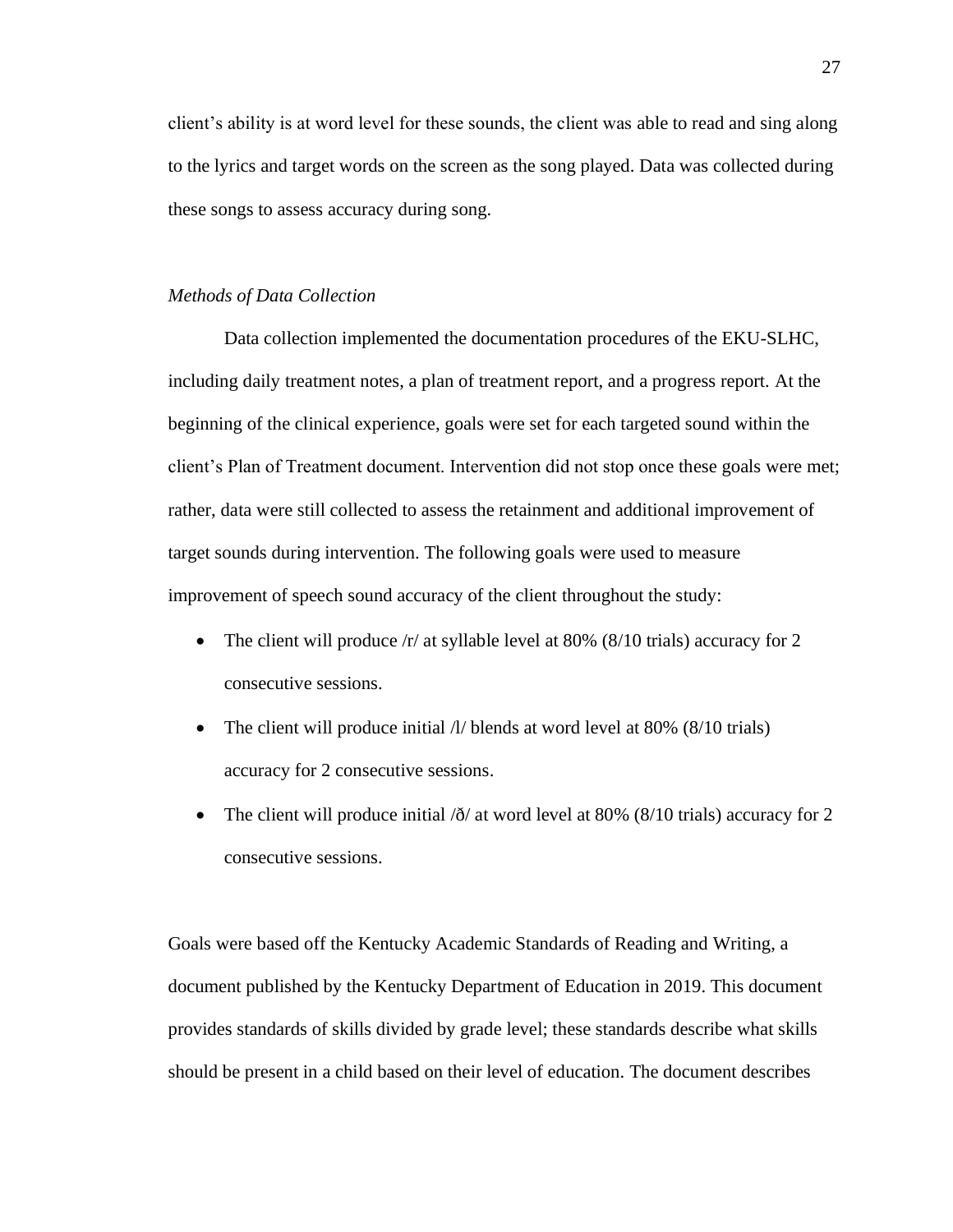these standards as "general, interdisciplinary literacy expectations that must be met for students to be transition ready" from one grade to another (Almasi et al., 2019). The Grade-1 Reading Foundation Skills standards were used as a basis for goal setting, specifically section RF.1.2.b and RF 1.2.c under the Phonological Awareness standard. These standards state that a child in  $1<sup>st</sup>$  grade should:

"Demonstrate understanding of spoken words, syllables, and sounds (phonemes);

b. Orally produce single-syllable words by blending sounds (phonemes),

including consonant blends; c. Construct and deconstruct spoken single syllable words into initial, medial, and final sounds (phonemes)" (Almasi et al., 2019)

Binary (+/-) data were collected during musical and non-musical intervention to measure the percentage of correct productions of targeted sounds during each session. This data was recorded in daily treatment notes and accuracy was compared session-to-session to measure improvement and effect of intervention. Data were separated between musical and non-musical intervention data. For each sound targeted, 3 sessions of baseline data were collected prior to the beginning of musical intervention.

#### *Data Analysis and Results*

The results are summarized in Figures 7-11. These figures are charted data of each targeted sound. For each intervention, there is a chart for overall data and a chart for data separated by intervention type.

For intervention of /r/ at syllable level, the use of auditory bombardment and musical instruction through song showed an increase in accuracy throughout the semester (Figure 7). Since the client was not asked to participate in these activities, data could not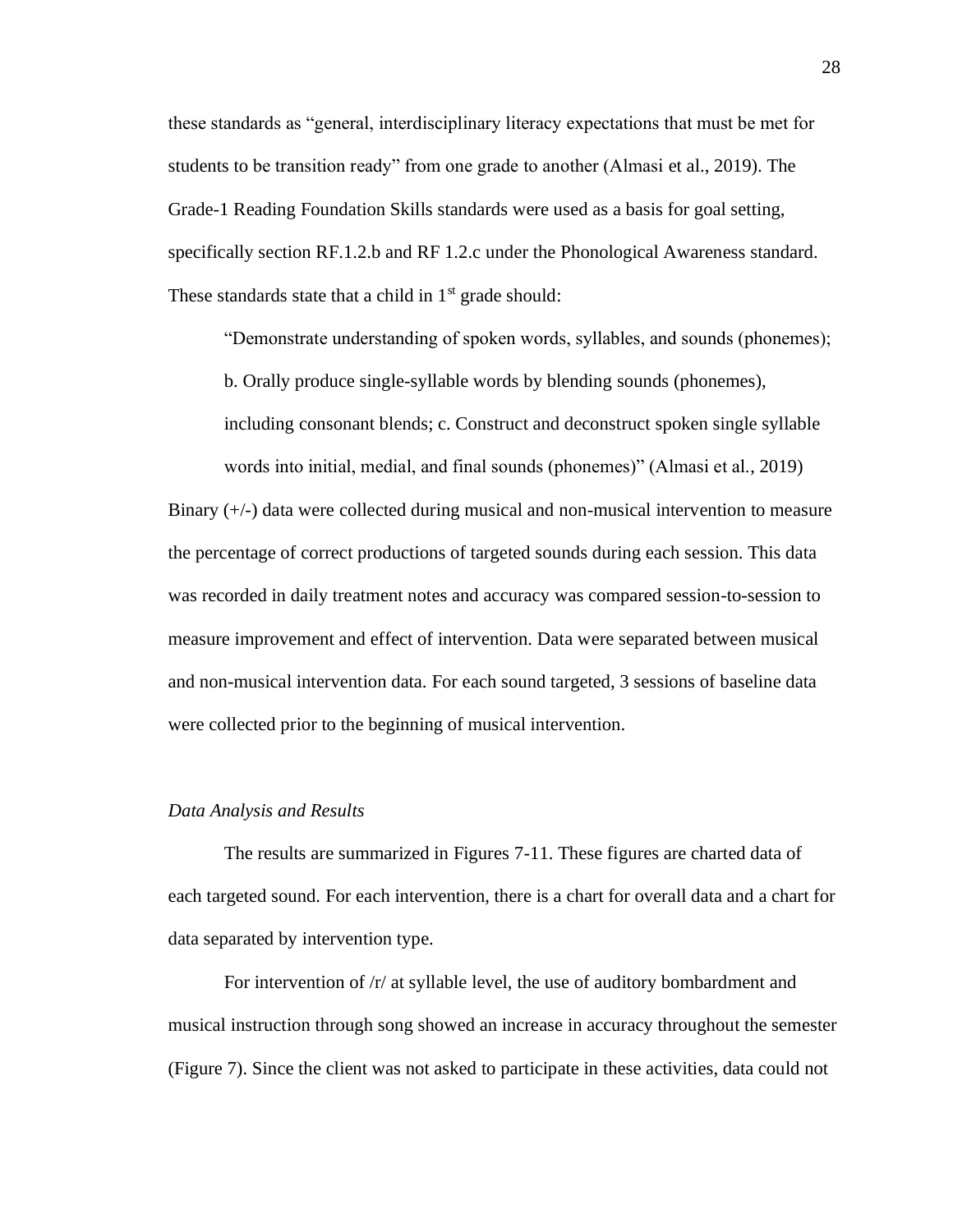be separated into musical and non-musical data for intervention. However, Figure 7 shows a significant increase over the 14 sessions in accuracy of /r/ production at syllable level.



Figure 7: Data collected on percentage of correct productions for each session. The red line indicates the separation between baseline collection and the beginning of musical intervention.

For intervention of initial  $\delta/$ , the client participated in musical intervention through a song; this song included musical instruction of how to produce the 'th' sound as well as several target words. Figure 8 shows the data collected for initial  $\partial \theta$  as a whole, with a red line indicating where intervention begins. This figure shows a significant increase in accuracy of production; the client met their goal of 80% accuracy on March 23<sup>rd</sup>, but further intervention showed that accuracy improved overall to 95% at word level. Figure 9 shows the data separated into data collected during sessions where musical intervention was used, and musical intervention was not used. This figure shows a significant difference between musical and non-musical intervention data, with data collected during musical intervention significantly higher than non-musical intervention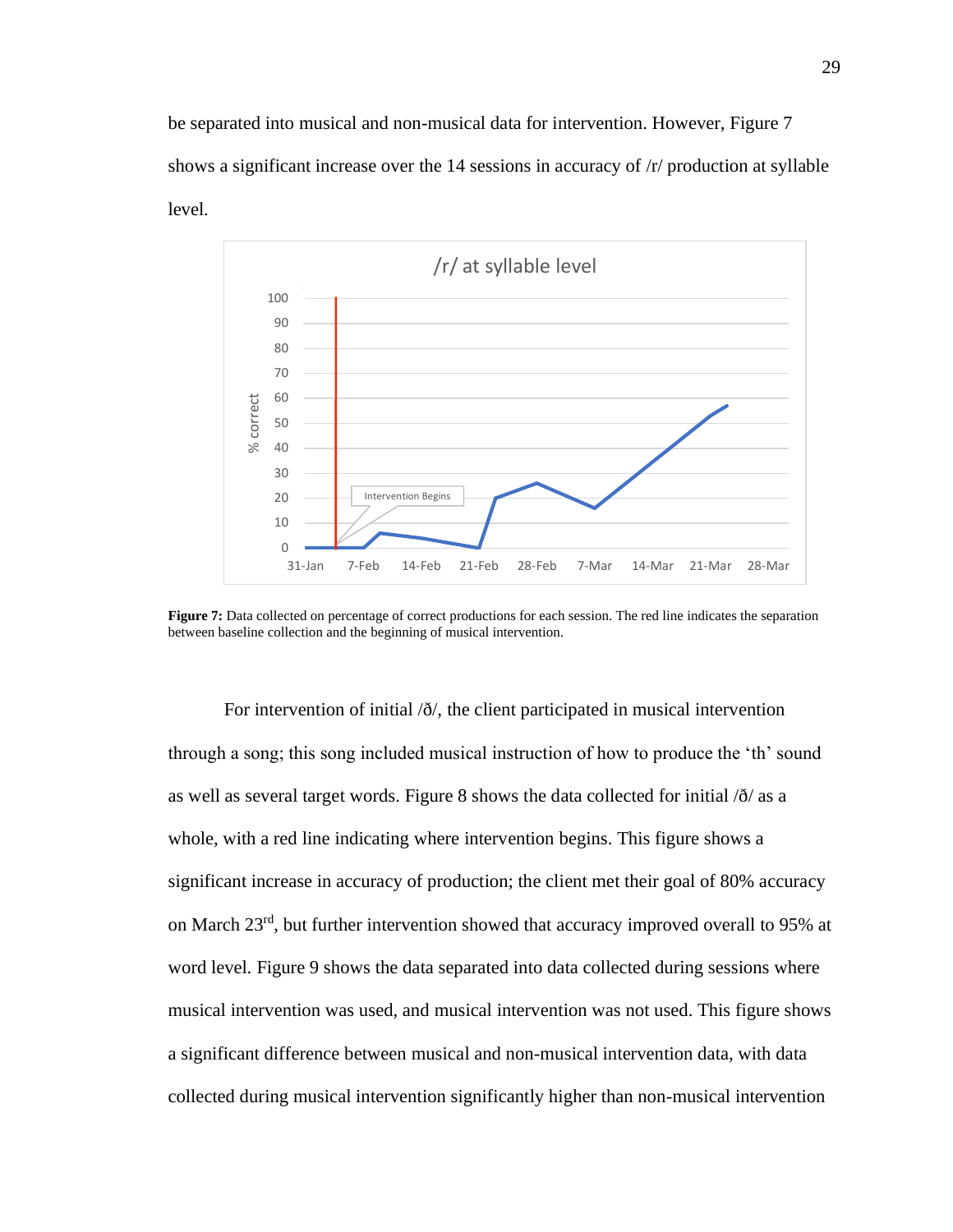

throughout the project. This shows that, as a whole, the client performed better during musical intervention compared to traditional intervention when targeting this sound.

Figure 8: Data collected on percentage of correct production of initial / $\delta$ / at word level. A red line indicates when musical-intervention begins.



**Figure 9:** Data separated between music intervention and non-music intervention sessions for initial /ð/ at word level.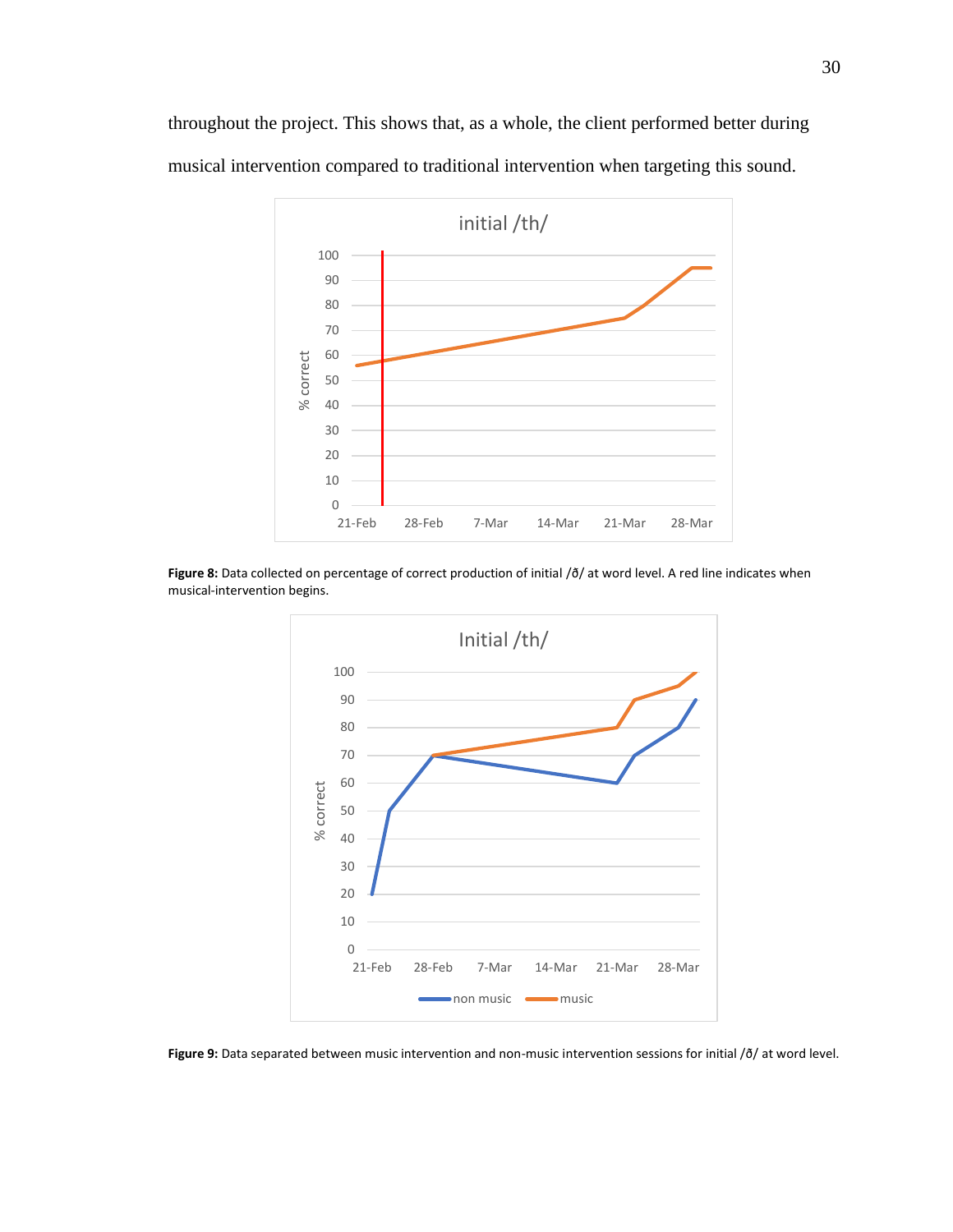Similar to that of initial  $\delta/$ , initial  $\Lambda/$  blend intervention included the use of song for musical instruction and production of target words. Figure 10 shows the data collected overall for accuracy of production of initial /l/ blends, with a red line indicating the start of musical intervention. Again, this figure shows a significant increase of production accuracy with the client meeting their goal for the targeted sound on March 17<sup>th</sup>. Further intervention found that the client increased overall production to 90% by the end of sessions. Figure 11 shows initial /l/ data separated into musical and non-musical intervention. A significant difference in accuracy percentage is once noted again between non-music and music data, with music data significantly and consistently higher than that of non-music intervention. This shows that, as a whole, the client performed better during musical intervention compared to traditional intervention when targeting this sound.



Figure 10: Data collected on percentage of correct production of initial /l/ blend at word level. A red line indicates when musical intervention begins.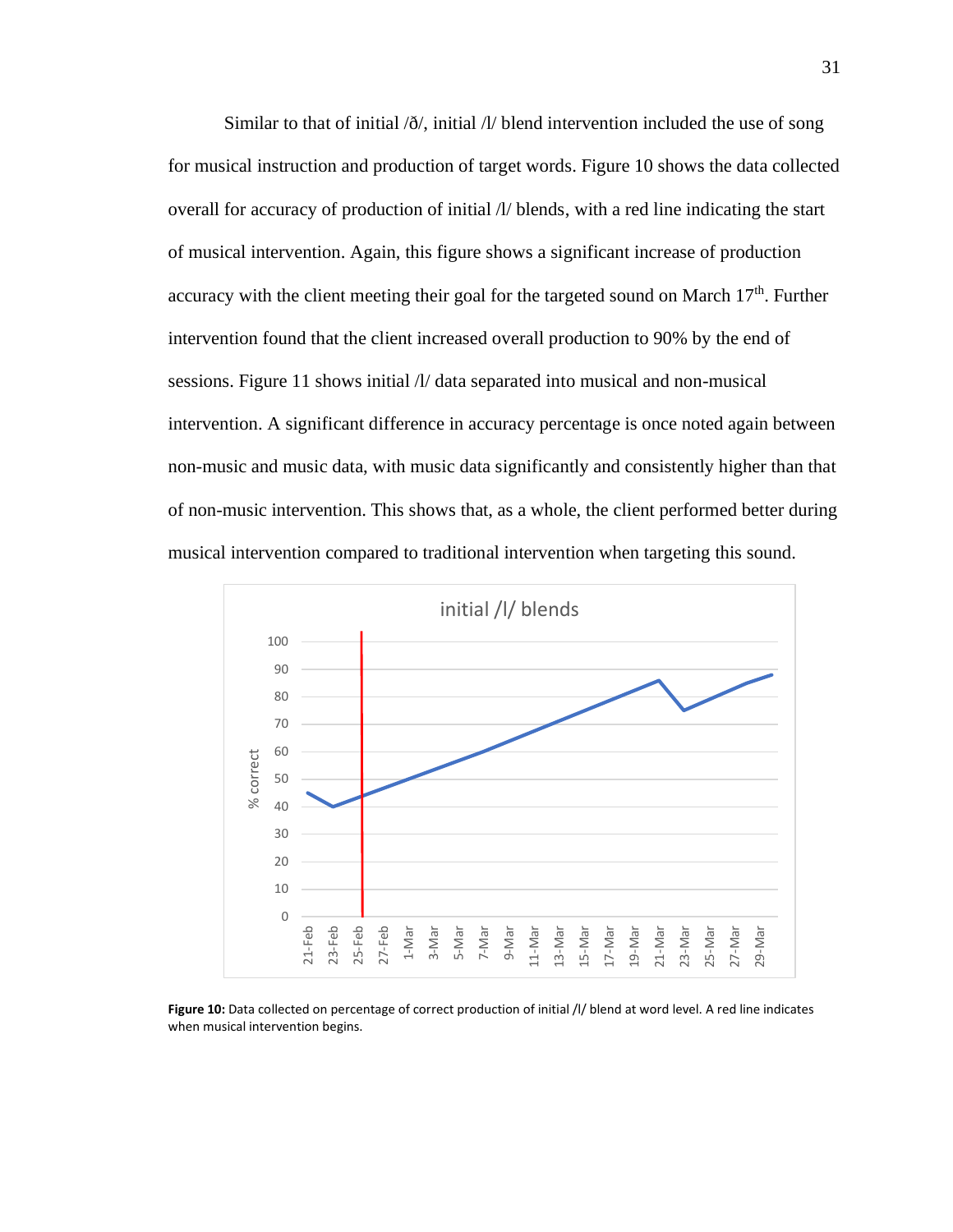

As seen in both Figure 9 and 11, there is a trend present when data are separated **Figure 11:** Data separated between musical and non-musical intervention sessions for initial /l/ blends at word level.

between non-music and music intervention sessions. The data for music sessions seem to be a considerable amount higher than non-music session data. Based on these figures, it is reasonable to conclude that the client performed better during music sessions than nonmusic sessions overall. These results could be contributed to the fact that music, when used in intervention, contains factors that enhance attention skills, especially in schoolaged children. According to a study from Kyoto University, a single 30-minute music intervention proved to increase controlled attention levels in school-aged children when compared to game-based intervention, which was used to elicit non-musical intervention data in this study (Kasuya-Ueba et al., 2020). Seeing that the client is among this age that appears to benefit the most from music intervention, the songs used in therapy may have contributed to improved focus and attention, which in turn improved speech sound production skills. Especially when comparing to the non-music approach, it is evident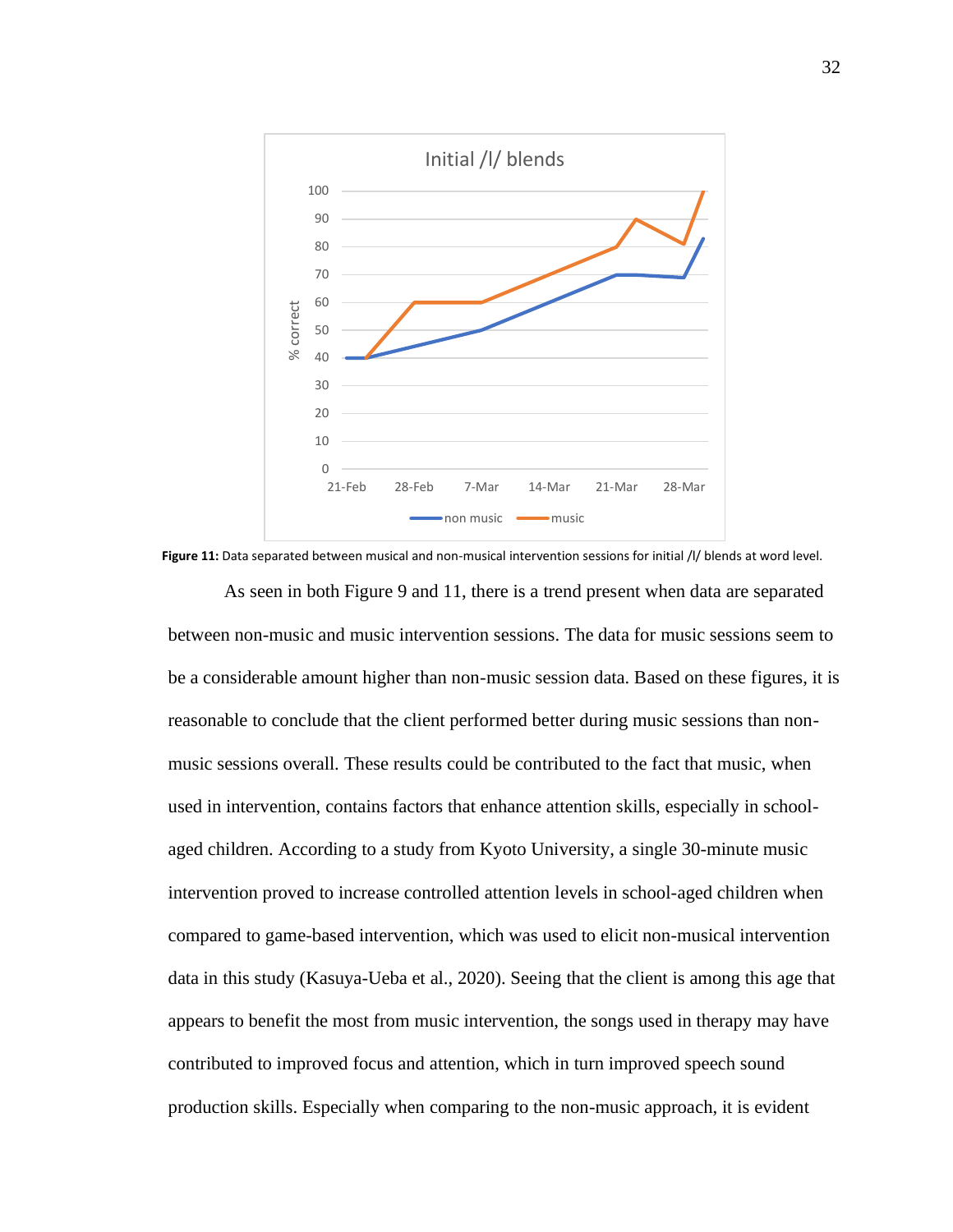that the client performed better when producing target words during song. Given the evidence of the neural link between speech and music, along with experimental data that supports increased attention during musical intervention, it appears that musical intervention was effective in improving the speech production skill of this client.

## *Client Interview*

Regardless of the effectiveness of musical interventions used in this study, it is important to understand how the client viewed the activities. A Speech-Language Pathologist's (SLP's) services do not stop at assessing and treating disorders; under ASHA's eight service delivery domain areas, an SLP's scope of practice includes the area of counseling. This includes educating, guiding and emotionally supporting clients as they undergo treatment (ASHA, 2016). Part of understanding the data and results of this study is to also understand the client's outlook on the interventions used. Client outcomes rely heavily on client enjoyment and motivation, as these underlying factors are what drive clients to participate in intervention and strive to perform well during sessions (Atherton & Hudock, 2022). If a client does not enjoy therapy interventions, it is not likely that they will feel supported nor motivated during therapy. Dr. Robert Fourie from the University College Cork in Ireland performed a study assessing the view of therapeutic relationships from the perspective of pediatric speech-therapy clients. In this study, he discussed the importance of the client's enjoyment on an intervention's effectiveness, saying:

"If speech-language pathologists are not aware of the child's perspective, and do not use such insight when implementing therapy, this may.... have a negative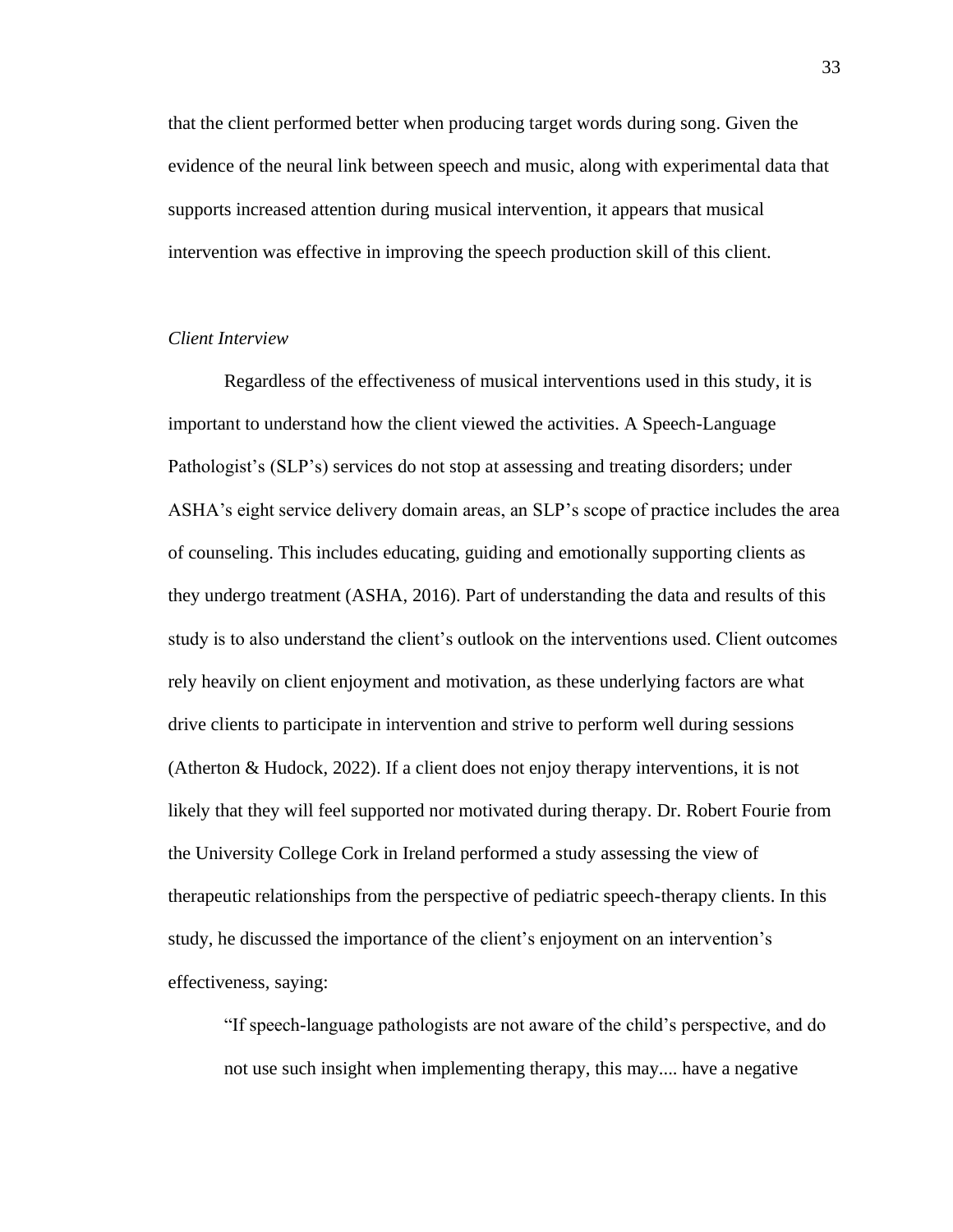impact on the implementation of tasks and the achievement of goals in speechlanguage therapy" (Fourie et al., 2011).

To assess the client's enjoyment of the various musical interventions used, they were asked a series of interview questions (Table 1); these interview questions prompted the client to rate musical interventions as well as describe their ideas of personal performance during the interventions. The client was also asked to compare their experience during this study to past sessions with different clinicians and intervention types. Table 1 outlines these questions and non-verbatim responses recorded during the client interview.

| <b>INTERVIEW QUESTIONS</b>                              | <b>CLIENT RESPONSE</b>                                           |
|---------------------------------------------------------|------------------------------------------------------------------|
| $Q:$ on a scale from 1-10, how did you like the song we | <b>R:</b> I didn't like that one at all. It was kind of hard. I  |
| used to listen to your $/r$ sounds?                     | would rate ita 3                                                 |
| Q: On a scale from 1-10, how did you like the 'lively   | <b>R:</b> That one was okay, I guess. It was still hard. I would |
| letters' song?                                          | rate it like a 4                                                 |
| Q: On a scale from 1-10, how did you like the Jack      | <b>R:</b> Oh, I would rate them both 1000! I loved those songs   |
| Hartmann songs?                                         | so much.                                                         |
| Q: Do you feel like you do better when we have songs    | <b>R:</b> Yes, I think it feels easier.                          |
| in therapy?                                             |                                                                  |
| Q: Do you enjoy therapy more when we do music?          | <b>R:</b> Yes, it is more fun than last time. I like the songs   |
|                                                         | more than just saying words.                                     |

**Table 1:** Non-verbatim transcript of responses to client interview questions.

The client was first asked to rate the musical interventions used for elicitation of /r/: the /r/ auditory bombardment song and the *Lively Letters* song. The client rated these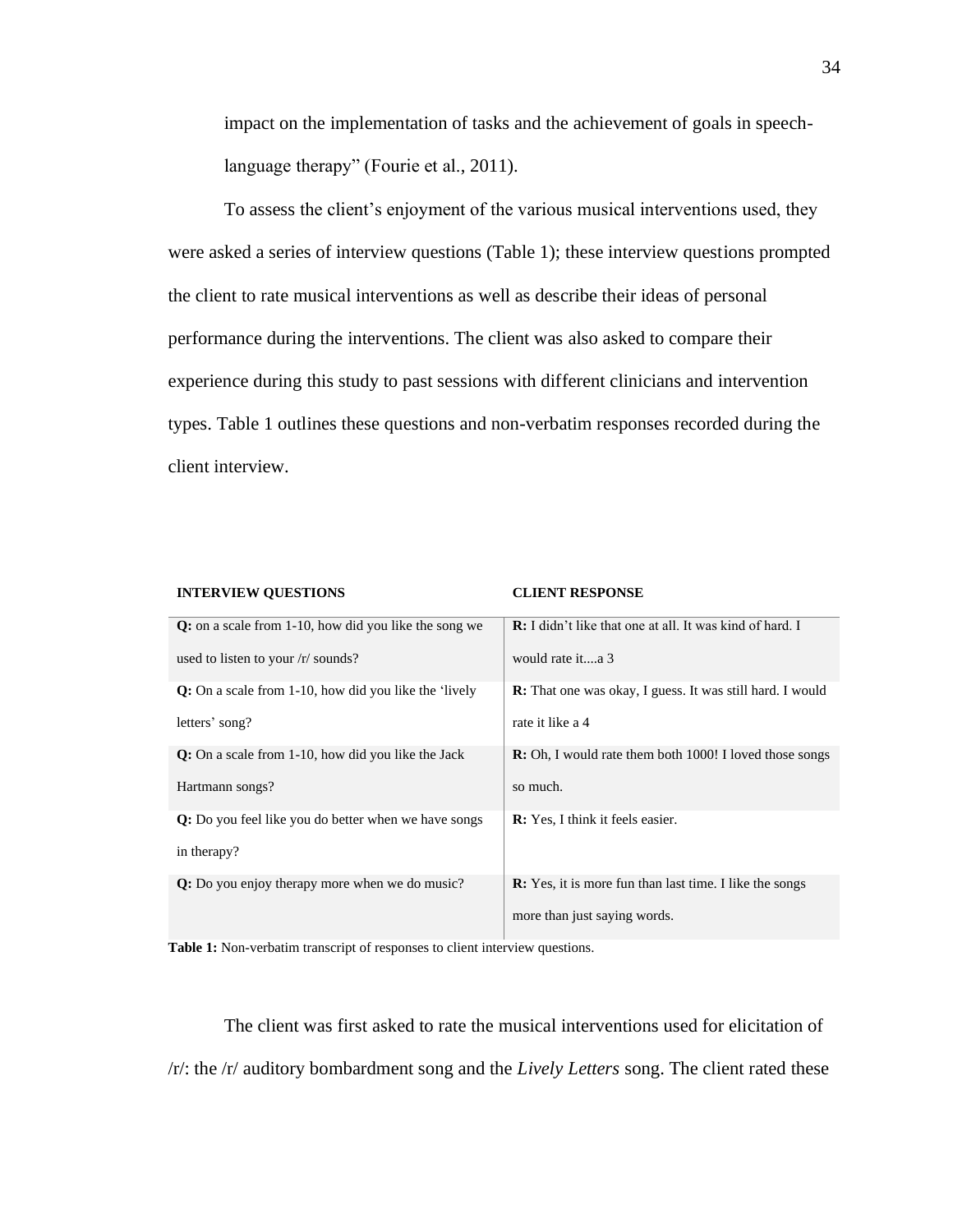items a 3 and a 4, respectively; it is likely that this low rating is due to the client's difficulty with production of  $/r<sub>1</sub>$ , so the client was not able to participate. The client was then asked to rate the Jack Hartmann videos used for initial /l/ blend and 'th' intervention. The client rated these '1000'; it is evident that the client thoroughly enjoyed both interventions, as the song types are more upbeat and fun, and the client was able to participate in these interventions.

Questions were then asked to gauge how the client felt the intervention affected their performance. The client reported that therapy feels 'easier' when the use of song is implemented in sessions. This response likely has a neurological basis, as discussed earlier; it also could be contributed to the natural feeling of singing along to a song. Finally, the client was asked if they enjoyed therapy more during the study compared to prior semesters with different clinicians and no musical intervention. The client responded that it was 'more fun' and they enjoyed singing their target words more than simply 'saying words' presented on flashcards as used in traditional therapy approaches.

Overall, the client responded well to rating the activities as well as comparing their enjoyment to past therapy sessions without music. Perhaps the most important response, however, is that the client felt that they did better with the musical interventions than without. Based on data presented earlier, the client *did* perform better; it is an exciting parallel to see that the client felt the interventions were effective. If therapy does not seem as difficult to a client, it is reasonable to conclude that the client's motivation, effort, and attention will increase; an increase of these factors will certainly lead to a positive effect on a client's therapy outcomes, as seen in the data presented from this study.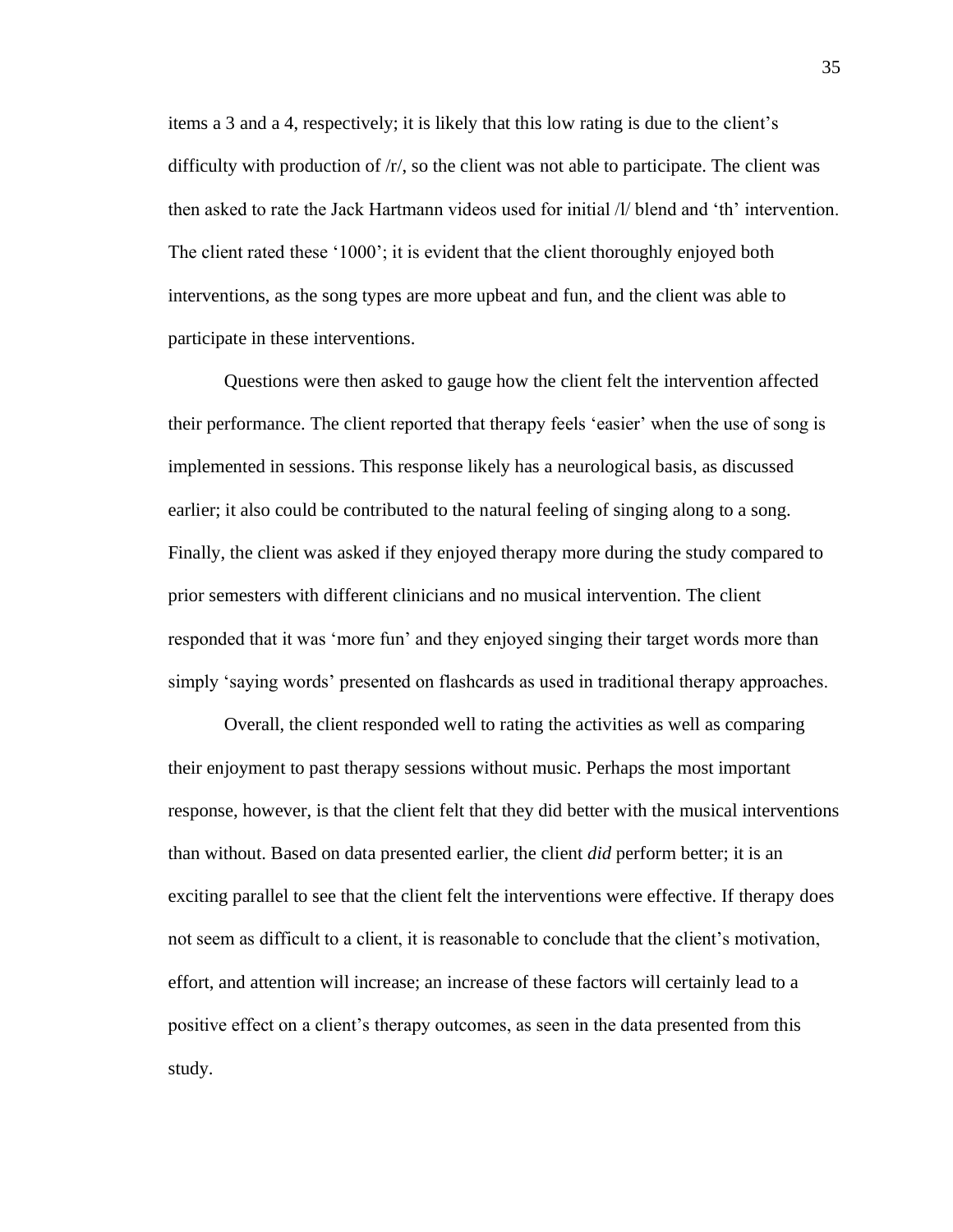# *Clinical Implications*

As there are little studies that focus on music therapy for the treatment of articulation disorders, this study provides insight on the possibility of the use of musical interventions during sessions to improve speech sound production. Songs can be used to elicit more productions of targeted sounds in a shorter amount of time, allowing the client to have greater amounts of practice during sessions. Additionally, musical activities implementing the use of target words and sounds may help to increase client engagement, attention, enjoyment, and motivation. This increase, along with neurological factors allowing musical interventions to be effective, equips clients to increase production accuracy at a quicker rate than seen in traditional approaches.

This study could also serve to inspire musical intervention in the treatment of other common communication disorders. Songs could be used to teach routines, aspects of language, and other deficits that require speech therapy. Given that an SLP's typical caseload includes many children with articulation disorders, this study serves as evidence that the implementation of musical intervention in the treatment of articulation disorders can be beneficial for both client and clinician. The use of musical intervention has a neurological basis that allows the client to progress towards therapy goals at a faster rate, as well as enjoy therapy activities more. For the clinician, enjoyment is also a beneficial factor in the implementation of music intervention; this is in addition to ensuring efficient services and progress in therapy, as required for all Speech-Language Pathologists. As clinicians see more progress at quicker rates, this could also contribute to clinician motivation and confidence, which enables the provision of exemplary services and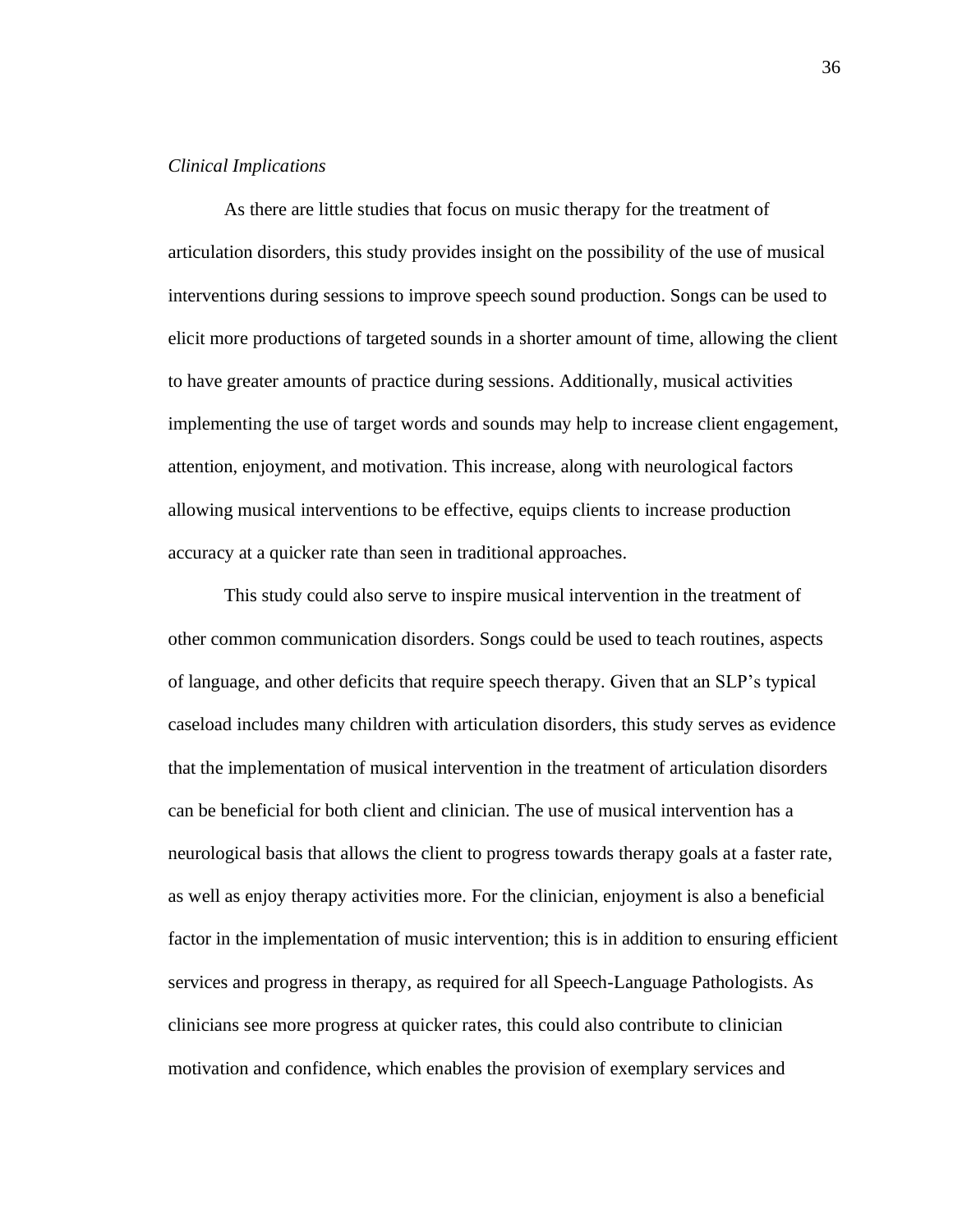prevents issues within the profession such a burnout. . Although music is an intervention type not often used in articulation therapy, it has the ability to increase production amount and accuracy if implemented within therapy sessions.

## *Limitations*

The findings of this study are limited in application to the singular client involved in the intervention. While this client benefitted from the implementation of music intervention, this benefit cannot be generalized to a larger population, such as clients with articulation disorders or even speech therapy clients as a whole. While there seems to be a potential relationship between the client's performance and the use of musical intervention, the current findings and data are preliminary. The short-term effects observed in this study should be further tested with larger numbers of clients in order to provide an accurate report on the effectiveness of musical intervention. Future analysis is necessary to further explore the benefits of musical intervention for articulation clients.

#### **Conclusion**

Music and speech processing are two neural events that are connected through shared neural pathways. The sharing of these brain areas proves to be beneficial in the processing of music, as this processing can strengthen both music and speech skills alike. This neural connection has provided a basis for many interventions in the field of Speech-Language Pathology, including treatments for populations of stroke patients, clients with Parkinson's disease, and individuals with autism spectrum disorder.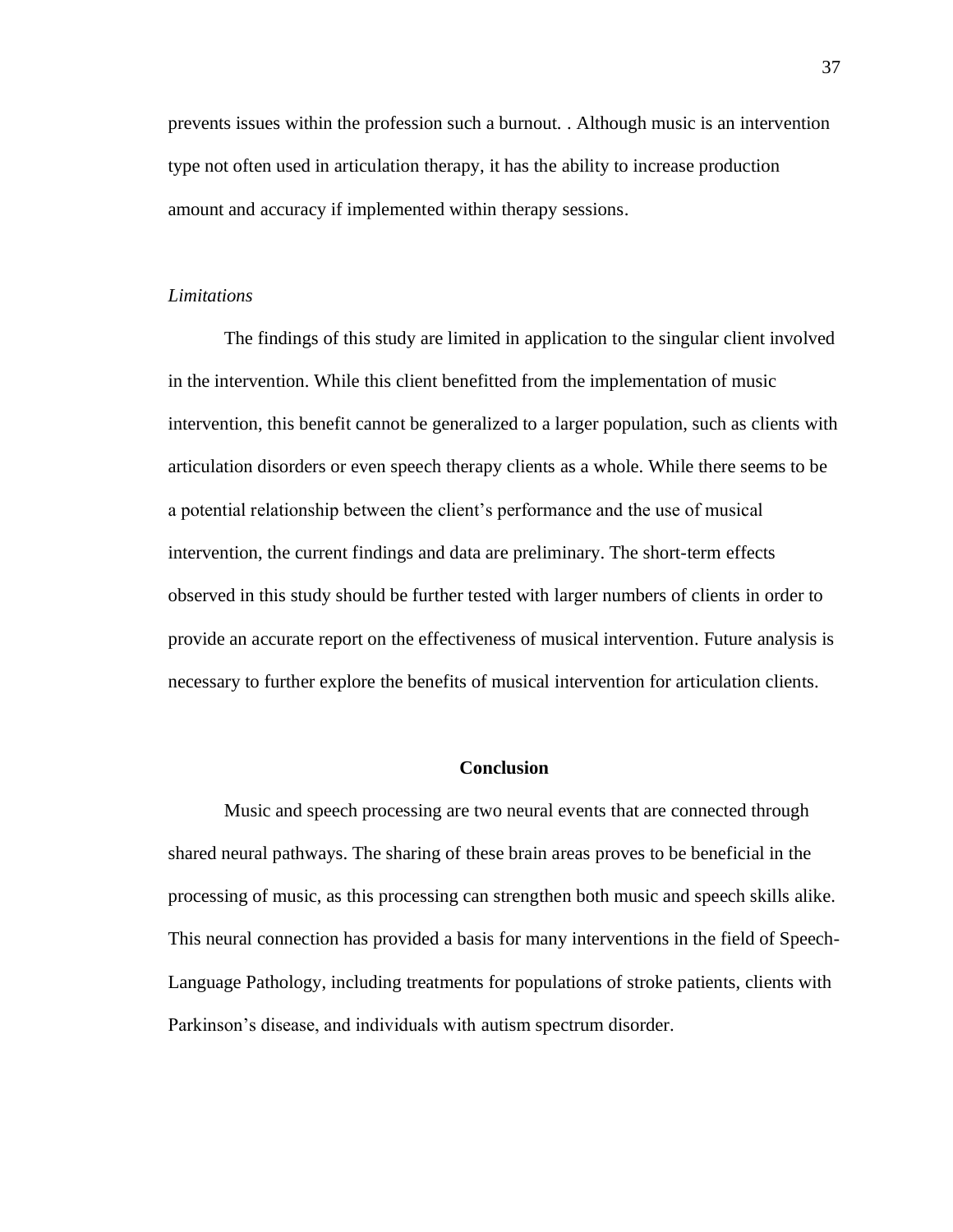This study aimed to find evidence of a potential relationship between musical intervention and increased speech sound production accuracy. Musical interventions implementing the use of auditory bombardment and musical instruction were chosen to be included in the treatment of a school-aged client with difficulties producing /r/ at syllable level, initial  $\frac{1}{1}$  blends and initial  $\frac{\delta}{\delta}$  ('th'). Data were collected over 14 individual 50-minute sessions in which musical interventions were alternated between sessions.

When collected data on percent of correct productions were separated between musical intervention and non-musical intervention, all targeted speech sounds showed similar trends of higher percentages among musical intervention data. This shows that the inclusion of music may improve client outcome in articulation therapy by improving accuracy at a quicker rate. This can be attributed to several factors, including:

- The utilization of shared neural networks between speech and music
- Increased client motivation
- Increase interest in therapy activities
- Increased client enjoyment during therapy sessions

Music has been used to address a range of outcomes for individuals with communication disorders. Findings from this study suggest that individuals with articulation disorders may benefit from the implementation of music intervention during speech therapy sessions. Regardless of the population served, SLPs strive to improve communication abilities, and therefore the lives, of those who undergo their services. It is vital to those services to choose an intervention style that not only is effective but provides value and enjoyment to those that benefit from it. Music enhances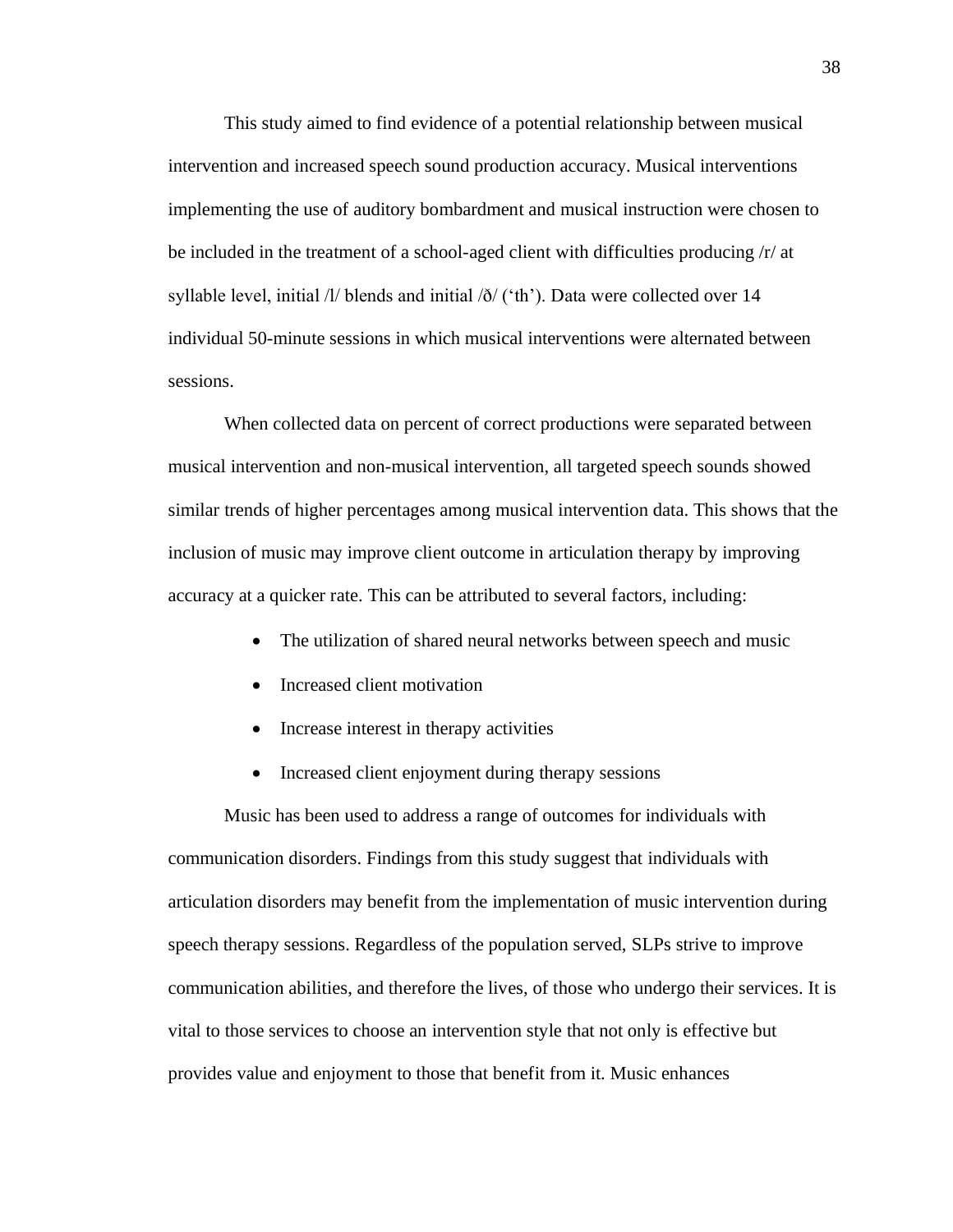communication abilities by unlocking potential within a client's neurology to both complement and improve speech skills.

Hans Christian Andersen, a figure so known for and dependent on his use of words in writing, is known for the quote: "where words fail, music speaks" (Brown, 1992). This study provides evidence of that exact statement. As both a passionate musician and future speech language pathologist, comfort can be found in the fact that for those whom communication is difficult, and for whom words do in fact fail, music speaks.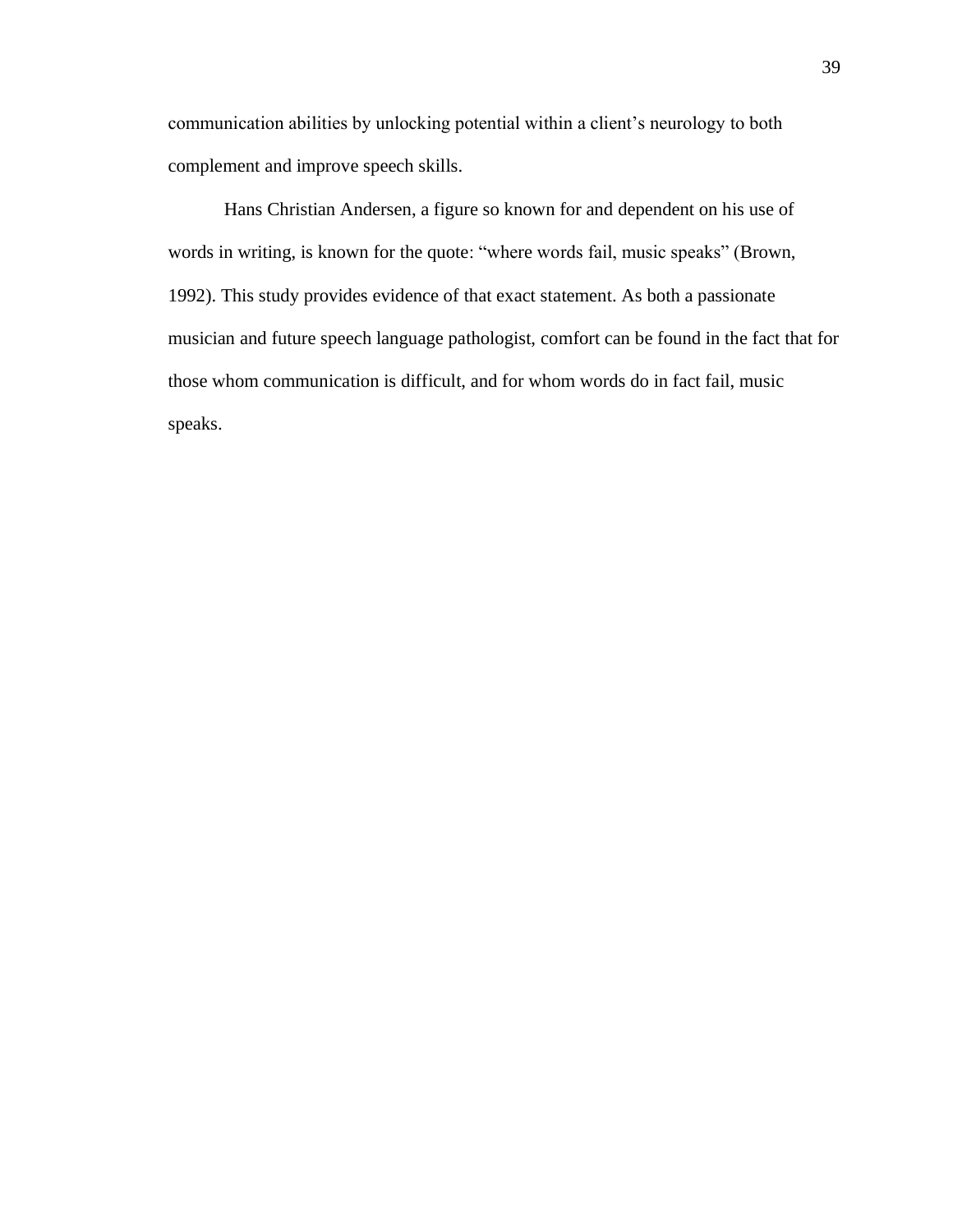#### **References**

- Almasi, J., Androit, A., Arthur, A. (2019). *Kentucky Academic Standards: Reading and Writing*. Kentucky Department of Education. 8-54.
- American Speech-Language-Hearing Association. (2016). *Scope of practice in speech-language pathology*. www.asha.org/policy/
- Andrew, S. (2021). *How a 'Hamilton' song helped Amanda Gorman overcome a speech impediment.* CNN. [https://www.cnn.com/2021/01/21/us/amanda-gorman-hamilton](https://www.cnn.com/2021/01/21/us/amanda-gorman-hamilton-speech-impediment-trnd/index.html)[speech-impediment-trnd/index.html](https://www.cnn.com/2021/01/21/us/amanda-gorman-hamilton-speech-impediment-trnd/index.html)
- Atherton, W. L., & Hudock, D. (2022). Addressing the Psychosocial Need of Individuals with Communication Disorders. *Seminars in Speech and Language, 43*(1), 23-34.
- Baker, M., Bernthal, J., Bowen, C., Core, C. Hodson, B. W., Storkel, H. L., & Williams, L. (n.d.) *Speech sound disorders: Articulation and phonology.* American Speech-LanguageHearing Association. [https://www.asha.org/practice-portal/clinical-topics/articulation](https://www.asha.org/practice-portal/clinical-topics/articulation-and-phonology/#collapse_9)[and-phonology/#collapse\\_9](https://www.asha.org/practice-portal/clinical-topics/articulation-and-phonology/#collapse_9)
- Besson, M., Chobert, J., Marie, C. (2011). Transfer of training between music and speech: common processing, attention, and memory. *Frontiers in Psychology, 2*(94). https://doi.org/10.3389/fpsyg.2011.0094
- Brown, J. (1992). When words fail, music speaks. *The American Journal of Hospice & Palliative Care, 9*(2), 13-16.
- Brown, L., Benigno, J., & Geist, K. (2018). Come together: Music therapy and speech-language pathology student's perspectives on collaboration during an inclusive camp for children with ASD. *Music Therapy Perspectives, 36*(1), 17-25.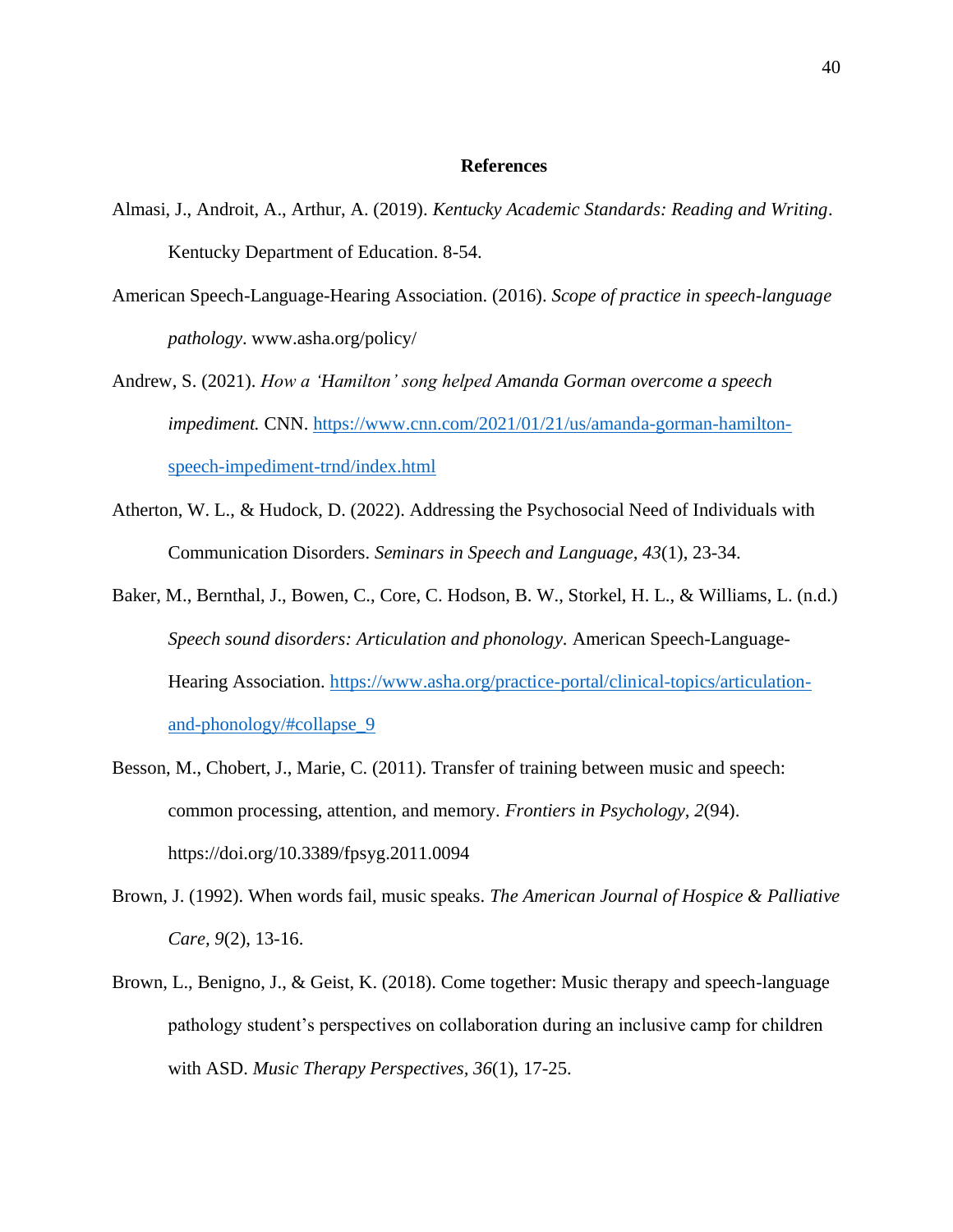- Conklyn, D., Novak, E., Boissy, A., Bethoux, F., & Chemali, K. (2012). The effects of modified melodic intonation therapy on nonfluent aphasia: A pilot study. *Journal of Speech-Language-Hearing Research, 55*(5), 43-71.
- Evans, C., Canavan, M., Foy, C., Langford, R., & Proctor, R. (2011). Can singing provide effective speech therapy for people with Parkinson's disease? *Journal of Arts & Health, 4*(1), 83-95.
- Fourie, R., Crowley, N., & Oliviera, A. (2011). A qualitative exploration of therapeutic relationships from the perspective of six children receiving speech-language therapy. *Top Language Disorders, 31*(4), 310-324.
- Hartmann, J. (2017). *Diagraphs: lets learn about the digraph th* [Video]. YouTube. <https://youtu.be/o3INXFPrfJM>
- Hartmann, J. (2018). *What is a blend? Bl, cl, gl, sl.* [Video] YouTube. <https://youtu.be/QZ1Uu2MRXTY>
- Herdener, M., Humbel, T., Esposito, F., Habermeyer, B., Ludewig, K., & Sifritz, E. (2012). Jazz drummers recruit language-specific areas for the processing of rhythmic structure. *Cerebral Cortex, 3*(24), 836-843.<https://doi.org/10.1093/cercor/bhs367>
- Kasuya-Ueba, Y., Zhao, S., & Toichi, M. (2020). The effect of music intervention on attention in children: experimental evidence. *Frontiers in Neuroscience, 14,* 757*.*

Khyzhna, O., & Shafranska, K. (2020). Music therapy as an important element in shaping communication competencies in children with autism spectrum disorder. *Journal of History Culture and Art Research, 9*(3), 106-114. http://dx.doi.org/10.7596/taksad.v9i3.2823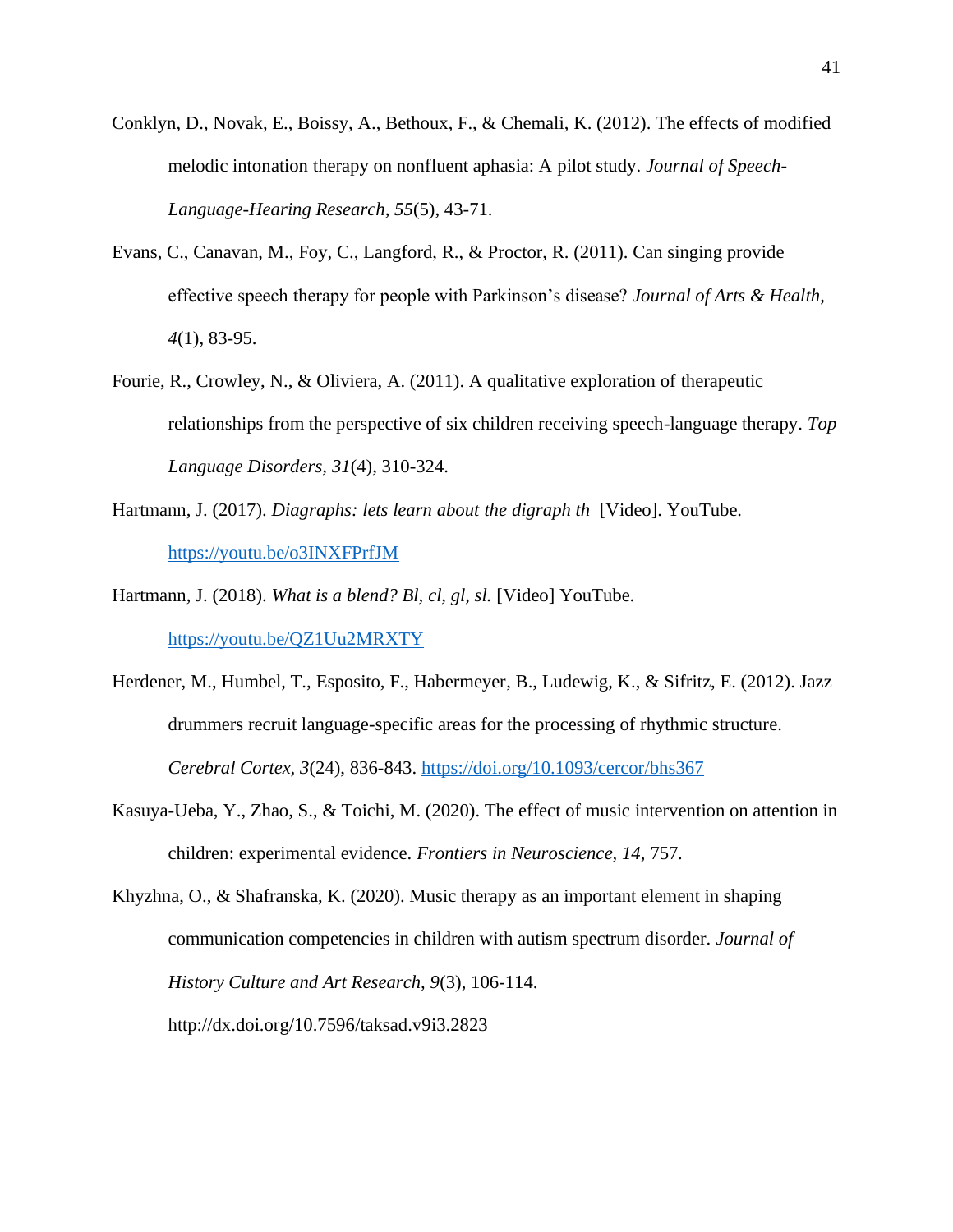- Koelsh, S., Gunter, T., Cramon, D., Zysset, S., Lohmann, G., & Friederici, A. (2002). Bach speaks: A cortical "language-network" serves the processing of music. *Neuroimage, 17*(1), 956-966.
- Lively Letters. (n.d.). *Reading with TLC*.<https://readingwithtlc.com/lively-letters/>
- Lovell, D. (2021). *A&S speech disorders professor: Poet Amanda Gorman's story shares important lesson.* Syracuse University News. https://news.syr.edu/blog/2021/01/25/asspeech-disorders-professor-poet-amanda-gormans-story-shares-important-lesson/
- Maszewska, S. (2017). Music therapy as an augmentation method in speech therapy practice. *Logopaedica Lodziensia,* (1), 79-89.
- Panebianco, C., & Lotter, C. (2019). Shifting 'stuckness' in parkinson's disease: a music therapy case study. *Journal of the Musical Arts in Africa, 16*(1), 77-97.
- Patel, A. (2012). The OPERA hypothesis: Assumptions and clarifications. *Annuals of the New York Academy of Sciences, 1252*(1), 124-128. doi:10.1111/j.1749-6632.2011.06426.x
- Patel, A. (2014). Can nonlinguistic musical training change the way the brain processes speech? The OPERA hypothesis. *Hearing Research, 308*(1), 98-108.
- Peretz, I., Vuvan, D., Lagrois, M. E., & Armony, J. L. (2015). Neural overlap in processing music and speech. *Philosophical transactions of the Royal Society of London, 370(*1664), 3-30
- Sandiford, G., Mainess, K., & Daher, N. (2012). A pilot study on the efficacy of melodic based communication therapy for eliciting speech in nonverbal children with autism. *Journal of Autism & Developmental Disorders, 43*(1), 1298-1307.